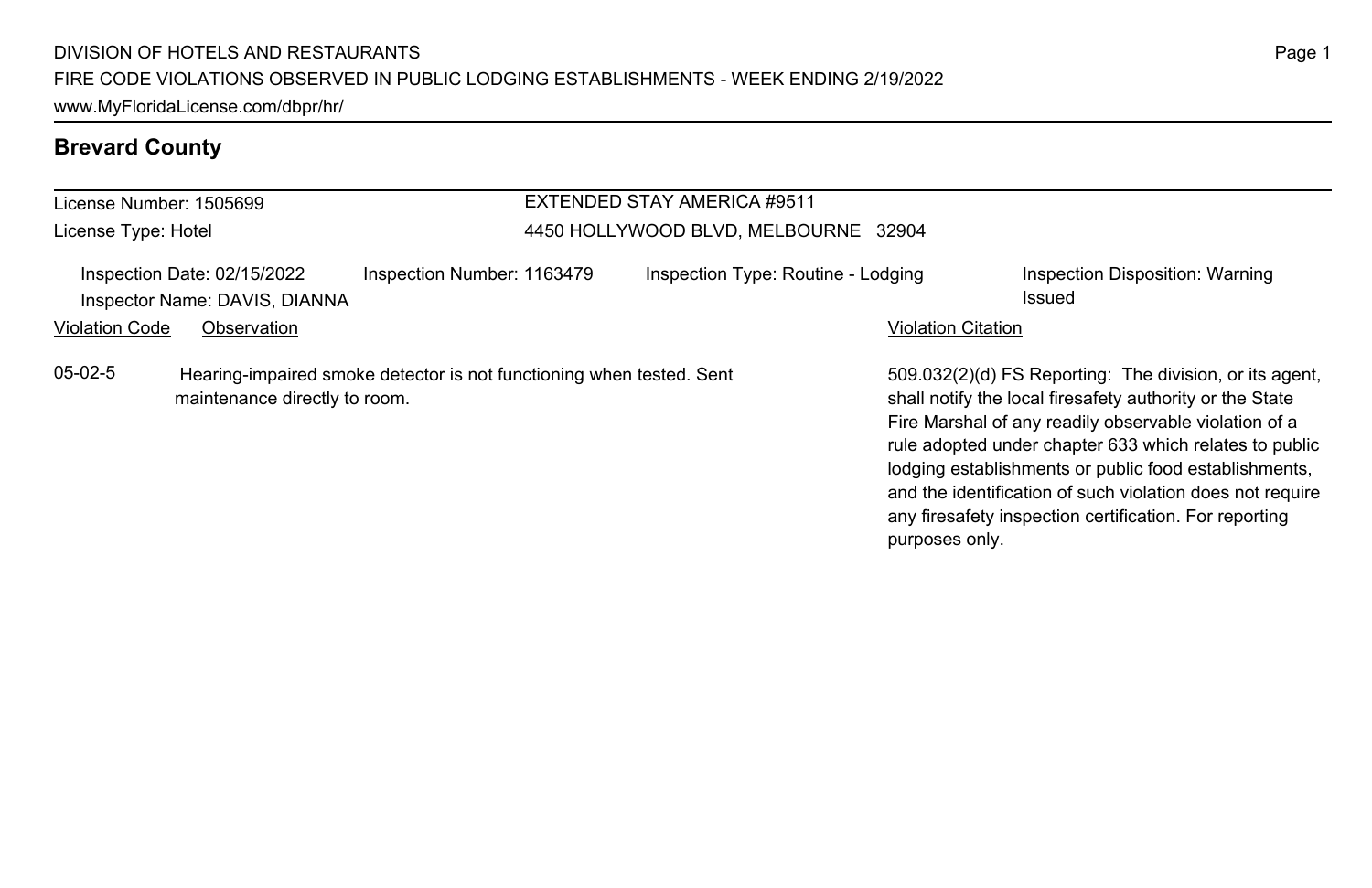# **Brevard County**

| License Number: 1500482 |                                                                    |                                                                                                                                                                | <b>BEACHSIDE HOTELS &amp;SUITES</b>    |                           |                                                                                                                                                                                                                                                                                                                                                 |
|-------------------------|--------------------------------------------------------------------|----------------------------------------------------------------------------------------------------------------------------------------------------------------|----------------------------------------|---------------------------|-------------------------------------------------------------------------------------------------------------------------------------------------------------------------------------------------------------------------------------------------------------------------------------------------------------------------------------------------|
| License Type: Motel     |                                                                    |                                                                                                                                                                | 3901 N ATLANTIC AVE, COCOA BEACH 32931 |                           |                                                                                                                                                                                                                                                                                                                                                 |
|                         | Inspection Date: 02/18/2022<br>Inspector Name: HICKS, GEORGE RANDY | Inspection Number: 1220631                                                                                                                                     | Inspection Type: Routine - Lodging     |                           | Inspection Disposition: Inspection<br>Completed - No Further Action                                                                                                                                                                                                                                                                             |
| <b>Violation Code</b>   | Observation                                                        |                                                                                                                                                                |                                        | <b>Violation Citation</b> |                                                                                                                                                                                                                                                                                                                                                 |
| $01-02-4$               | On-Site**                                                          | Portable fire extinguisher pressure gauge indicates the extinguisher is in need of<br>recharge. For reporting purposes only. Between 145 and 147. ** Corrected |                                        |                           | 509.032(2)(d) FS Reporting: (d) The division, or its<br>agent, shall notify the local firesafety authority or the<br>State Fire Marshal of any readily observable violation of<br>a rule adopted under chapter 633 which relates to<br>public lodging establishments or public food<br>establishments, and the identification of such violation |

does not require any firesafety inspection certification.

For reporting purposes only.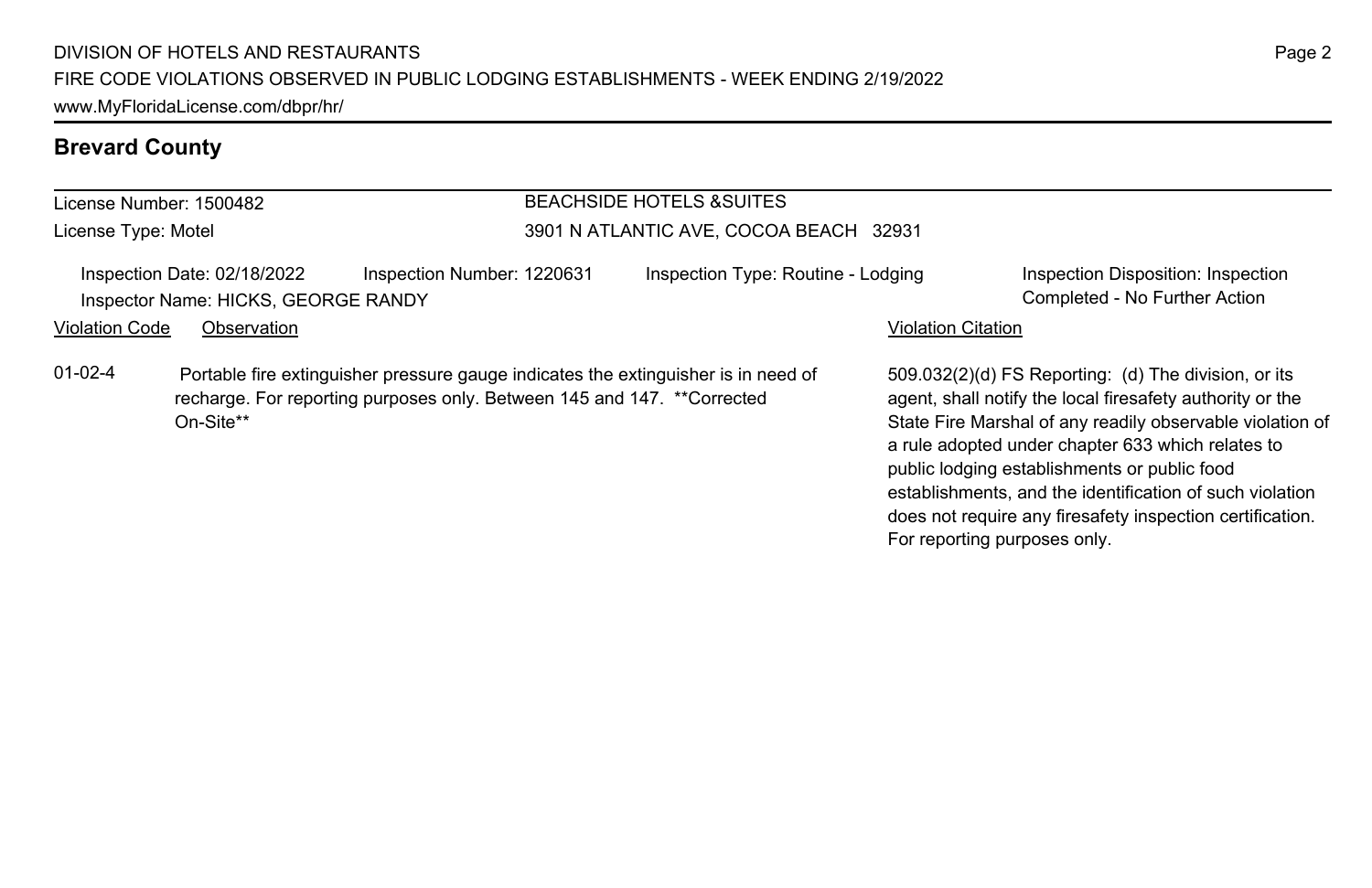#### **Broward County**

License Number: 1600334 License Type: Hotel

# THE RIVERSIDE HOTEL

#### 620 E LAS OLAS BLVD, FORT LAUDERDALE 33301

Inspection Date: 02/18/2022 Inspection Number: 1161852 Inspection Type: Routine - Lodging Inspection Disposition: Inspection Inspector Name: BRANN, JUSTIN Completed - No Further Action

#### Violation Code Observation Violation Citation

02-04-4 Propane (LP gas) tank having a water capacity greater than 2.7 lbs. stored inside the building. For reporting purposes only. Approximately 20 propane tanks on 7th Floor by maintenance office. Per operator,

tanks are empty. Inspector will forward inspection to Fire Marshall for review. \*\*Repeat Violation\*\*

04-01-4 Trouble/alarm light illuminated on the fire alarm control panel. For reporting purposes only.

509.032(2)(d) FS Reporting: (d) The division, or its agent, shall notify the local firesafety authority or the State Fire Marshal of any readily observable violation of a rule adopted under chapter 633 which relates to public lodging establishments or public food establishments, and the identification of such violation does not require any firesafety inspection certification. For reporting purposes only.

509.032(2)(d) FS Reporting: The division, or its agent, shall notify the local firesafety authority or the State Fire Marshal of any readily observable violation of a rule adopted under chapter 633 which relates to public lodging establishments or public food establishments, and the identification of such violation does not require any firesafety inspection certification. For reporting purposes only.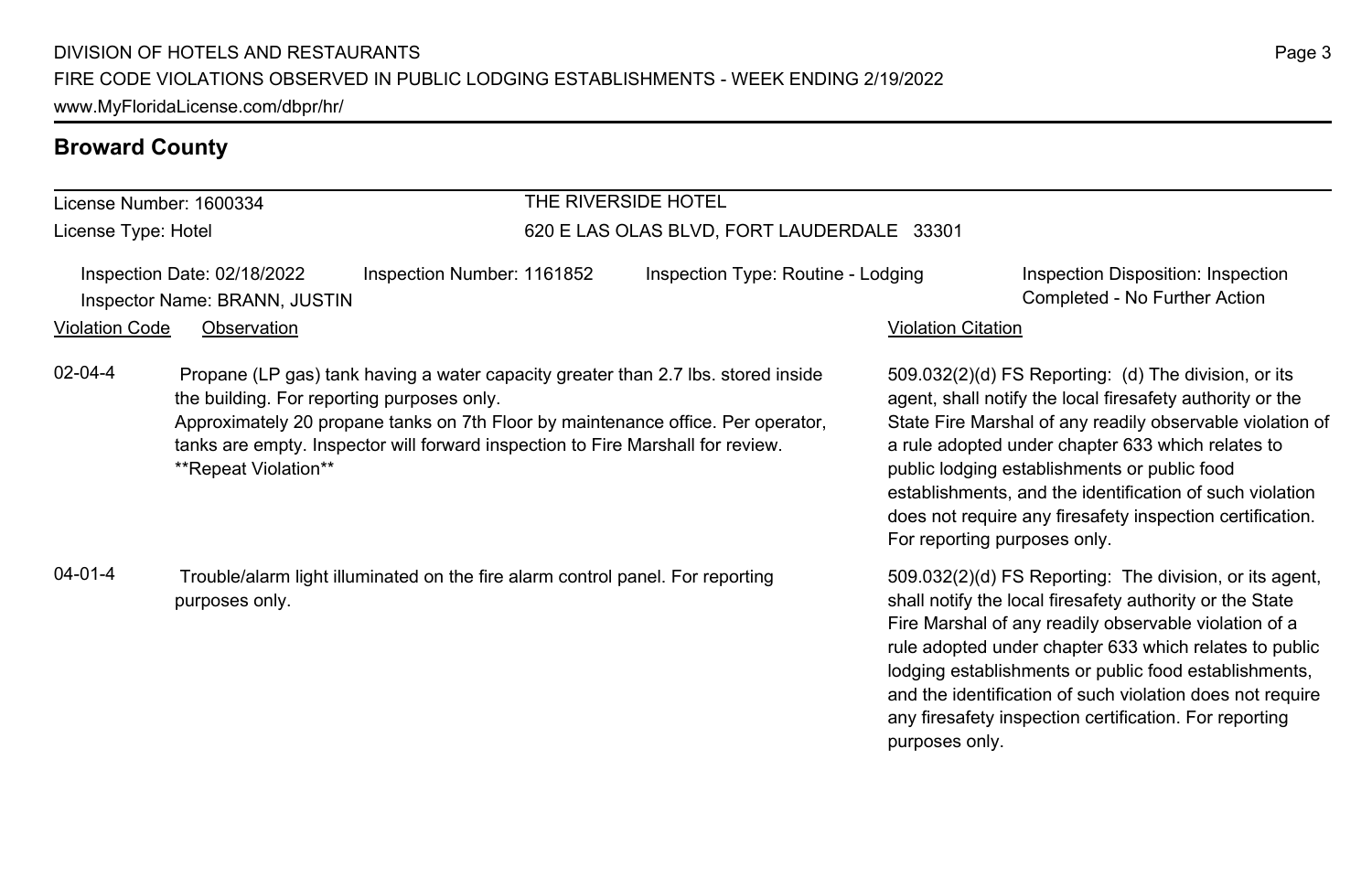#### **Broward County**

#### License Number: 1620856 License Type: Hotel PELICAN GRAND BEACH RESORT 2000 N OCEAN BLVD, FORT LAUDERDALE 33305 Inspection Date: 02/18/2022 Inspection Number: 1163035 Inspection Type: Routine - Lodging Inspection Disposition: Inspection Inspector Name: BARTON, GEOFFREY Completed - No Further Action Violation Code Observation **Violation Code** Observation **Violation** Violation Citation Citation Citation Citation 509.032(2)(d) FS Reporting: (d) The division, or its agent, shall notify the local firesafety authority or the State Fire Marshal of any readily observable violation of a rule adopted under chapter 633 which relates to public lodging establishments or public food establishments, and the identification of such violation does not require any firesafety inspection certification. 01-02-4 Portable fire extinguisher pressure gauge indicates the extinguisher is in need of recharge. For reporting purposes only. Extinguisher by door to unit 731. Maintenance supervisor replaced with properly charged and tagged extinguisher. \*\*Corrected On-Site\*\*

For reporting purposes only.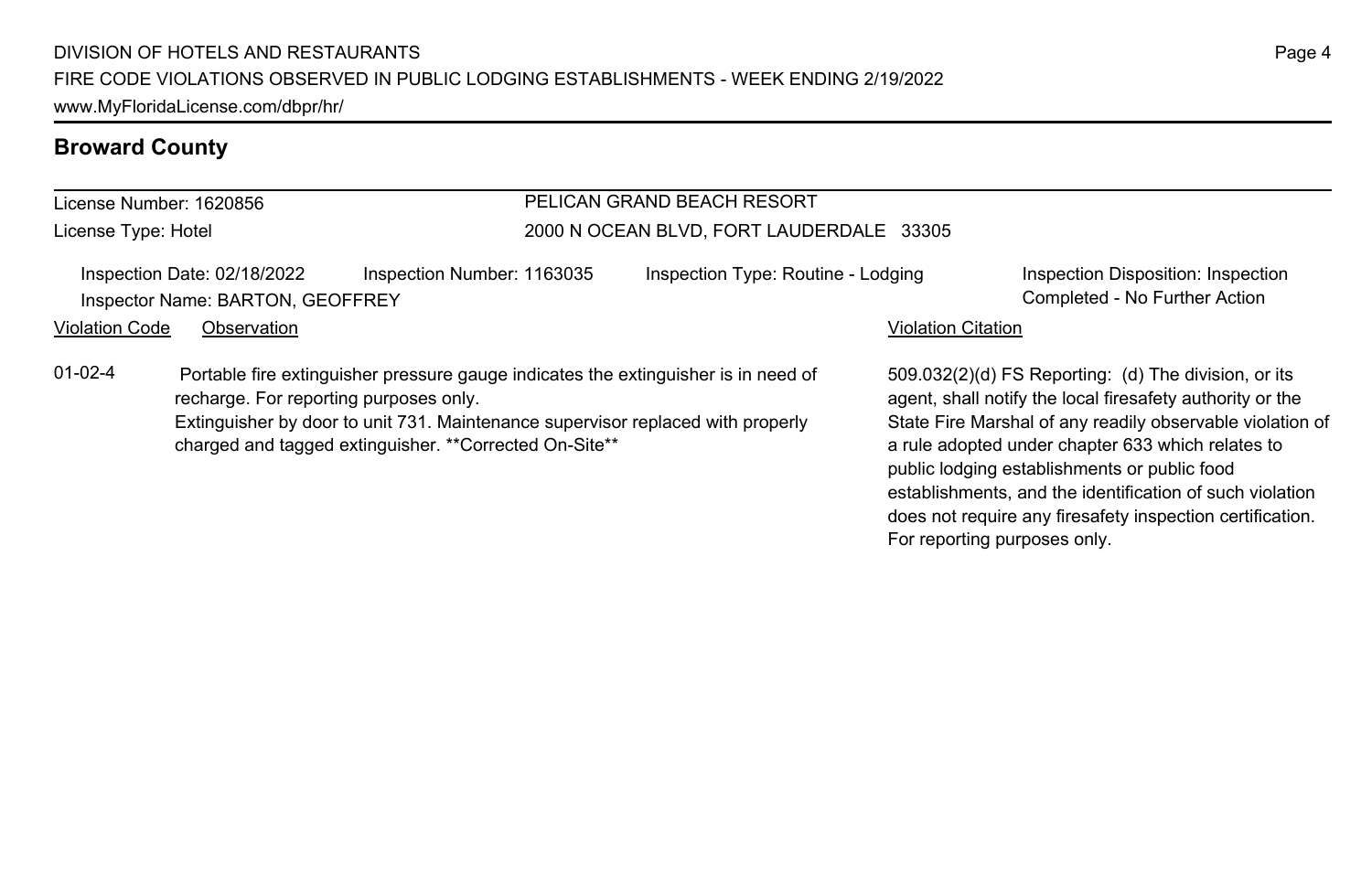#### **Broward County**

#### License Number: 1607221 License Type: Hotel FORT LAUDERDALE GRAND HOTEL 4900 POWERLINE ROAD, OAKLAND PARK 33309 Inspection Date: 02/16/2022 Inspection Number: 1162912 Inspection Type: Routine - Lodging Inspection Disposition: Inspection Inspector Name: GRAY, ANTHONY Completed - No Further Action Violation Code Observation **Violation Code** Observation **Violation** Violation Citation Citation Citation Citation 61C-1.004(10) FAC and 509.032(2)(d) FS Reporting: 61C-1.004(10) The insurance inspector's boiler report is required annually for power boilers and high pressure/high temperature boilers and biannually for low pressure steam or vapor heating boilers. 509.032(2)(d) The division, or its agent, shall notify the local firesafety authority or the State Fire Marshal of any readily observable violation of a rule adopted under chapter 633 which relates to public lodging establishments or public food establishments, and the identification of such violation does not require any 08-01-4 Boiler certificate or insurance inspector's boiler report expired. For reporting purposes only. Observed documentation and certification expired on 10/24/2021.

firesafety inspection certification. For reporting

purposes only.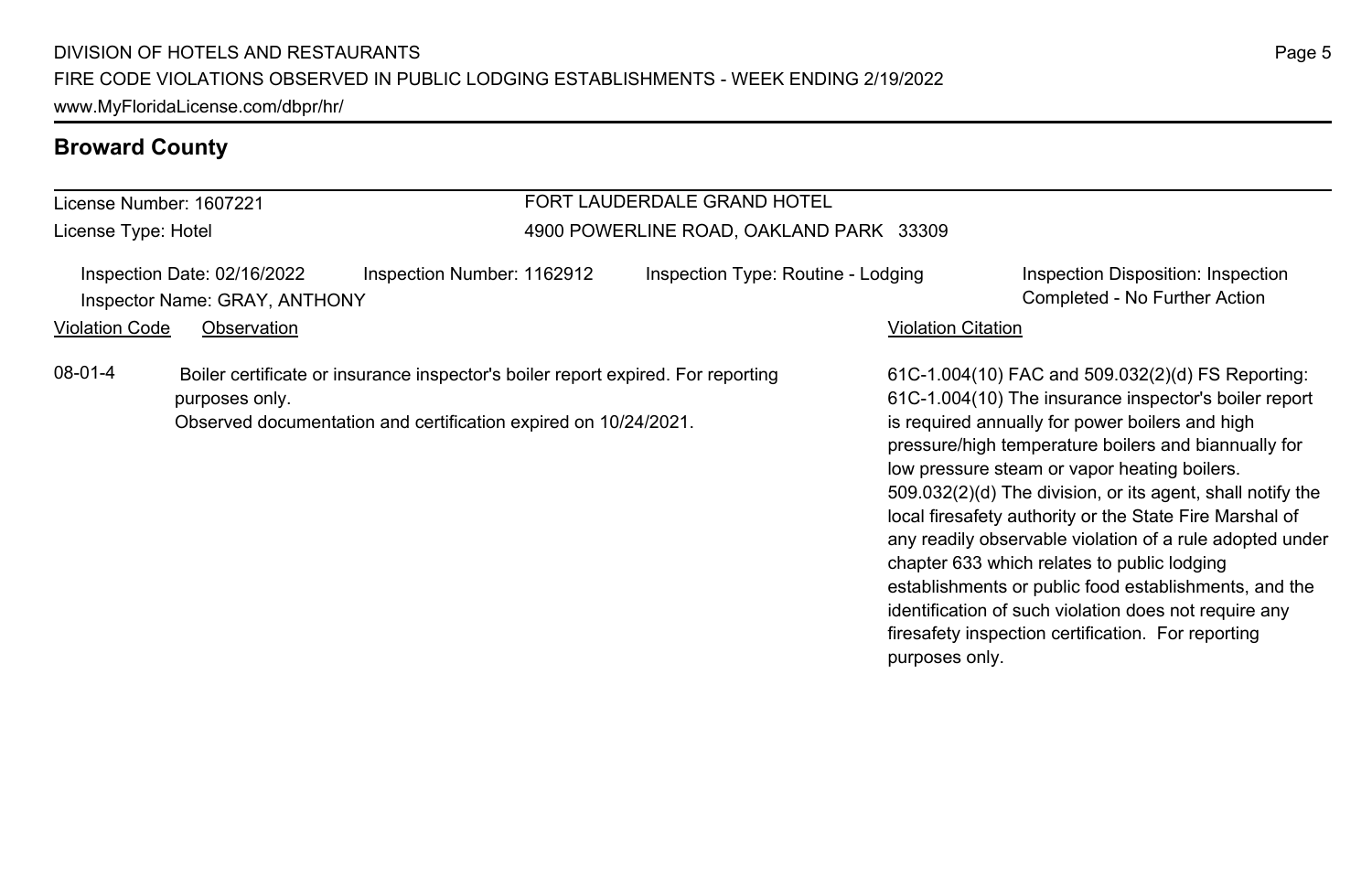| License Number: 2328172 |                                                                  |                            | SECURITY INVESTMENT LLC                                                                                                                                                |                           |                                                                                                                                                                                                                                     |  |
|-------------------------|------------------------------------------------------------------|----------------------------|------------------------------------------------------------------------------------------------------------------------------------------------------------------------|---------------------------|-------------------------------------------------------------------------------------------------------------------------------------------------------------------------------------------------------------------------------------|--|
| License Type: Apartment |                                                                  |                            | 55 W 26 STREET, HIALEAH 33010                                                                                                                                          |                           |                                                                                                                                                                                                                                     |  |
|                         | Inspection Date: 02/14/2022<br>Inspector Name: ORDONEZ, CATALINA | Inspection Number: 1516529 | Inspection Type: Routine - Lodging                                                                                                                                     |                           | Inspection Disposition: Administrative<br>complaint recommended                                                                                                                                                                     |  |
| <b>Violation Code</b>   | Observation                                                      |                            |                                                                                                                                                                        | <b>Violation Citation</b> |                                                                                                                                                                                                                                     |  |
| $01 - 05 - 4$           | unit 6.                                                          |                            | Portable fire extinguisher obstructed/not accessible. For reporting purposes only.<br>Fire extinguisher located between units 2 and 5 and fire extinguisher located by |                           | 509.032(2)(d) FS Reporting: (d) The division, or its<br>agent, shall notify the local firesafety authority or the<br>State Fire Marshal of any readily observable violation of<br>a rule adopted under chapter 633 which relates to |  |

public lodging establishments or public food

For reporting purposes only.

establishments, and the identification of such violation does not require any firesafety inspection certification.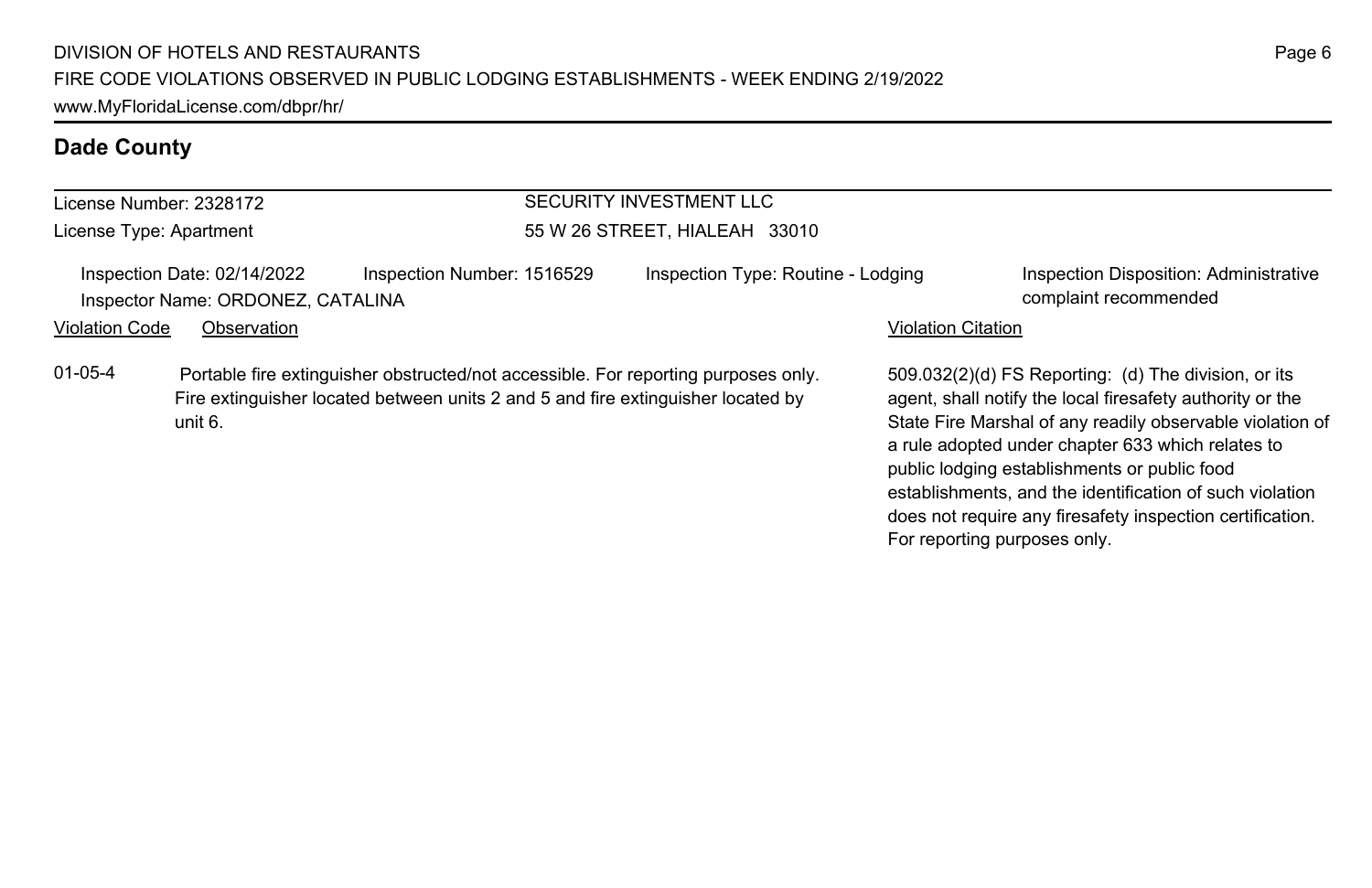Extended\*\*

| License Number: 2305506 |                                                                  | MEDINA DIAZ APTS INC<br>301 SW 12 AVE, HOMESTEAD 33030                                                                                                           |  |                                                                                                                                                                                                                                                                    |                           |                                                                                                                                                                                                                                                                                     |
|-------------------------|------------------------------------------------------------------|------------------------------------------------------------------------------------------------------------------------------------------------------------------|--|--------------------------------------------------------------------------------------------------------------------------------------------------------------------------------------------------------------------------------------------------------------------|---------------------------|-------------------------------------------------------------------------------------------------------------------------------------------------------------------------------------------------------------------------------------------------------------------------------------|
| License Type: Apartment |                                                                  |                                                                                                                                                                  |  |                                                                                                                                                                                                                                                                    |                           |                                                                                                                                                                                                                                                                                     |
|                         | Inspection Date: 02/17/2022<br>Inspector Name: LEIDECKER, EDILMA | Inspection Number: 1525596                                                                                                                                       |  | Inspection Type: Routine - Lodging                                                                                                                                                                                                                                 |                           | Inspection Disposition: Call Back -<br>Complied                                                                                                                                                                                                                                     |
| <b>Violation Code</b>   | Observation                                                      |                                                                                                                                                                  |  |                                                                                                                                                                                                                                                                    | <b>Violation Citation</b> |                                                                                                                                                                                                                                                                                     |
| $01 - 06 - 4$           |                                                                  | unit 3 front of the room. - From follow-up inspection 2022-02-17: Portable fire<br>reporting purposes only. One located next to unit 3 front of the room. **Time |  | - From initial inspection : Portable fire extinguisher locked in a box with no means<br>of access to the fire extinguisher. For reporting purposes only. One located next to<br>extinguisher locked in a box with no means of access to the fire extinguisher. For |                           | 509.032(2)(d) FS Reporting: (d) The division, or its<br>agent, shall notify the local firesafety authority or the<br>State Fire Marshal of any readily observable violation of<br>a rule adopted under chapter 633 which relates to<br>public lodging establishments or public food |

establishments, and the identification of such violation does not require any firesafety inspection certification.

For reporting purposes only.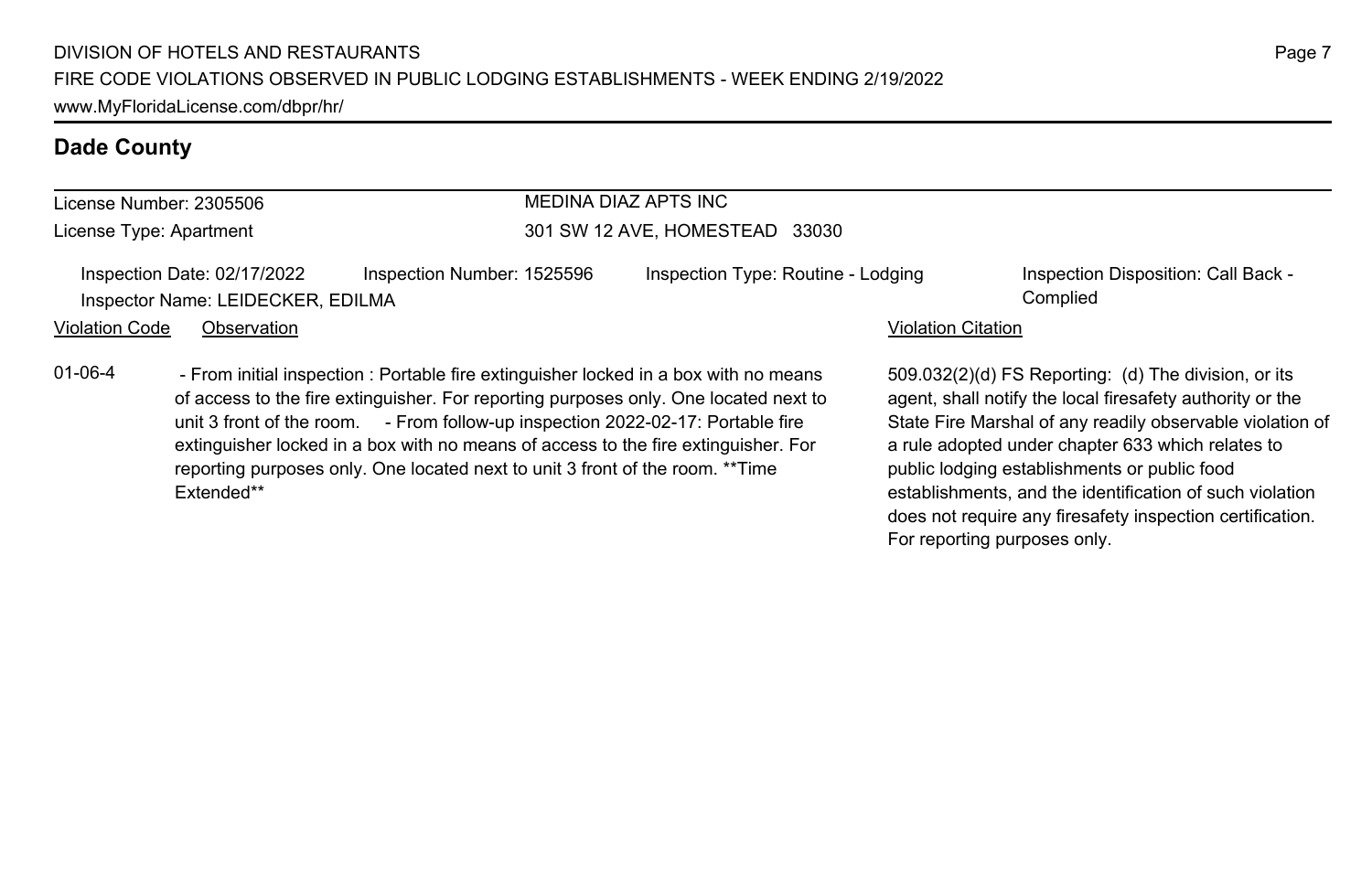01-06-4 - From initial inspection : Portable fire extinguisher locked in a box with no means

of access to the fire extinguisher. For reporting purposes only. Observed portable fire extinguisher locked in a box located at second floor. \*\*Warning\*\* - From follow-up inspection 2022-02-17: Observed portable fire extinguisher locked in a

#### **Dade County**

#### License Number: 2309662

License Type: Apartment

#### FLORIDA CITY RENTAL LLC 567 - 575 W PALM DR, FLORIDA CITY 33034

Inspection Date: 02/17/2022 Inspection Number: 1526390 Inspection Type: Routine - Lodging Inspection Disposition: Call Back -Inspector Name: LEIDECKER, EDILMA **Extension given, pending** 

box located at second floor. \*\*Time Extended\*\*

#### Violation Code Observation **Violation Code** Observation **Violation** Violation Citation Citation Citation Citation

509.032(2)(d) FS Reporting: (d) The division, or its agent, shall notify the local firesafety authority or the State Fire Marshal of any readily observable violation of a rule adopted under chapter 633 which relates to public lodging establishments or public food establishments, and the identification of such violation does not require any firesafety inspection certification. For reporting purposes only.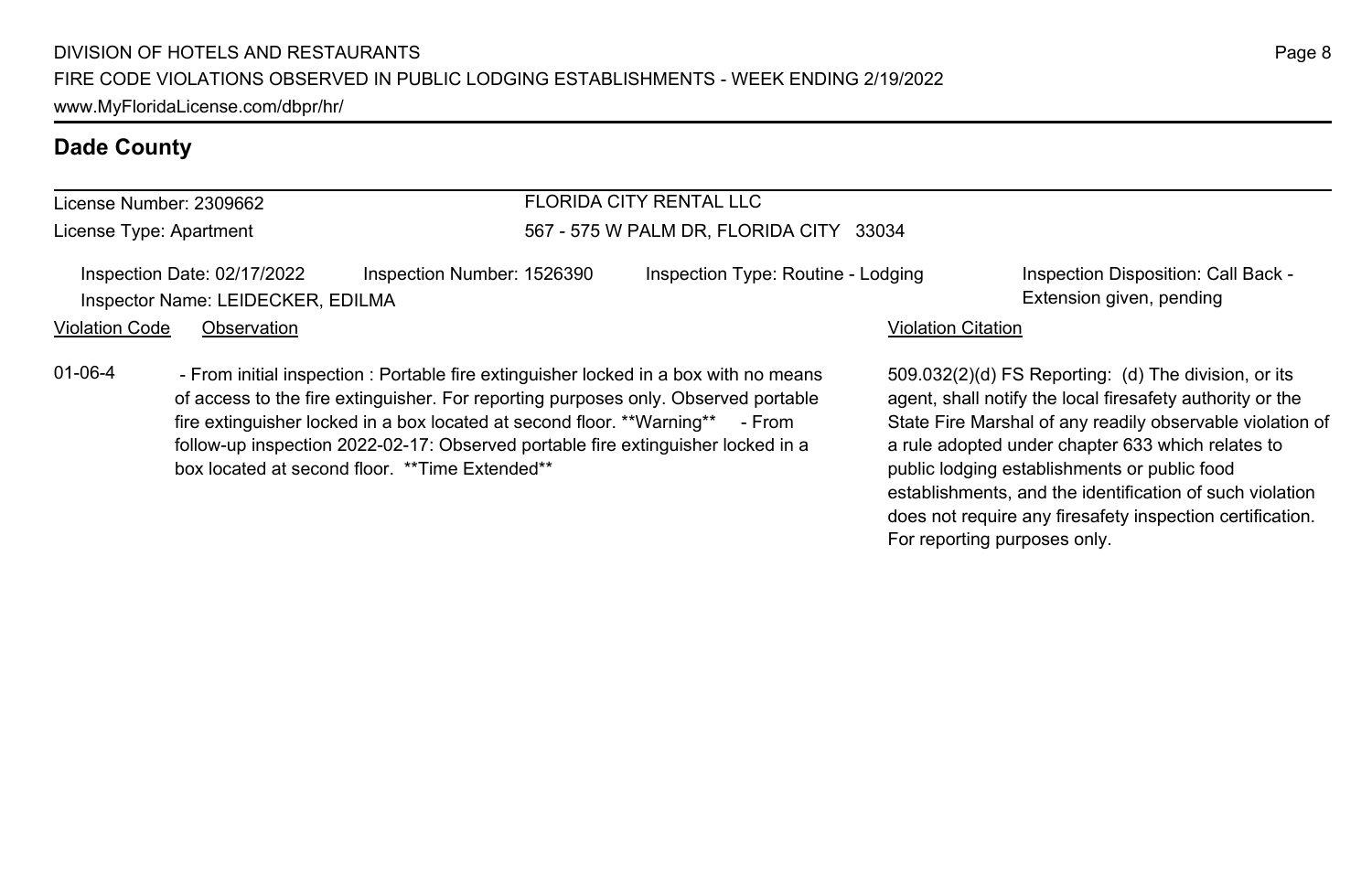#### License Number: 2329315

License Type: Apartment

# CEDARS APARTMENTS INVESTMENT INC

1471 NW 17 ST, MIAMI 33125

Inspection Date: 02/15/2022 Inspection Number: 1525633 Inspection Type: Routine - Lodging Inspection Disposition: Inspection Violation Code Observation **Violation Code** Observation **Violation** Violation Citation Citation Citation Citation

Inspector Name: SAENZ, HILDA Completed - No Further Action

509.032(2)(d) FS Reporting: (d) The division, or its agent, shall notify the local firesafety authority or the State Fire Marshal of any readily observable violation of a rule adopted under chapter 633 which relates to public lodging establishments or public food establishments, and the identification of such violation does not require any firesafety inspection certification. For reporting purposes only.

509.032(2)(d) FS Reporting: The division, or its agent, shall notify the local firesafety authority or the State Fire Marshal of any readily observable violation of a rule adopted under chapter 633 which relates to public lodging establishments or public food establishments, and the identification of such violation does not require any firesafety inspection certification. For reporting purposes only.

# 01-06-4 Portable fire extinguisher locked in a box with no means of access to the fire extinguisher. For reporting purposes only. Observed a fire extinguisher without breaking device at the parking lot next to the mail boxes. Also missing break devices throughout building.

04-01-4 Trouble/alarm light illuminated on the fire alarm control panel. For reporting purposes only.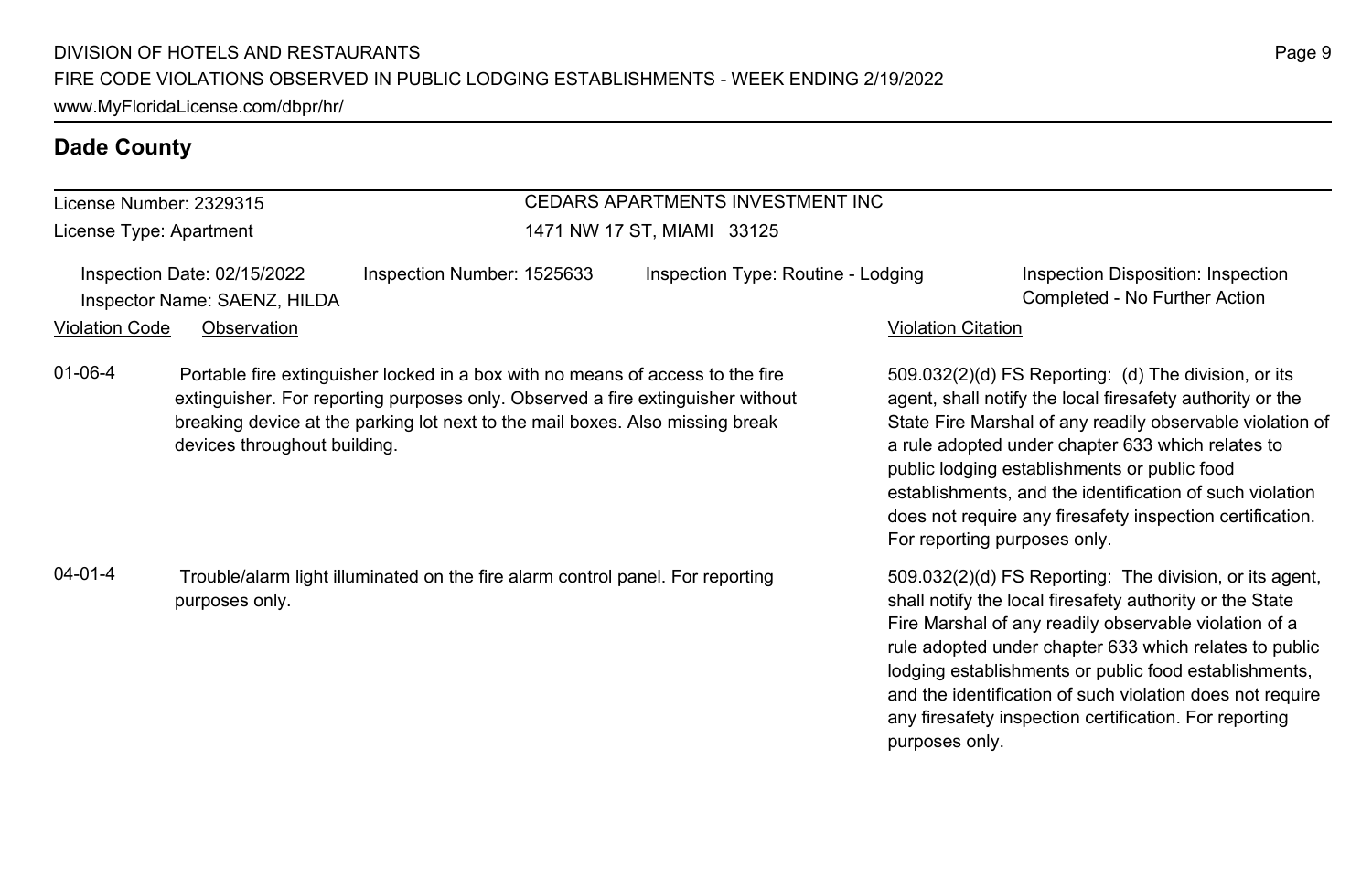| License Number: 2306685 |                                                             |                                                                                                                                                                                                    | PENGUIN HOTEL DEVELOPMENT LLC    |                           |                                                                                                                                                                                                                                                                                     |  |
|-------------------------|-------------------------------------------------------------|----------------------------------------------------------------------------------------------------------------------------------------------------------------------------------------------------|----------------------------------|---------------------------|-------------------------------------------------------------------------------------------------------------------------------------------------------------------------------------------------------------------------------------------------------------------------------------|--|
| License Type: Hotel     |                                                             |                                                                                                                                                                                                    | 1418 OCEAN DR, MIAMI BEACH 33139 |                           |                                                                                                                                                                                                                                                                                     |  |
|                         | Inspection Date: 02/16/2022<br>Inspector Name: BROWN, JARON | Inspection Number: 1164138                                                                                                                                                                         | Inspection Type: Complaint Full  |                           | Inspection Disposition: Warning<br>Issued                                                                                                                                                                                                                                           |  |
| <b>Violation Code</b>   | Observation                                                 |                                                                                                                                                                                                    |                                  | <b>Violation Citation</b> |                                                                                                                                                                                                                                                                                     |  |
| $01 - 06 - 4$           |                                                             | Portable fire extinguisher locked in a box with no means of access to the fire<br>extinguisher. For reporting purposes only.<br>Observed no breakage device at fire extinguisher next to room 115. |                                  |                           | 509.032(2)(d) FS Reporting: (d) The division, or its<br>agent, shall notify the local firesafety authority or the<br>State Fire Marshal of any readily observable violation of<br>a rule adopted under chapter 633 which relates to<br>public lodging establishments or public food |  |

establishments, and the identification of such violation does not require any firesafety inspection certification.

For reporting purposes only.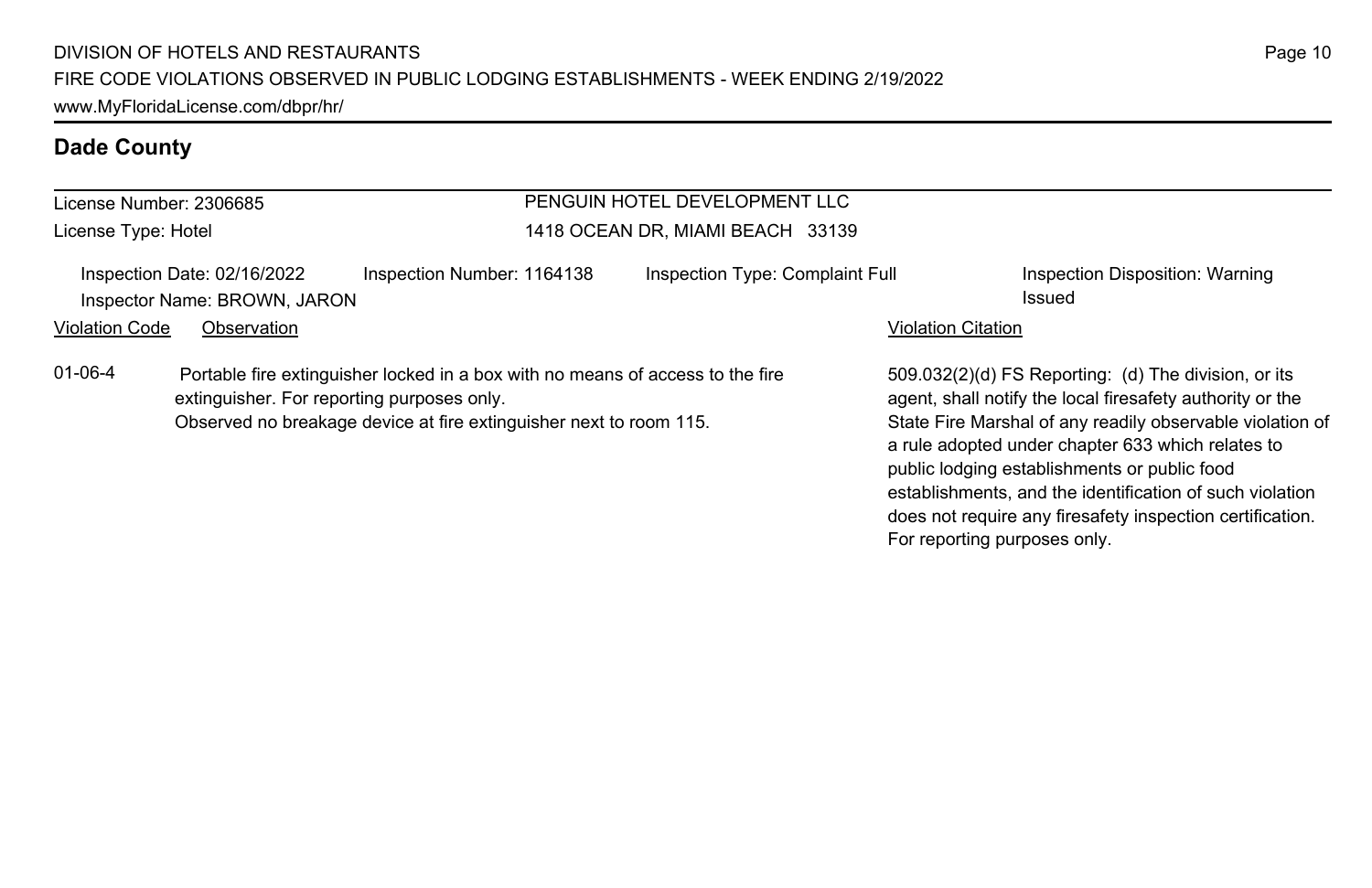| License Number: 2304428 |                                                                |                                                                                                                                                                                                                                               | <b>PARK SURF APARTMENTS</b>        |                           |                                                                                                                                                                                                                                     |  |  |
|-------------------------|----------------------------------------------------------------|-----------------------------------------------------------------------------------------------------------------------------------------------------------------------------------------------------------------------------------------------|------------------------------------|---------------------------|-------------------------------------------------------------------------------------------------------------------------------------------------------------------------------------------------------------------------------------|--|--|
|                         | License Type: Apartment                                        |                                                                                                                                                                                                                                               | 341 73 ST, MIAMI BEACH 331412784   |                           |                                                                                                                                                                                                                                     |  |  |
|                         | Inspection Date: 02/14/2022<br>Inspector Name: PRIETO, VICENTE | Inspection Number: 1513292                                                                                                                                                                                                                    | Inspection Type: Routine - Lodging |                           | Inspection Disposition: Warning<br>Issued                                                                                                                                                                                           |  |  |
| <b>Violation Code</b>   | Observation                                                    |                                                                                                                                                                                                                                               |                                    | <b>Violation Citation</b> |                                                                                                                                                                                                                                     |  |  |
| $01 - 06 - 4$           | **Repeat Violation**                                           | Portable fire extinguisher locked in a box with no means of access to the fire<br>extinguisher. For reporting purposes only. Observed missing breaking devices of<br>fire extinguisher boxes between units 8 and 9 and between units 2 and 3. |                                    |                           | 509.032(2)(d) FS Reporting: (d) The division, or its<br>agent, shall notify the local firesafety authority or the<br>State Fire Marshal of any readily observable violation of<br>a rule adopted under chapter 633 which relates to |  |  |

public lodging establishments or public food

For reporting purposes only.

establishments, and the identification of such violation does not require any firesafety inspection certification.

Page 11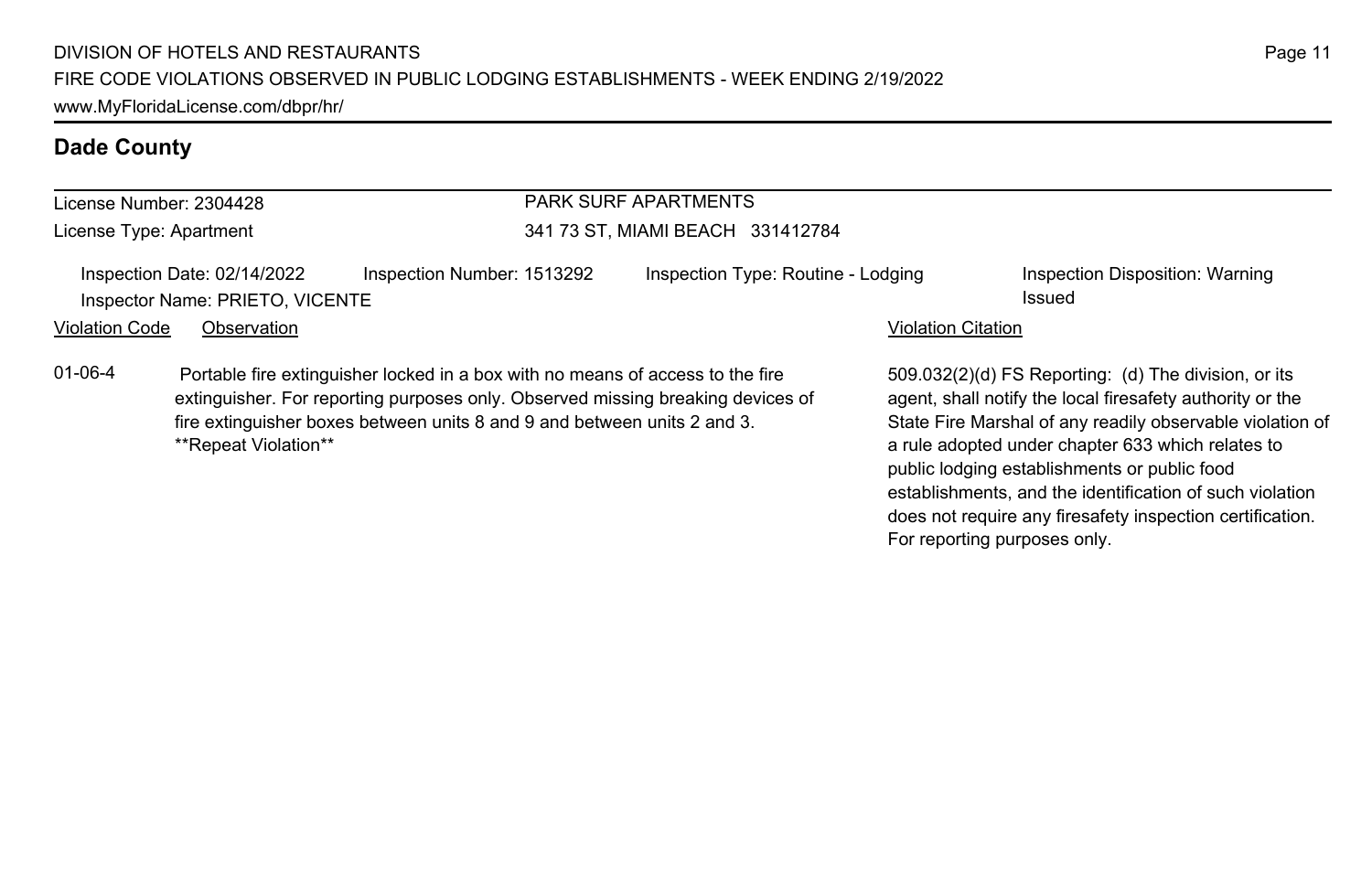| License Number: 2305583 |                                                                 | <b>CORAL VIEW MANOR</b>                                                                                                            |                                    |                           |                                                                                                                                                                                                                                                                                                                                                                                                                                              |
|-------------------------|-----------------------------------------------------------------|------------------------------------------------------------------------------------------------------------------------------------|------------------------------------|---------------------------|----------------------------------------------------------------------------------------------------------------------------------------------------------------------------------------------------------------------------------------------------------------------------------------------------------------------------------------------------------------------------------------------------------------------------------------------|
| License Type: Apartment |                                                                 |                                                                                                                                    | 5712 SW 19 ST, MIAMI 33155         |                           |                                                                                                                                                                                                                                                                                                                                                                                                                                              |
|                         | Inspection Date: 02/18/2022<br>Inspector Name: SWIGERT, RICHARD | Inspection Number: 1513865                                                                                                         | Inspection Type: Routine - Lodging |                           | Inspection Disposition: Warning<br>Issued                                                                                                                                                                                                                                                                                                                                                                                                    |
| <b>Violation Code</b>   | Observation                                                     |                                                                                                                                    |                                    | <b>Violation Citation</b> |                                                                                                                                                                                                                                                                                                                                                                                                                                              |
| $01 - 05 - 4$           |                                                                 | Portable fire extinguisher obstructed/not accessible. For reporting purposes only.<br>Observed missing breaker device next to 102. |                                    |                           | 509.032(2)(d) FS Reporting: (d) The division, or its<br>agent, shall notify the local firesafety authority or the<br>State Fire Marshal of any readily observable violation of<br>a rule adopted under chapter 633 which relates to<br>public lodging establishments or public food<br>establishments, and the identification of such violation<br>does not require any firesafety inspection certification.<br>For reporting purposes only. |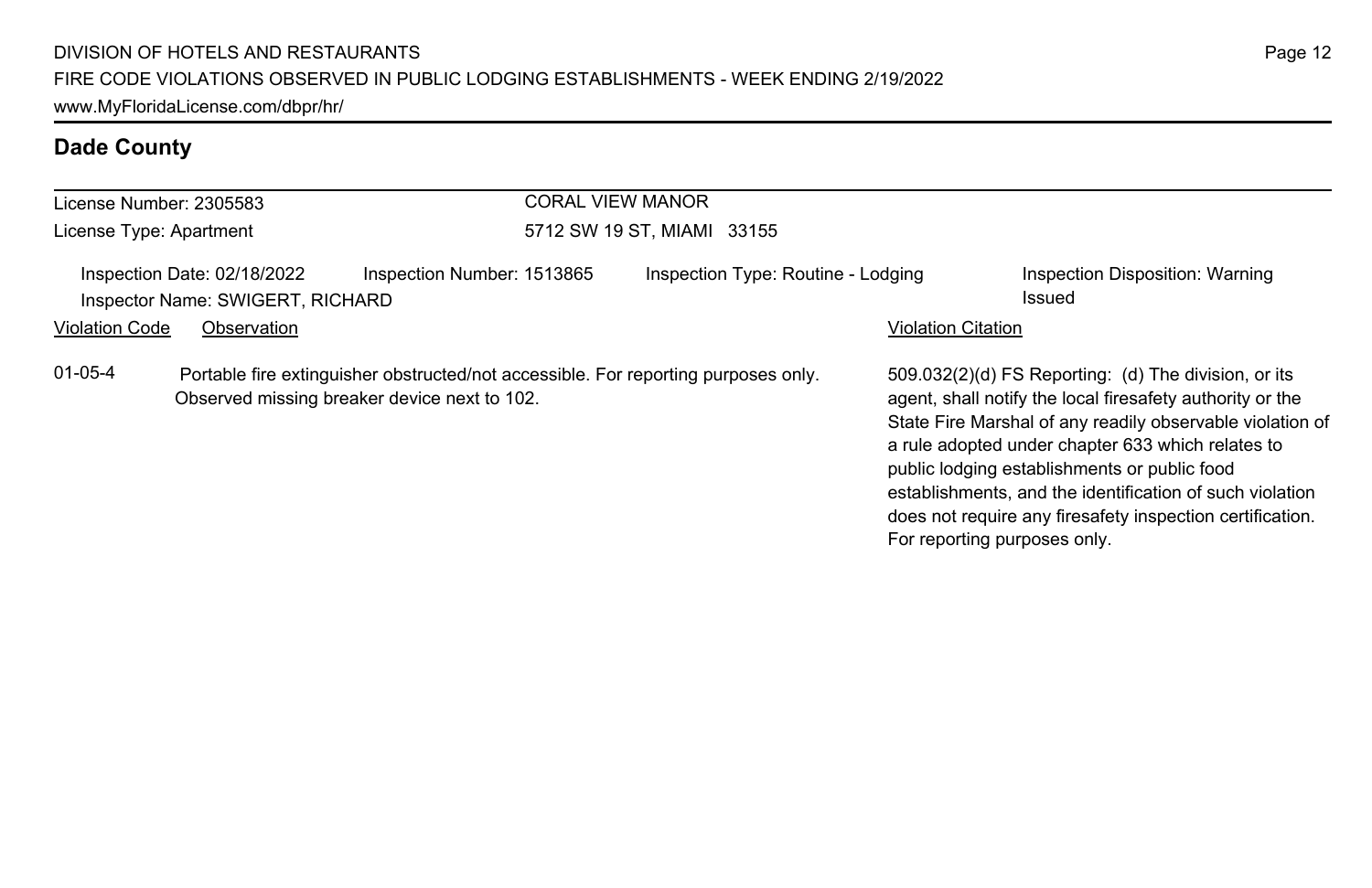| License Number: 2330098                                      | WRPV XLL WEST MIAMI 2 LLC                                                                                             |                                    |                                                                                                                                                                                                                                                                                                 |  |  |  |  |
|--------------------------------------------------------------|-----------------------------------------------------------------------------------------------------------------------|------------------------------------|-------------------------------------------------------------------------------------------------------------------------------------------------------------------------------------------------------------------------------------------------------------------------------------------------|--|--|--|--|
| License Type: Apartment                                      |                                                                                                                       | 2001 LUDLAM RD, WEST MIAMI 33155   |                                                                                                                                                                                                                                                                                                 |  |  |  |  |
| Inspection Date: 02/18/2022<br>Inspector Name: ELDER, AUDREY | Inspection Number: 1531360                                                                                            | Inspection Type: Routine - Lodging | Inspection Disposition: Administrative<br>complaint recommended                                                                                                                                                                                                                                 |  |  |  |  |
| <b>Violation Code</b><br>Observation                         |                                                                                                                       |                                    | <b>Violation Citation</b>                                                                                                                                                                                                                                                                       |  |  |  |  |
| $04 - 01 - 4$                                                | Trouble/alarm light illuminated on the fire alarm control panel. For reporting<br>purposes only. **Repeat Violation** |                                    | 509.032(2)(d) FS Reporting: The division, or its agent,<br>shall notify the local firesafety authority or the State<br>Fire Marshal of any readily observable violation of a<br>rule adopted under chapter 633 which relates to public<br>lodging establishments or public food establishments, |  |  |  |  |

and the identification of such violation does not require any firesafety inspection certification. For reporting

purposes only.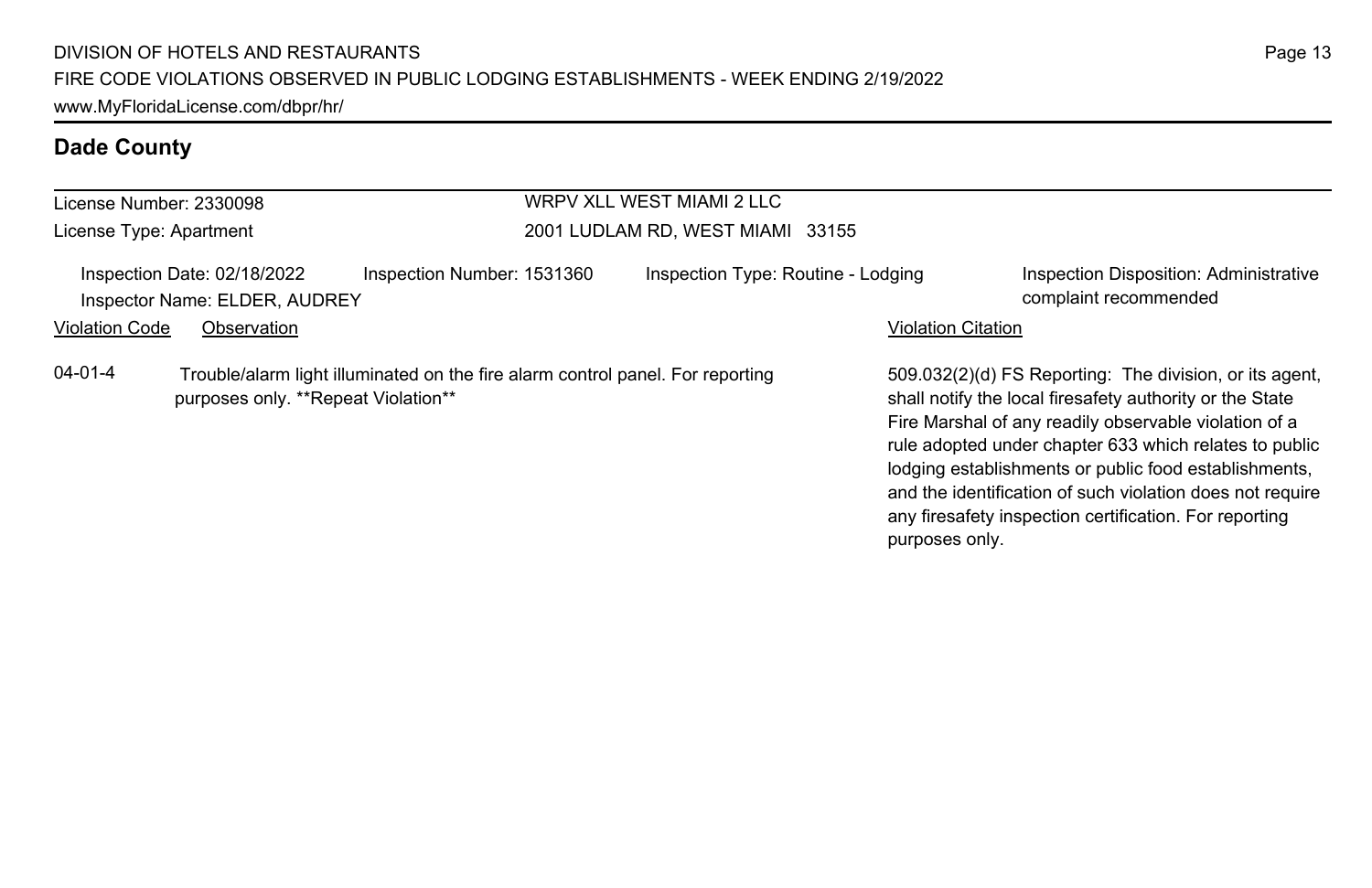| License Number: 2329188 |                                                             |                                                                                | TRUMP INTL BEACH RESORT                    |                           |                                                                                                                                                                                                                                                                                                                                                                                                                        |
|-------------------------|-------------------------------------------------------------|--------------------------------------------------------------------------------|--------------------------------------------|---------------------------|------------------------------------------------------------------------------------------------------------------------------------------------------------------------------------------------------------------------------------------------------------------------------------------------------------------------------------------------------------------------------------------------------------------------|
| License Type: Hotel     |                                                             |                                                                                | 18001 COLLINS AVE, SUNNY ISLES BEACH 33160 |                           |                                                                                                                                                                                                                                                                                                                                                                                                                        |
|                         | Inspection Date: 02/14/2022<br>Inspector Name: TAYLOR, JOHN | Inspection Number: 1162913                                                     | Inspection Type: Routine - Lodging         |                           | Inspection Disposition: Inspection<br>Completed - No Further Action                                                                                                                                                                                                                                                                                                                                                    |
| <b>Violation Code</b>   | Observation                                                 |                                                                                |                                            | <b>Violation Citation</b> |                                                                                                                                                                                                                                                                                                                                                                                                                        |
| $04 - 01 - 4$           | purposes only.                                              | Trouble/alarm light illuminated on the fire alarm control panel. For reporting |                                            | purposes only.            | 509.032(2)(d) FS Reporting: The division, or its agent.<br>shall notify the local firesafety authority or the State<br>Fire Marshal of any readily observable violation of a<br>rule adopted under chapter 633 which relates to public<br>lodging establishments or public food establishments,<br>and the identification of such violation does not require<br>any firesafety inspection certification. For reporting |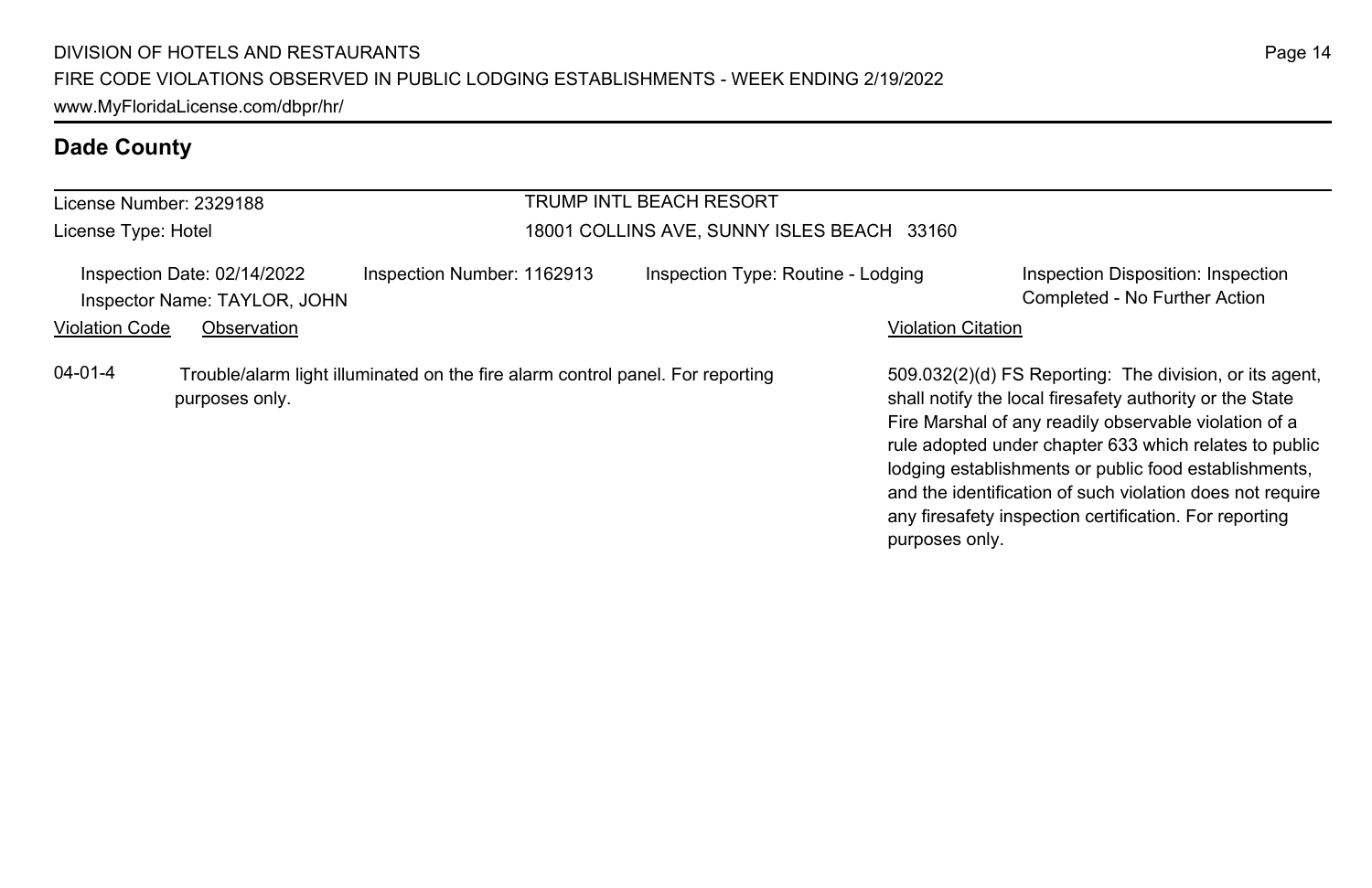| RESIDENCES AT THE FALLS INVESTMENT LLC<br>License Number: 2329493 |                                                                  |                                                                                                                                                         |  |                                    |                           |                                                                                                                                                                                                                                                                                                                                                                                                              |
|-------------------------------------------------------------------|------------------------------------------------------------------|---------------------------------------------------------------------------------------------------------------------------------------------------------|--|------------------------------------|---------------------------|--------------------------------------------------------------------------------------------------------------------------------------------------------------------------------------------------------------------------------------------------------------------------------------------------------------------------------------------------------------------------------------------------------------|
| License Type: Apartment                                           |                                                                  |                                                                                                                                                         |  | 13841 SW 90 AVE, MIAMI 33176       |                           |                                                                                                                                                                                                                                                                                                                                                                                                              |
|                                                                   | Inspection Date: 02/18/2022<br>Inspector Name: ORDONEZ, CATALINA | Inspection Number: 1518867                                                                                                                              |  | Inspection Type: Routine - Lodging |                           | Inspection Disposition: Warning<br>Issued                                                                                                                                                                                                                                                                                                                                                                    |
| <b>Violation Code</b>                                             | Observation                                                      |                                                                                                                                                         |  |                                    | <b>Violation Citation</b> |                                                                                                                                                                                                                                                                                                                                                                                                              |
| $01 - 05 - 4$                                                     |                                                                  | Portable fire extinguisher obstructed/not accessible. For reporting purposes only.<br>Fire extinguisher located in the laundry room near by the office. |  |                                    |                           | 509.032(2)(d) FS Reporting: (d) The division, or its<br>agent, shall notify the local firesafety authority or the<br>State Fire Marshal of any readily observable violation of<br>a rule adopted under chapter 633 which relates to<br>public lodging establishments or public food<br>establishments, and the identification of such violation<br>does not require any firesafety inspection certification. |

For reporting purposes only.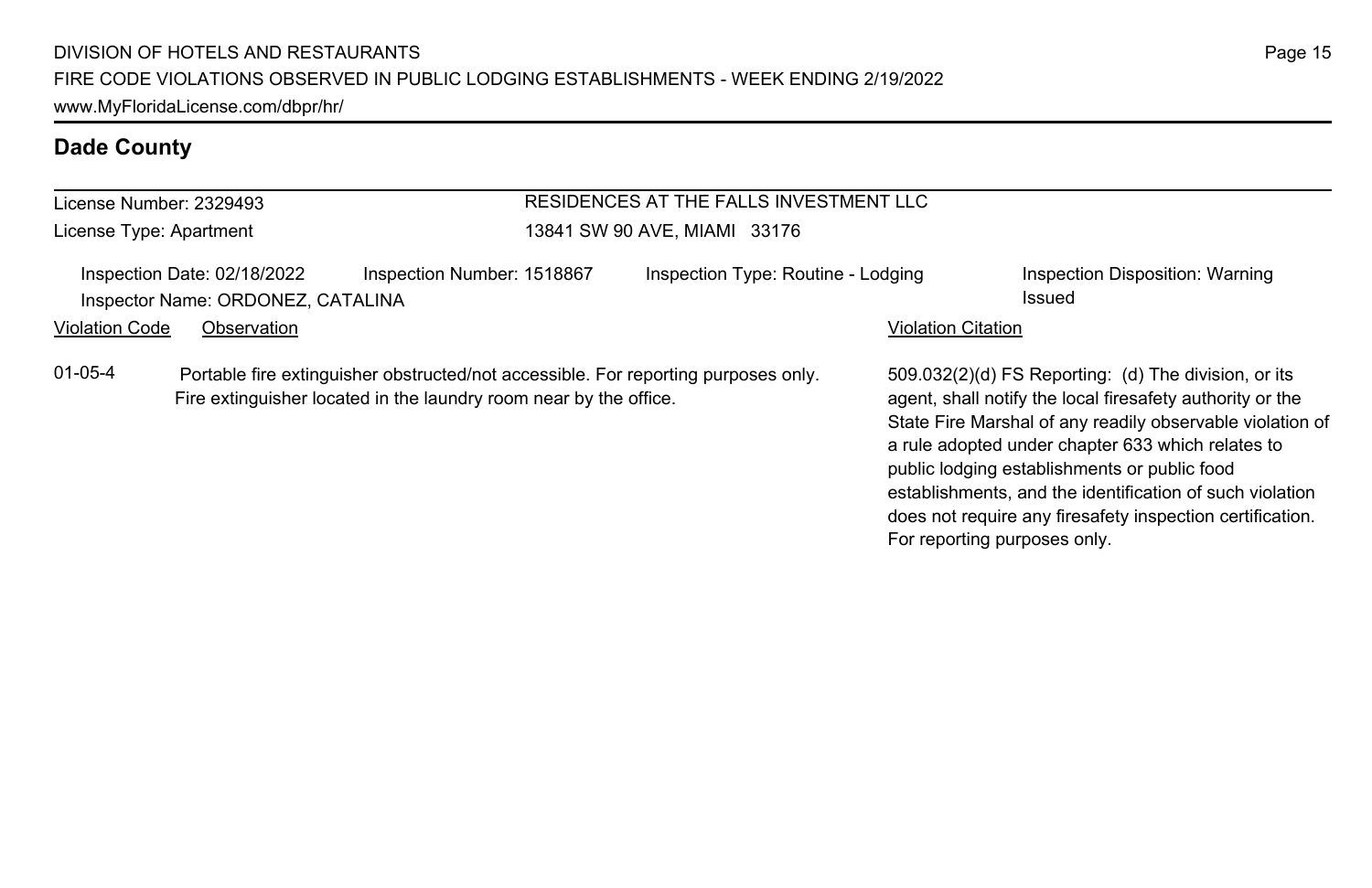| License Number: 2311101 |                                                                  |                                                                                    | <b>NORTH HILL APTS</b> |                                    |                              |                                                                                                                                                                                                                                                                                                                                                                                                              |
|-------------------------|------------------------------------------------------------------|------------------------------------------------------------------------------------|------------------------|------------------------------------|------------------------------|--------------------------------------------------------------------------------------------------------------------------------------------------------------------------------------------------------------------------------------------------------------------------------------------------------------------------------------------------------------------------------------------------------------|
| License Type: Apartment |                                                                  |                                                                                    |                        | 9828 N KENDALL DR, MIAMI 331761849 |                              |                                                                                                                                                                                                                                                                                                                                                                                                              |
|                         | Inspection Date: 02/17/2022<br>Inspector Name: ORDONEZ, CATALINA | Inspection Number: 1525131                                                         |                        | Inspection Type: Routine - Lodging |                              | Inspection Disposition: Inspection<br>Completed - No Further Action                                                                                                                                                                                                                                                                                                                                          |
| <b>Violation Code</b>   | Observation                                                      |                                                                                    |                        |                                    | <b>Violation Citation</b>    |                                                                                                                                                                                                                                                                                                                                                                                                              |
| $01 - 05 - 4$           | Observed by unit 2H in building 9830.                            | Portable fire extinguisher obstructed/not accessible. For reporting purposes only. |                        |                                    | For reporting purposes only. | 509.032(2)(d) FS Reporting: (d) The division, or its<br>agent, shall notify the local firesafety authority or the<br>State Fire Marshal of any readily observable violation of<br>a rule adopted under chapter 633 which relates to<br>public lodging establishments or public food<br>establishments, and the identification of such violation<br>does not require any firesafety inspection certification. |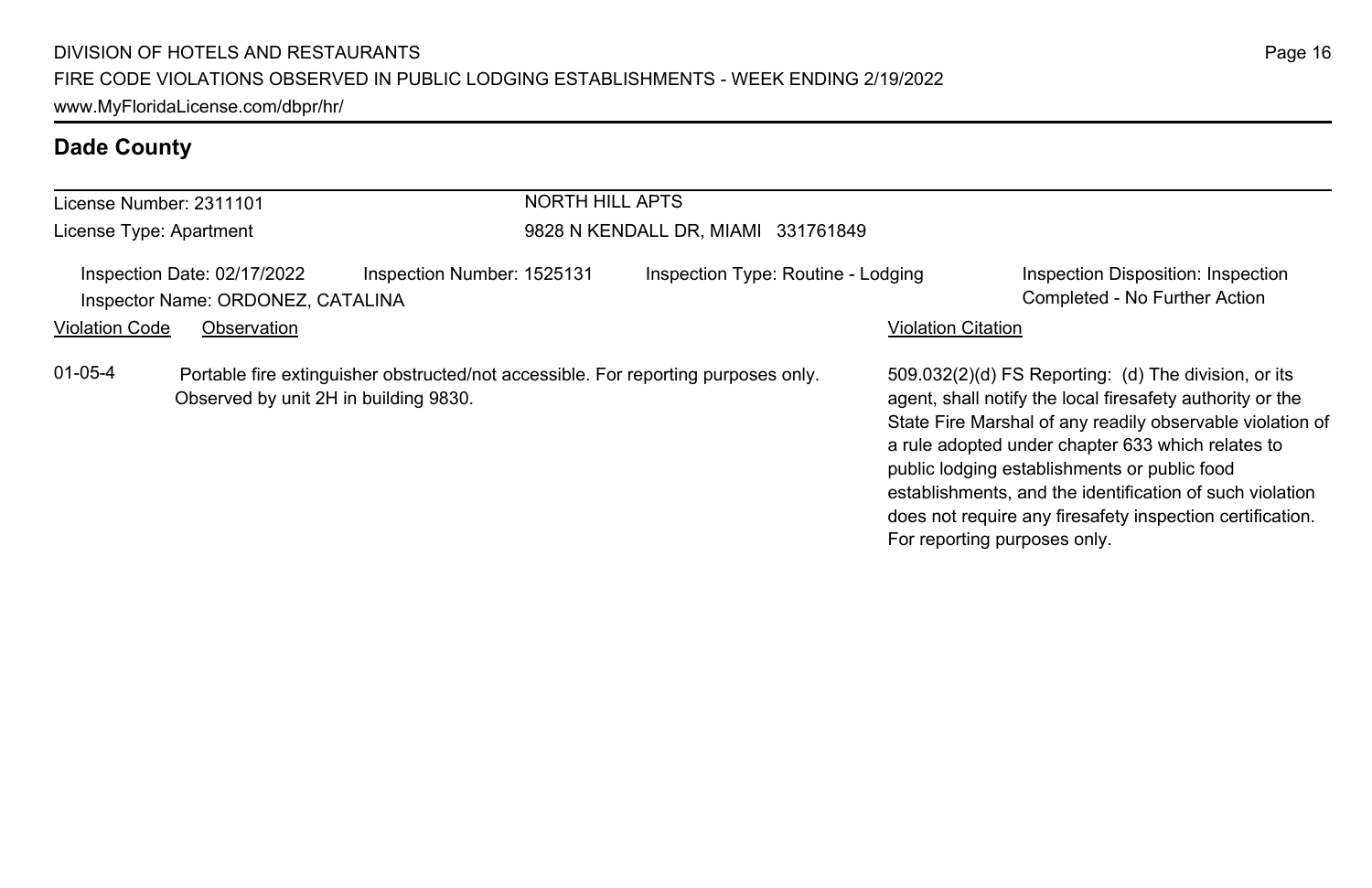| License Number: 2311704                                                                                                                                                                    |                                                                                                | <b>QUALITY INN SOUTH</b>           |                              |                                                                                                                                                                                                                                                                                                                                                                                                                                              |  |  |
|--------------------------------------------------------------------------------------------------------------------------------------------------------------------------------------------|------------------------------------------------------------------------------------------------|------------------------------------|------------------------------|----------------------------------------------------------------------------------------------------------------------------------------------------------------------------------------------------------------------------------------------------------------------------------------------------------------------------------------------------------------------------------------------------------------------------------------------|--|--|
| License Type: Motel                                                                                                                                                                        |                                                                                                | 14501 S DIXIE HWY, MIAMI 331767988 |                              |                                                                                                                                                                                                                                                                                                                                                                                                                                              |  |  |
|                                                                                                                                                                                            | Inspection Date: 02/18/2022<br>Inspection Number: 1220801<br>Inspector Name: ORDONEZ, CATALINA | Inspection Type: Routine - Lodging |                              | Inspection Disposition: Inspection<br>Completed - No Further Action                                                                                                                                                                                                                                                                                                                                                                          |  |  |
| <b>Violation Code</b>                                                                                                                                                                      | Observation                                                                                    |                                    | <b>Violation Citation</b>    |                                                                                                                                                                                                                                                                                                                                                                                                                                              |  |  |
| $01 - 01 - 4$<br>Portable fire extinguisher pressure gauge indicates the extinguisher is<br>overcharged. For reporting purposes only. Fire extinguisher located at hallway by<br>room 129. |                                                                                                |                                    |                              | 509.032(2)(d) FS Reporting: (d) The division, or its<br>agent, shall notify the local firesafety authority or the<br>State Fire Marshal of any readily observable violation of<br>a rule adopted under chapter 633 which relates to<br>public lodging establishments or public food<br>establishments, and the identification of such violation<br>does not require any firesafety inspection certification.<br>For reporting purposes only. |  |  |
| $01 - 05 - 4$<br>Portable fire extinguisher obstructed/not accessible. For reporting purposes only.<br>Fire extinguisher located at hallway by room 129.                                   |                                                                                                |                                    | For reporting purposes only. | 509.032(2)(d) FS Reporting: (d) The division, or its<br>agent, shall notify the local firesafety authority or the<br>State Fire Marshal of any readily observable violation of<br>a rule adopted under chapter 633 which relates to<br>public lodging establishments or public food<br>establishments, and the identification of such violation<br>does not require any firesafety inspection certification.                                 |  |  |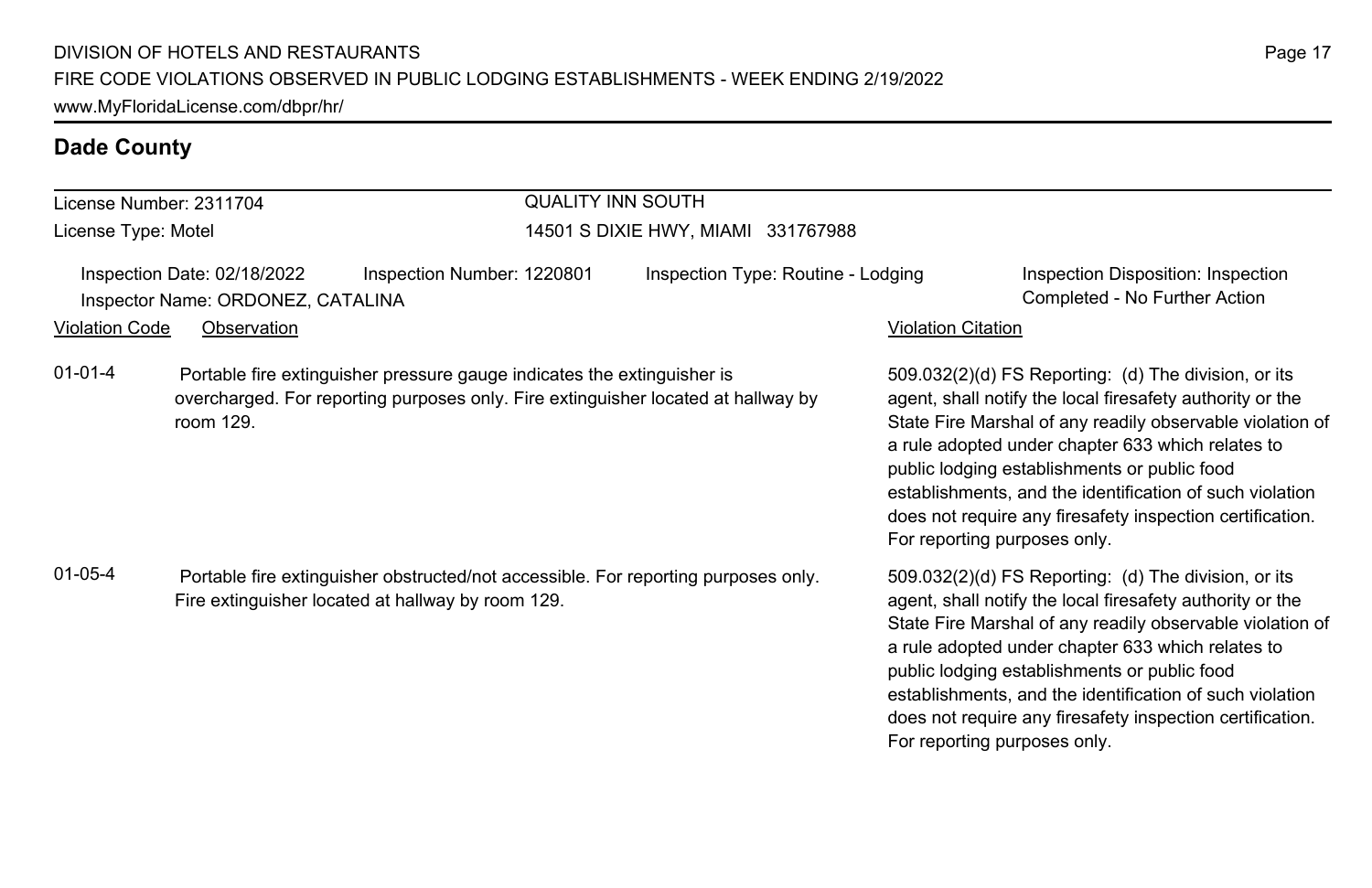#### License Number: 2600667

License Type: Apartment

#### PARK STREET APTS

#### 2755 &2765 PARK ST, JACKSONVILLE 32205

Inspection Date: 02/17/2022 Inspection Number: 1534334 Inspection Type: Lodging-Licensing Inspector Name: ESPINOSA-BECKERT, ILIANA Completed - No Further Action Completed - No Further Action

Inspection

Inspection Disposition: Inspection

#### Violation Code Observation **Violation Code** Observation **Violation** Violation Citation Citation **Violation**

01-03-4 Portable fire extinguisher missing from it's designated location (sign present indicating designated location). For reporting purposes only. Box is empty, by mail boxes on wall

509.032(2)(d) FS Reporting: (d) The division, or its agent, shall notify the local firesafety authority or the State Fire Marshal of any readily observable violation of a rule adopted under chapter 633 which relates to public lodging establishments or public food establishments, and the identification of such violation does not require any firesafety inspection certification. For reporting purposes only.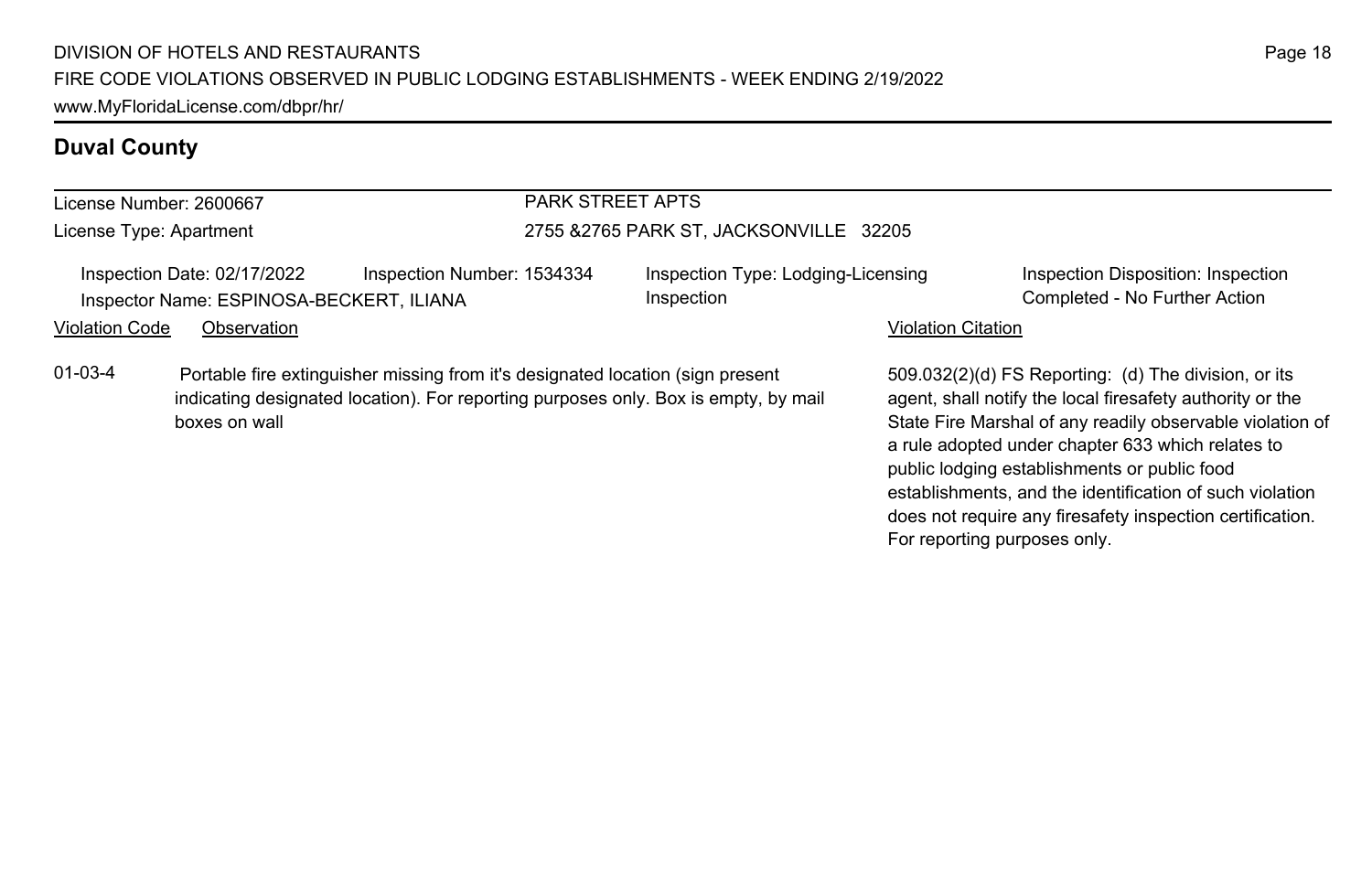| License Number: 2607548 |                                                              |                            | <b>STEVENS VILLAGE</b> |                                                                                    |                              |                                                                                                                                                                                                                                                                                                                                                                                                              |
|-------------------------|--------------------------------------------------------------|----------------------------|------------------------|------------------------------------------------------------------------------------|------------------------------|--------------------------------------------------------------------------------------------------------------------------------------------------------------------------------------------------------------------------------------------------------------------------------------------------------------------------------------------------------------------------------------------------------------|
| License Type: Apartment |                                                              |                            |                        | 6725 N MAIN ST, JACKSONVILLE 32208                                                 |                              |                                                                                                                                                                                                                                                                                                                                                                                                              |
|                         | Inspection Date: 02/17/2022<br>Inspector Name: PERRY, DENNIS | Inspection Number: 1514619 |                        | Inspection Type: Routine - Lodging                                                 |                              | Inspection Disposition: Inspection<br>Completed - No Further Action                                                                                                                                                                                                                                                                                                                                          |
| <b>Violation Code</b>   | Observation                                                  |                            |                        |                                                                                    | <b>Violation Citation</b>    |                                                                                                                                                                                                                                                                                                                                                                                                              |
| $01 - 02 - 4$           | recharge. For reporting purposes only.<br>By unit 6805.      |                            |                        | Portable fire extinguisher pressure gauge indicates the extinguisher is in need of | For reporting purposes only. | 509.032(2)(d) FS Reporting: (d) The division, or its<br>agent, shall notify the local firesafety authority or the<br>State Fire Marshal of any readily observable violation of<br>a rule adopted under chapter 633 which relates to<br>public lodging establishments or public food<br>establishments, and the identification of such violation<br>does not require any firesafety inspection certification. |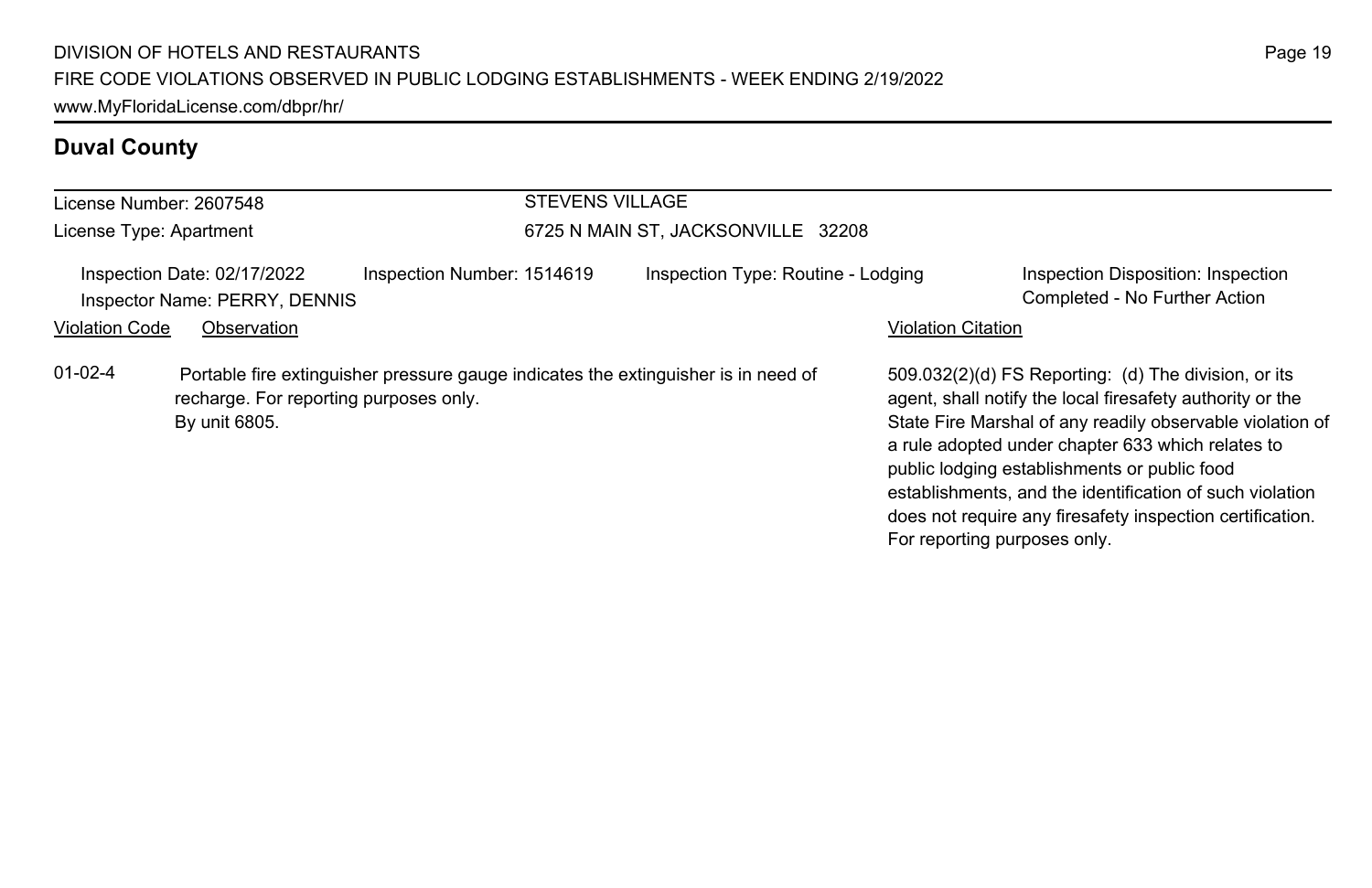| License Number: 2612227                                                                                                                                                                                                                 | LA QUINTA INN #969                    |                                                                                                                                                                                                                                                                                                                                                                                                                                                                                                                                                                    |
|-----------------------------------------------------------------------------------------------------------------------------------------------------------------------------------------------------------------------------------------|---------------------------------------|--------------------------------------------------------------------------------------------------------------------------------------------------------------------------------------------------------------------------------------------------------------------------------------------------------------------------------------------------------------------------------------------------------------------------------------------------------------------------------------------------------------------------------------------------------------------|
| License Type: Hotel                                                                                                                                                                                                                     | 4686 LENOIR AVE S, JACKSONVILLE 32216 |                                                                                                                                                                                                                                                                                                                                                                                                                                                                                                                                                                    |
| Inspection Number: 1164150<br>Inspection Date: 02/16/2022<br>Inspector Name: VILBRUN, JOSUE                                                                                                                                             | Inspection Type: Routine - Lodging    | Inspection Disposition: Administrative<br>complaint recommended                                                                                                                                                                                                                                                                                                                                                                                                                                                                                                    |
| <b>Violation Code</b><br>Observation                                                                                                                                                                                                    |                                       | <b>Violation Citation</b>                                                                                                                                                                                                                                                                                                                                                                                                                                                                                                                                          |
| 08-01-4<br>Boiler certificate or insurance inspector's boiler report expired. For reporting<br>purposes only.<br>One of boiler certificate shows expired on boiler site Jurisdiction #133177<br>expiration 1-23-22 **Repeat Violation** |                                       | 61C-1.004(10) FAC and 509.032(2)(d) FS Reporting:<br>61C-1.004(10) The insurance inspector's boiler report<br>is required annually for power boilers and high<br>pressure/high temperature boilers and biannually for<br>low pressure steam or vapor heating boilers.<br>509.032(2)(d) The division, or its agent, shall notify the<br>local firesafety authority or the State Fire Marshal of<br>any readily observable violation of a rule adopted under<br>chapter 633 which relates to public lodging<br>establishments or public food establishments, and the |

identification of such violation does not require any firesafety inspection certification. For reporting

purposes only.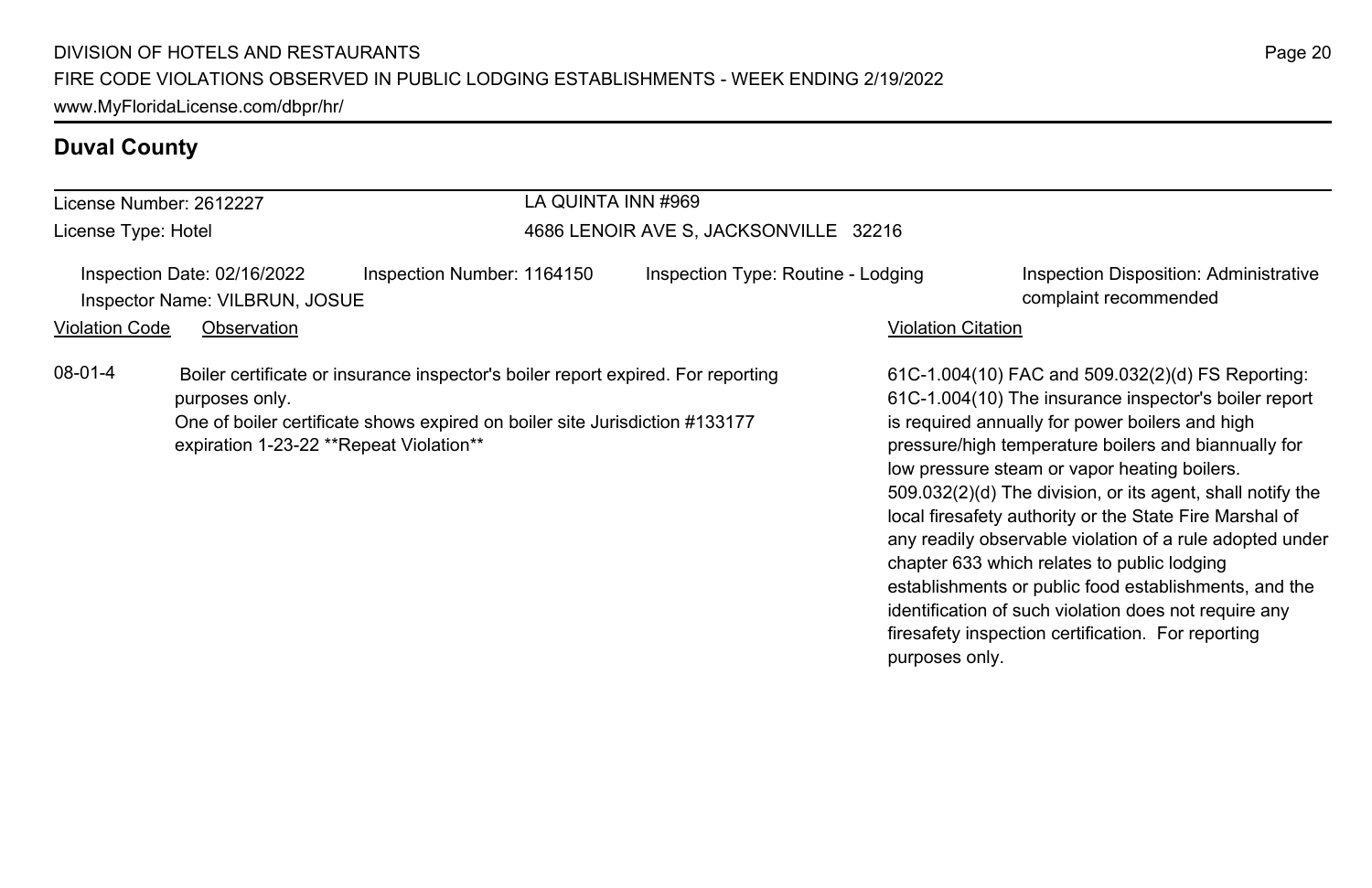#### License Number: 2613294 License Type: Apartment PINE MEADOWS APARTMENTS 3451 SALAND WAY, JACKSONVILLE 32246 Inspection Date: 02/17/2022 Inspection Number: 1515074 Inspection Type: Routine - Lodging Inspection Disposition: Inspection Inspector Name: FICHTER, GARRICK Completed - No Further Action Violation Code Observation **Violation Code** Observation **Violation** Violation Citation Citation **Violation** 509.032(2)(d) FS Reporting: (d) The division, or its agent, shall notify the local firesafety authority or the State Fire Marshal of any readily observable violation of a rule adopted under chapter 633 which relates to public lodging establishments or public food establishments, and the identification of such violation does not require any firesafety inspection certification. 01-02-4 Portable fire extinguisher pressure gauge indicates the extinguisher is in need of recharge. For reporting purposes only. Fire extinguisher between units 510 and 511 has gauge in red.

For reporting purposes only.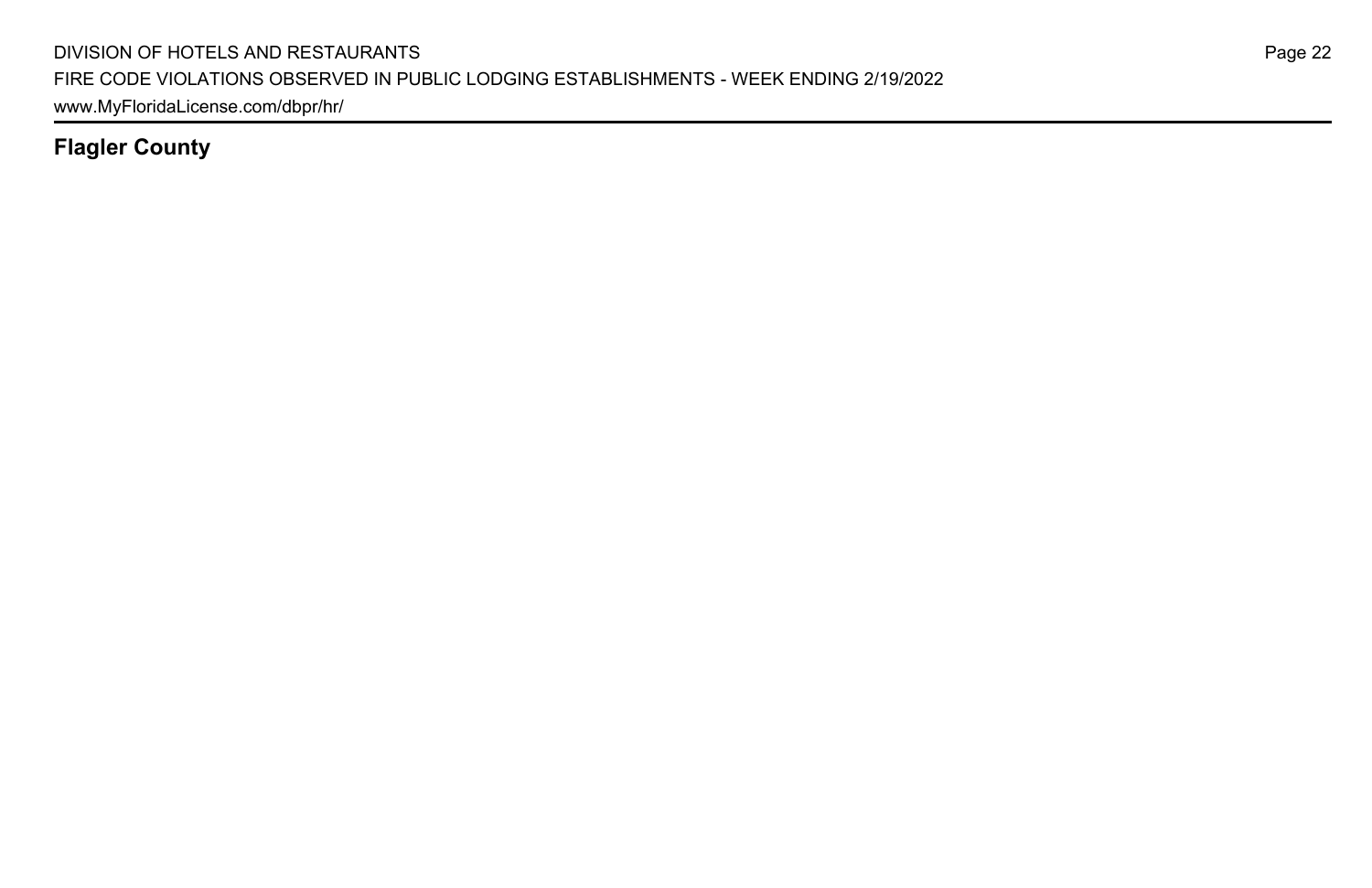License Number: 2800590 License Type: Hotel

FAIRFIELD INN & SUITES 400 OLD KINGS RD, PALM COAST 32137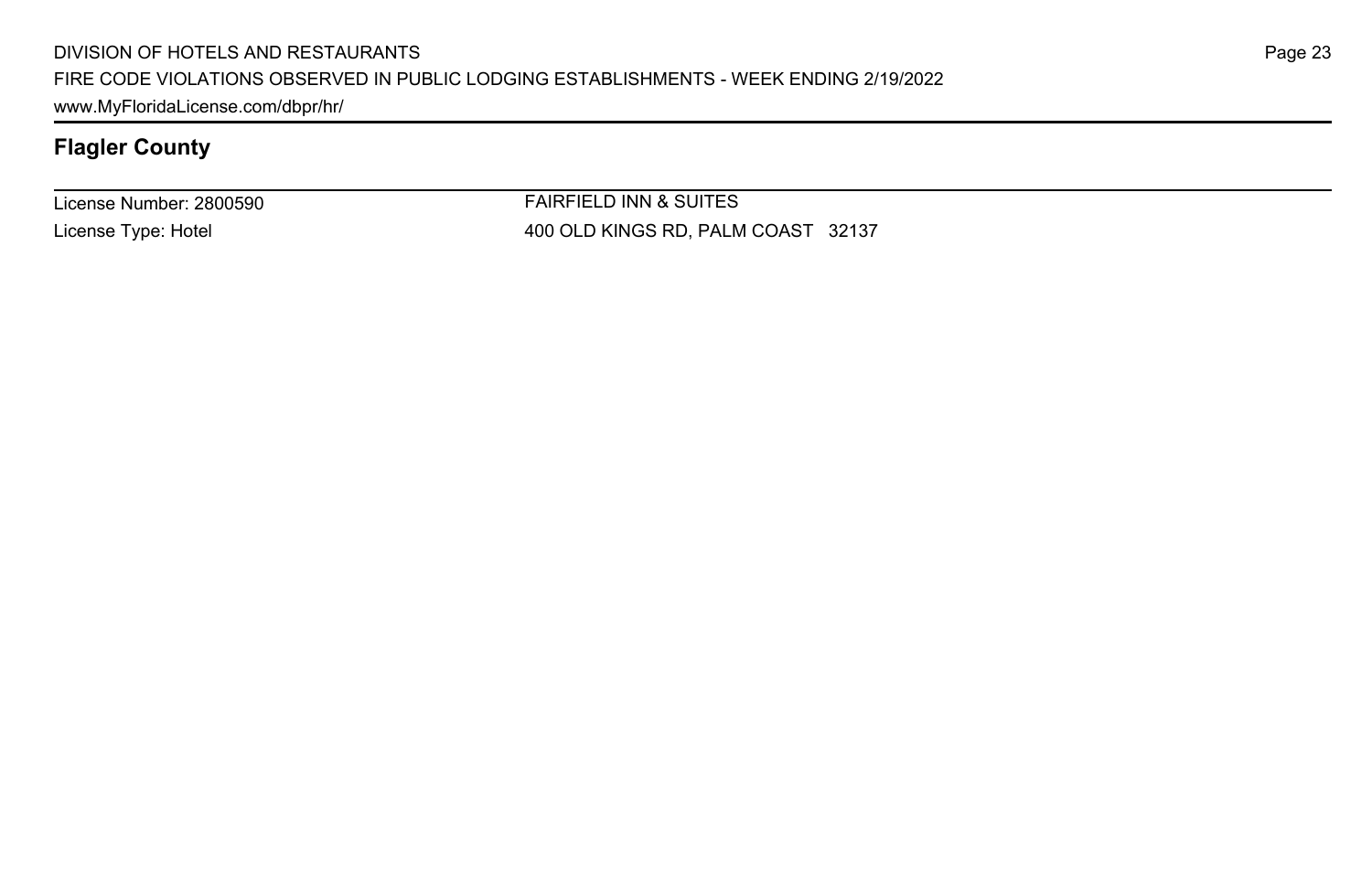Inspection Date: 02/17/2022 Inspection Number: 1162924 Inspection Type: Routine - Lodging Inspection Disposition: Warning Inspector Name: BADDING, MELANIE Issued

Violation Code Observation Violation Citation

04-01-4 Trouble/alarm light illuminated on the fire alarm control panel. For reporting purposes only.

> Trouble alarm illuminated during inspection. Person in charge provided letter from Cintas dated 2/17/22 indicating they are addressing the issue, working on ordering parts to repair.

05-02-5 Hearing-impaired smoke detector is not functioning when tested. For reporting purposes only. In room 415. \*\*Repeat Violation\*\*

509.032(2)(d) FS Reporting: The division, or its agent, shall notify the local firesafety authority or the State Fire Marshal of any readily observable violation of a rule adopted under chapter 633 which relates to public lodging establishments or public food establishments, and the identification of such violation does not require any firesafety inspection certification. For reporting purposes only.

509.032(2)(d) FS Reporting: The division, or its agent, shall notify the local firesafety authority or the State Fire Marshal of any readily observable violation of a rule adopted under chapter 633 which relates to public lodging establishments or public food establishments, and the identification of such violation does not require any firesafety inspection certification. For reporting purposes only.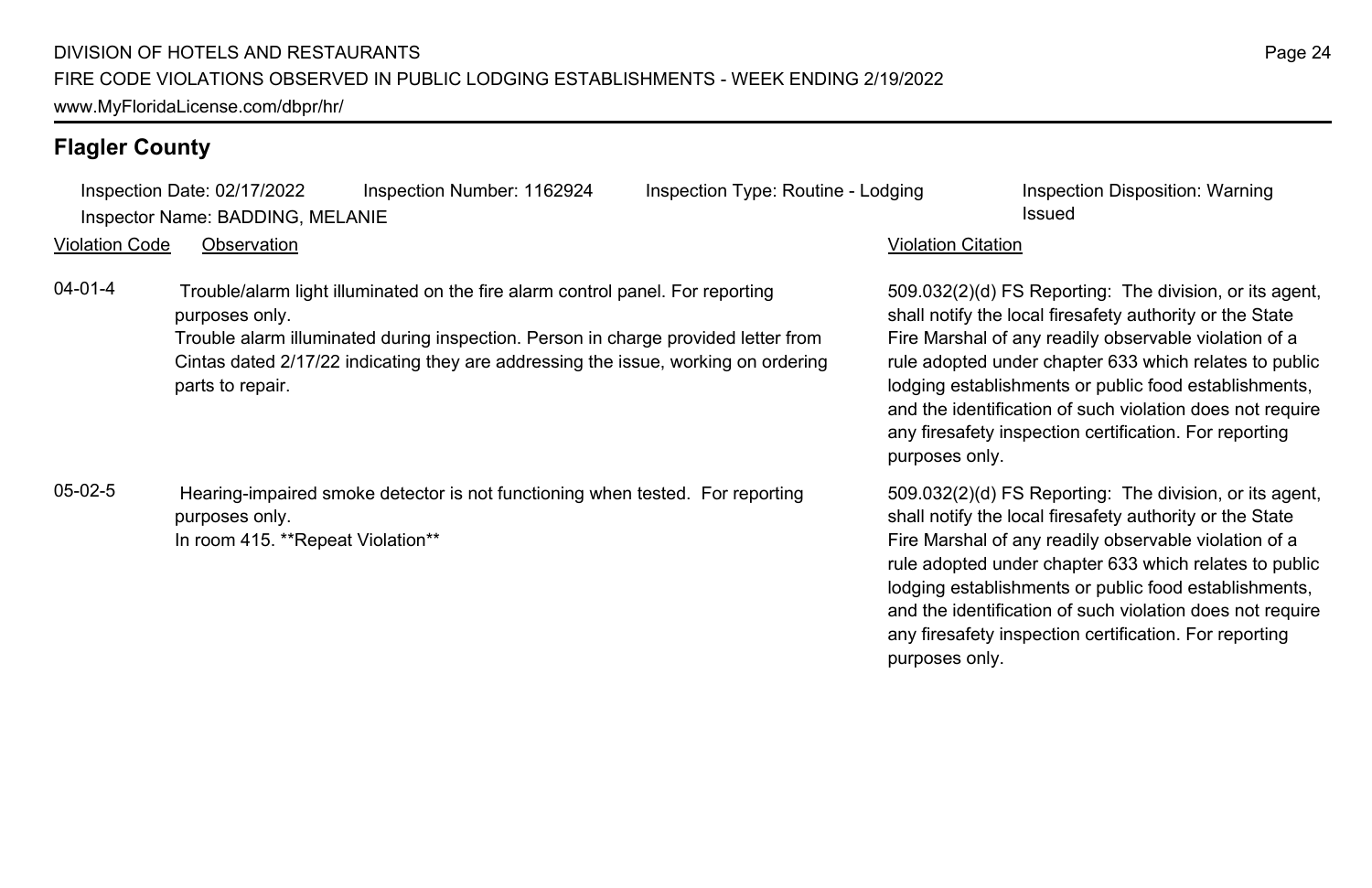08-01-4 Boiler certificate or insurance inspector's boiler report expired. For reporting purposes only. Boiler certificates expired 12/17/21.

08-04-4 Boiler certificate not posted in the boiler room. For reporting purposes only. At the time of inspection boiler certification not posted in boiler room. Person in charge printed and posted during inspection. \*\*Corrected On-Site\*\*

61C-1.004(10) FAC and 509.032(2)(d) FS Reporting: 61C-1.004(10) The insurance inspector's boiler report is required annually for power boilers and high pressure/high temperature boilers and biannually for low pressure steam or vapor heating boilers. 509.032(2)(d) The division, or its agent, shall notify the local firesafety authority or the State Fire Marshal of any readily observable violation of a rule adopted under chapter 633 which relates to public lodging establishments or public food establishments, and the identification of such violation does not require any firesafety inspection certification. For reporting purposes only.

61C-1.004(10) FAC and 509.032(2)(d) FS Reporting: 61C-1.004(10) The insurance inspector's boiler report shall be posted in the boiler room. 509.032(2)(d) The division, or its agent, shall notify the local firesafety authority or the State Fire Marshal of any readily observable violation of a rule adopted under chapter 633 which relates to public lodging establishments or public food establishments, and the identification of such violation does not require any firesafety inspection certification. For reporting purposes only.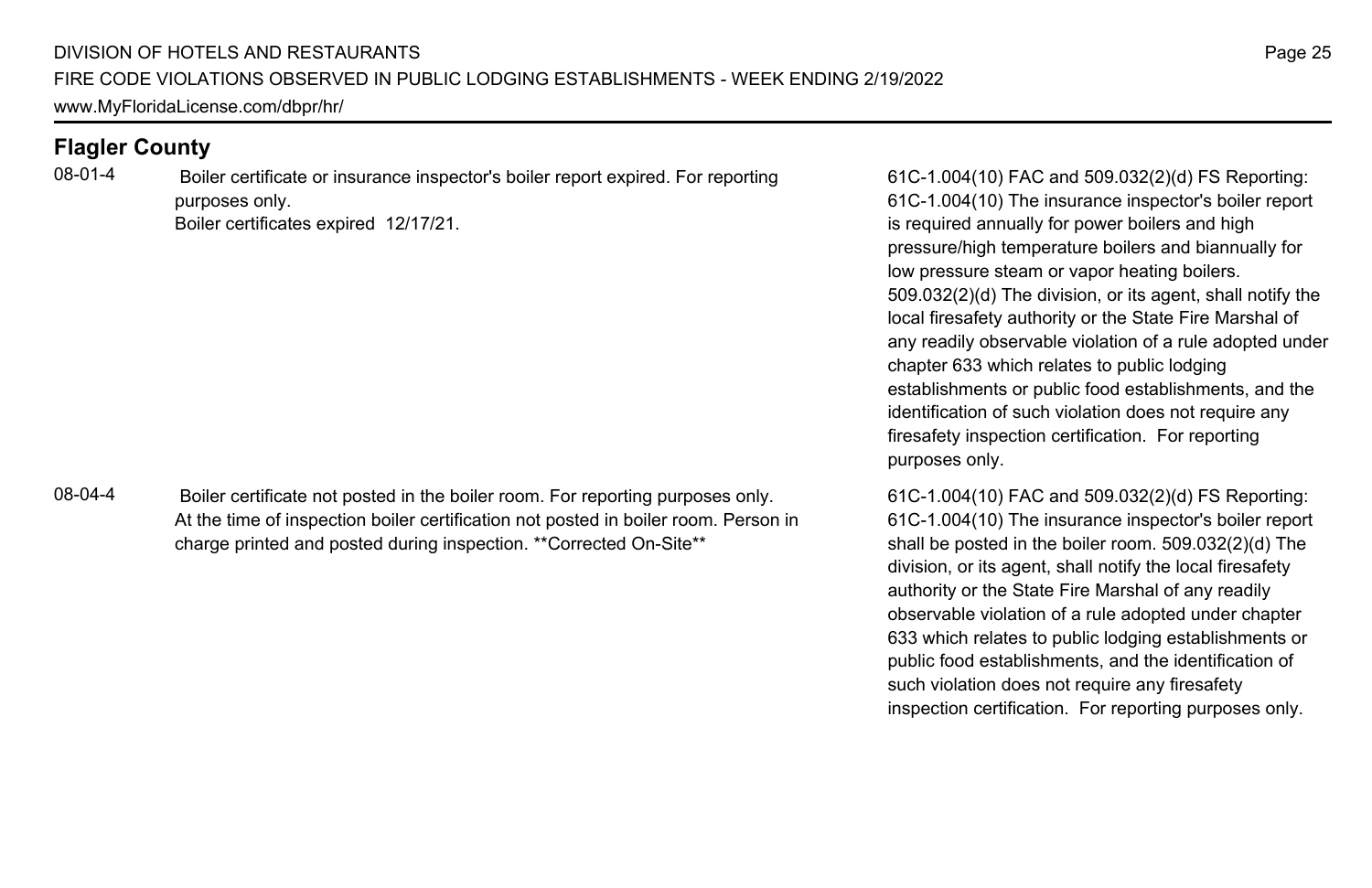# **Gilchrist County**

| License Number: 3100004 |                                                                                                                |                            | <b>CADILLAC MOTEL</b> |                                                                                    |                              |                                                                                                                                                                                                                                                                                                                                                                                                              |
|-------------------------|----------------------------------------------------------------------------------------------------------------|----------------------------|-----------------------|------------------------------------------------------------------------------------|------------------------------|--------------------------------------------------------------------------------------------------------------------------------------------------------------------------------------------------------------------------------------------------------------------------------------------------------------------------------------------------------------------------------------------------------------|
| License Type: Motel     |                                                                                                                |                            |                       | 7490 N HWY 19, FANNING SPRINGS 32693                                               |                              |                                                                                                                                                                                                                                                                                                                                                                                                              |
|                         | Inspection Date: 02/15/2022<br>Inspector Name: GRODEWALD, PAUL                                                 | Inspection Number: 1221657 |                       | Inspection Type: Routine - Lodging                                                 |                              | Inspection Disposition: Inspection<br>Completed - No Further Action                                                                                                                                                                                                                                                                                                                                          |
| <b>Violation Code</b>   | Observation                                                                                                    |                            |                       |                                                                                    | <b>Violation Citation</b>    |                                                                                                                                                                                                                                                                                                                                                                                                              |
| $01 - 02 - 4$           | recharge. For reporting purposes only.<br>Fire extinguisher in between rooms 116 and 117. **Repeat Violation** |                            |                       | Portable fire extinguisher pressure gauge indicates the extinguisher is in need of | For reporting purposes only. | 509.032(2)(d) FS Reporting: (d) The division, or its<br>agent, shall notify the local firesafety authority or the<br>State Fire Marshal of any readily observable violation of<br>a rule adopted under chapter 633 which relates to<br>public lodging establishments or public food<br>establishments, and the identification of such violation<br>does not require any firesafety inspection certification. |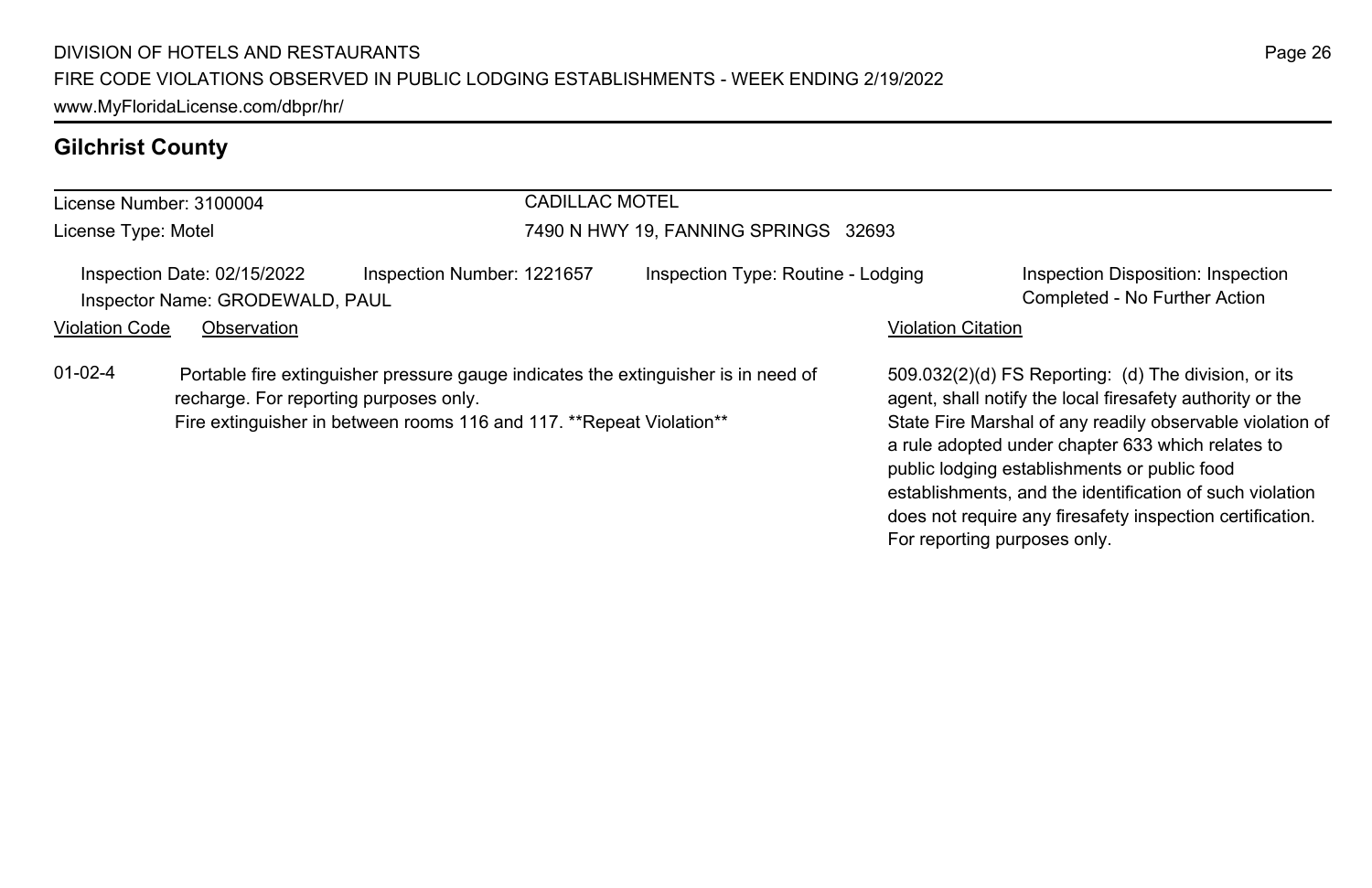# **Hernando County**

| <b>QUALITY INN &amp; SUITES</b><br>License Number: 3700071 |                                                                |                                                                                                                                                         |                                      |                           |                                                                                                                                                                                                                                                                                                                                                              |
|------------------------------------------------------------|----------------------------------------------------------------|---------------------------------------------------------------------------------------------------------------------------------------------------------|--------------------------------------|---------------------------|--------------------------------------------------------------------------------------------------------------------------------------------------------------------------------------------------------------------------------------------------------------------------------------------------------------------------------------------------------------|
| License Type: Motel                                        |                                                                |                                                                                                                                                         | 30307 CORTEZ BLVD, BROOKSVILLE 34602 |                           |                                                                                                                                                                                                                                                                                                                                                              |
|                                                            | Inspection Date: 02/17/2022<br>Inspector Name: COLE, GABRIELLE | Inspection Number: 1220472                                                                                                                              | Inspection Type: Routine - Lodging   |                           | Inspection Disposition: Warning<br>Issued                                                                                                                                                                                                                                                                                                                    |
| <b>Violation Code</b>                                      | Observation                                                    |                                                                                                                                                         |                                      | <b>Violation Citation</b> |                                                                                                                                                                                                                                                                                                                                                              |
| $04 - 03 - 4$                                              | disconnected.                                                  | Smoke detector/alarm in guest room/unit damaged as to appear to be inoperable.<br>For reporting purposes only. Smoke detector in room 100 appears to be |                                      |                           | 509.032(2)(d) FS Reporting: The division, or its agent,<br>shall notify the local firesafety authority or the State<br>Fire Marshal of any readily observable violation of a<br>rule adopted under chapter 633 which relates to public<br>lodging establishments or public food establishments,<br>and the identification of such violation does not require |

any firesafety inspection certification. For reporting

purposes only.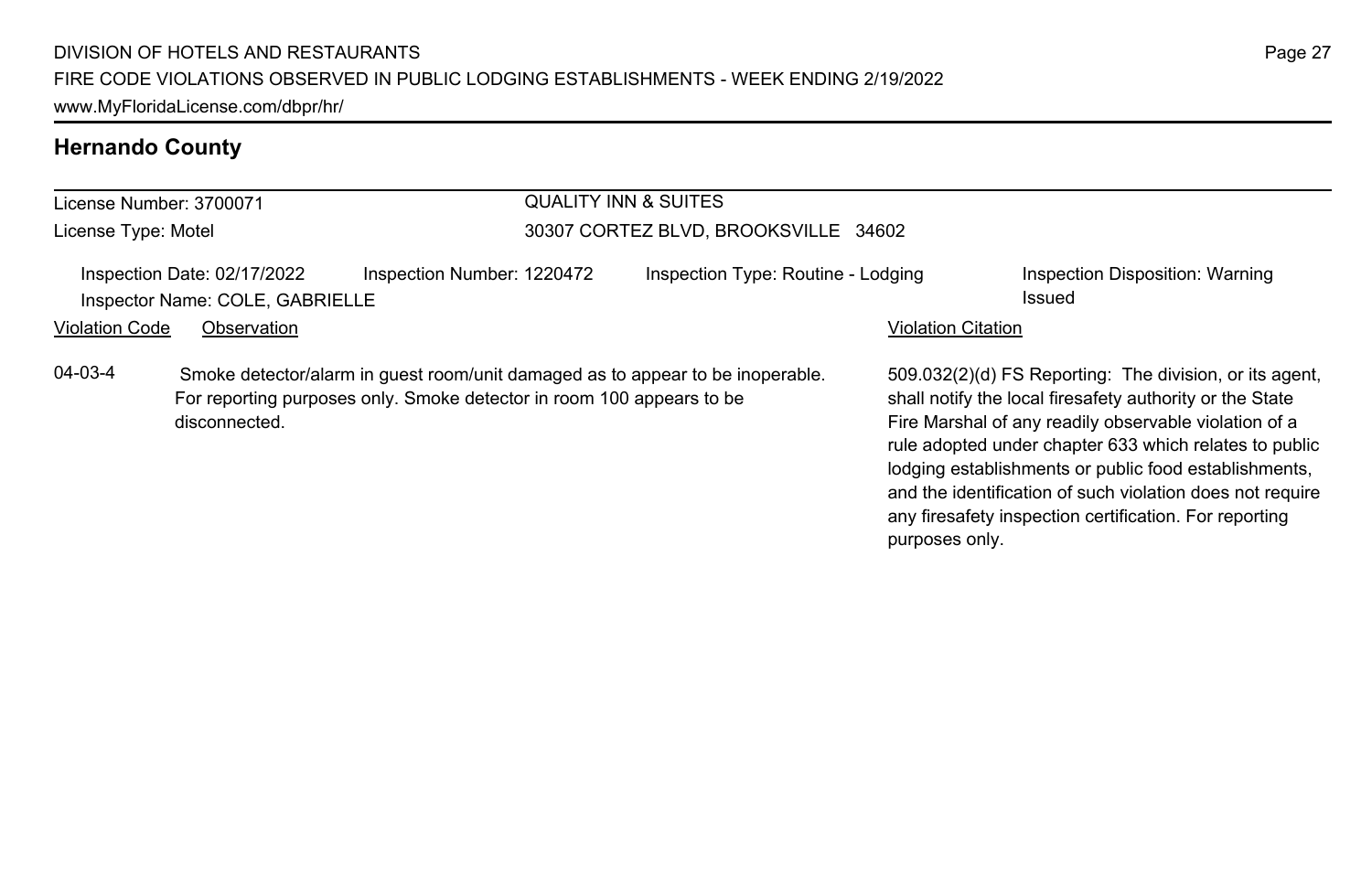# **Hernando County**

| License Number: 3700960 |                                                                |                                                                                                                                                     | <b>MICROTEL INN &amp; SUITES</b>          |                              |                                                                                                                                                                                                                                                                                                                                                                                                              |  |  |
|-------------------------|----------------------------------------------------------------|-----------------------------------------------------------------------------------------------------------------------------------------------------|-------------------------------------------|------------------------------|--------------------------------------------------------------------------------------------------------------------------------------------------------------------------------------------------------------------------------------------------------------------------------------------------------------------------------------------------------------------------------------------------------------|--|--|
| License Type: Hotel     |                                                                |                                                                                                                                                     | 6298 NATURE COAST BLVD, BROOKSVILLE 34602 |                              |                                                                                                                                                                                                                                                                                                                                                                                                              |  |  |
|                         | Inspection Date: 02/16/2022<br>Inspector Name: COLE, GABRIELLE | Inspection Number: 1161709                                                                                                                          | Inspection Type: Routine - Lodging        |                              | Inspection Disposition: Warning<br>Issued                                                                                                                                                                                                                                                                                                                                                                    |  |  |
| <b>Violation Code</b>   | Observation                                                    |                                                                                                                                                     |                                           | <b>Violation Citation</b>    |                                                                                                                                                                                                                                                                                                                                                                                                              |  |  |
| $01 - 02 - 4$           |                                                                | Portable fire extinguisher pressure gauge indicates the extinguisher is in need of<br>recharge. For reporting purposes only. By room 325, 301, 209. |                                           | For reporting purposes only. | 509.032(2)(d) FS Reporting: (d) The division, or its<br>agent, shall notify the local firesafety authority or the<br>State Fire Marshal of any readily observable violation of<br>a rule adopted under chapter 633 which relates to<br>public lodging establishments or public food<br>establishments, and the identification of such violation<br>does not require any firesafety inspection certification. |  |  |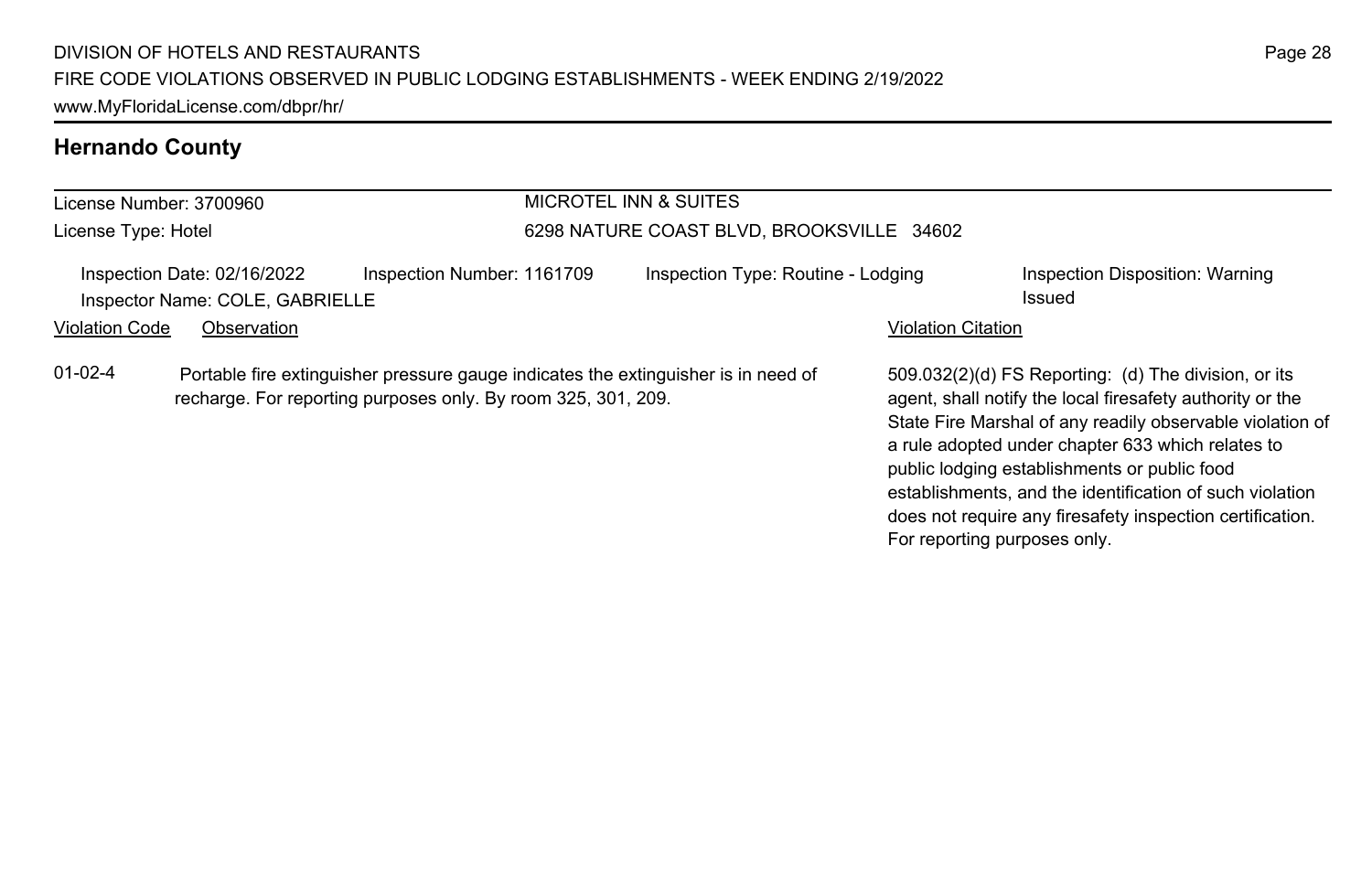# **Indian River County**

| License Number: 4101326 |                                                                 |                                                                                                                                           | THE SOURCE                      |                                                                                                                                                                                                                                                                                                                                                                                                                                              |
|-------------------------|-----------------------------------------------------------------|-------------------------------------------------------------------------------------------------------------------------------------------|---------------------------------|----------------------------------------------------------------------------------------------------------------------------------------------------------------------------------------------------------------------------------------------------------------------------------------------------------------------------------------------------------------------------------------------------------------------------------------------|
| License Type: Motel     |                                                                 |                                                                                                                                           | 11330 US HWY 1, SEBASTIAN 32958 |                                                                                                                                                                                                                                                                                                                                                                                                                                              |
|                         | Inspection Date: 02/17/2022<br>Inspector Name: BURGGRABE, BROCK | Inspection Number: 1222358                                                                                                                | Inspection Type: Complaint Full | Inspection Disposition: Inspection<br>Completed - No Further Action                                                                                                                                                                                                                                                                                                                                                                          |
| <b>Violation Code</b>   | Observation                                                     |                                                                                                                                           |                                 | <b>Violation Citation</b>                                                                                                                                                                                                                                                                                                                                                                                                                    |
| $01-02-4$               |                                                                 | Portable fire extinguisher pressure gauge indicates the extinguisher is in need of<br>recharge. For reporting purposes only. Next to #18. |                                 | 509.032(2)(d) FS Reporting: (d) The division, or its<br>agent, shall notify the local firesafety authority or the<br>State Fire Marshal of any readily observable violation of<br>a rule adopted under chapter 633 which relates to<br>public lodging establishments or public food<br>establishments, and the identification of such violation<br>does not require any firesafety inspection certification.<br>For reporting purposes only. |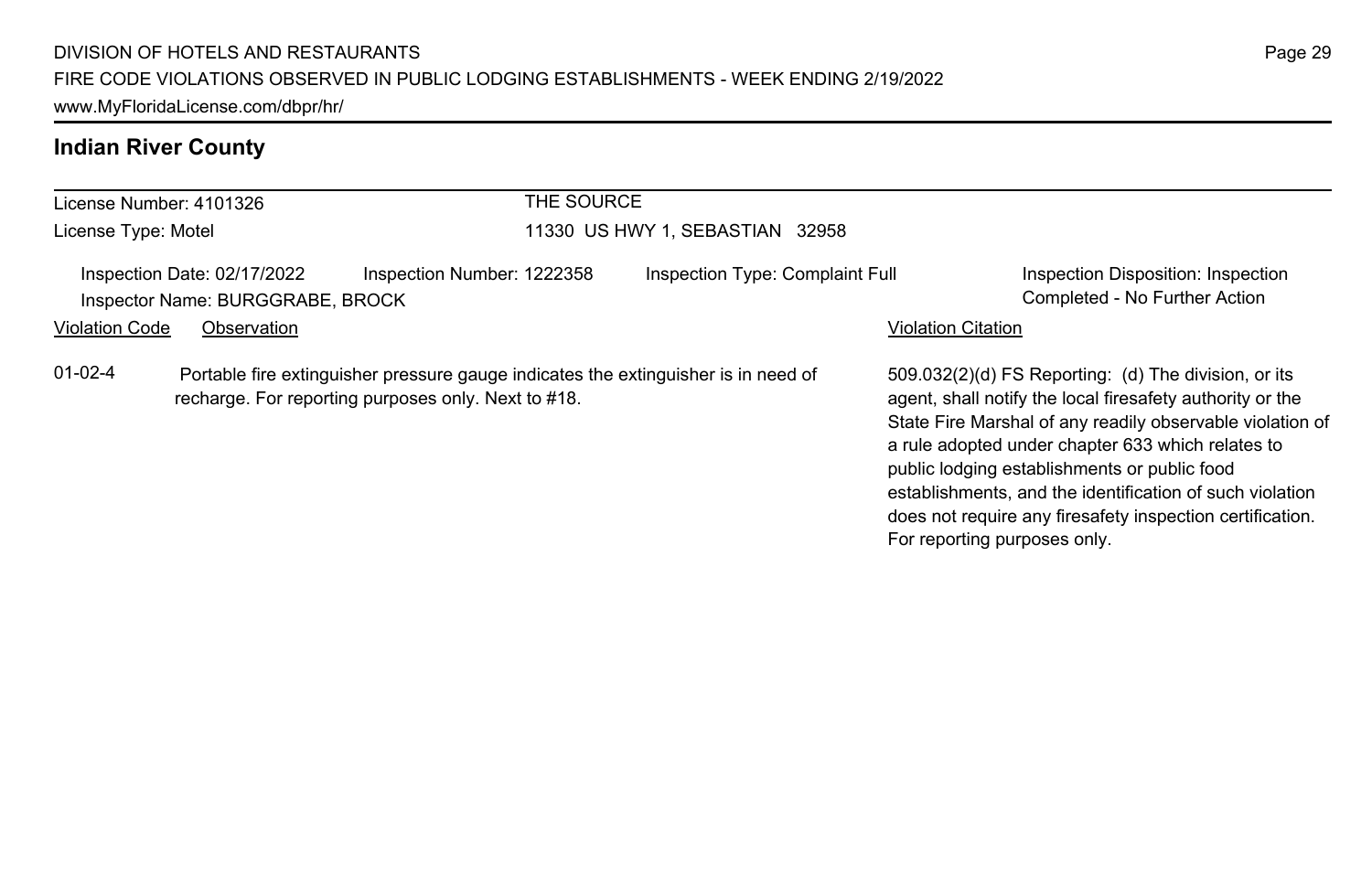# **Lee County**

| License Number: 4604893 |                                                              | COMFORT INN                                                                                                                                                       |                                    |                           |                                                                                                                   |  |
|-------------------------|--------------------------------------------------------------|-------------------------------------------------------------------------------------------------------------------------------------------------------------------|------------------------------------|---------------------------|-------------------------------------------------------------------------------------------------------------------|--|
| License Type: Hotel     |                                                              |                                                                                                                                                                   | 4171 BOATWAYS RD, FORT MYERS 33905 |                           |                                                                                                                   |  |
|                         | Inspection Date: 02/15/2022<br>Inspector Name: FREED, JOSEPH | Inspection Number: 1162446                                                                                                                                        | Inspection Type: Routine - Lodging |                           | Inspection Disposition: Inspection<br>Completed - No Further Action                                               |  |
| <b>Violation Code</b>   | Observation                                                  |                                                                                                                                                                   |                                    | <b>Violation Citation</b> |                                                                                                                   |  |
| $01 - 06 - 4$           |                                                              | Portable fire extinguisher locked in a box with no means of access to the fire<br>extinguisher. For reporting purposes only. Observed extinguisher by room 318 is |                                    |                           | 509.032(2)(d) FS Reporting: (d) The division, or its<br>agent, shall notify the local firesafety authority or the |  |

locked and hammer to break glass is missing.

agent, shall notify the local firesafety authority or the State Fire Marshal of any readily observable violation of a rule adopted under chapter 633 which relates to

establishments, and the identification of such violation does not require any firesafety inspection certification.

public lodging establishments or public food

For reporting purposes only.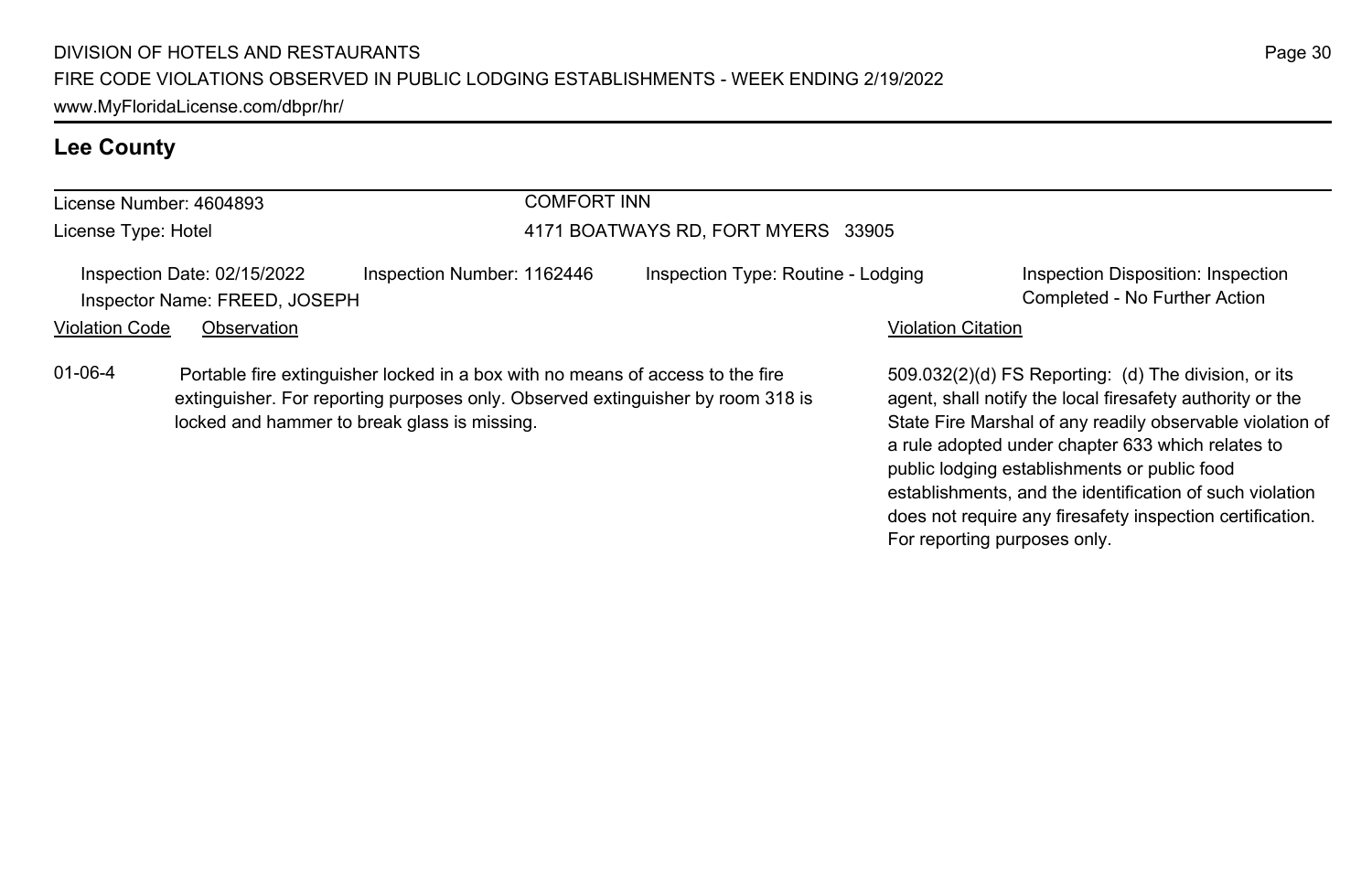# **Lee County**

| License Number: 4600978 |                                                                  |                                                                                                                                                                                                                                    | SANIBEL SUNSET BEACH RESORT        |                           |                                                                                                                                                                                |  |
|-------------------------|------------------------------------------------------------------|------------------------------------------------------------------------------------------------------------------------------------------------------------------------------------------------------------------------------------|------------------------------------|---------------------------|--------------------------------------------------------------------------------------------------------------------------------------------------------------------------------|--|
| License Type: Motel     |                                                                  |                                                                                                                                                                                                                                    | 3287 W GULF DR, SANIBEL 33957      |                           |                                                                                                                                                                                |  |
|                         | Inspection Date: 02/18/2022<br>Inspector Name: GONDERMANN, FRANK | Inspection Number: 1218790                                                                                                                                                                                                         | Inspection Type: Routine - Lodging |                           | Inspection Disposition: Call Back -<br>Extension given, pending                                                                                                                |  |
| <b>Violation Code</b>   | Observation                                                      |                                                                                                                                                                                                                                    |                                    | <b>Violation Citation</b> |                                                                                                                                                                                |  |
| 07-04-4                 | B145                                                             | - From initial inspection : Electrical outlet damaged to indicate a malfunction. For<br>reporting purposes only. Exposed wires hanging from ceiling across from room<br>- From follow-up inspection 2022-02-18: ** Time Extended** |                                    |                           | 509.032(2)(d) FS Reporting: (d) The division, or its<br>agent, shall notify the local firesafety authority or the<br>State Fire Marshal of any readily observable violation of |  |

a rule adopted under chapter 633 which relates to public lodging establishments or public food

For reporting purposes only.

establishments, and the identification of such violation does not require any firesafety inspection certification.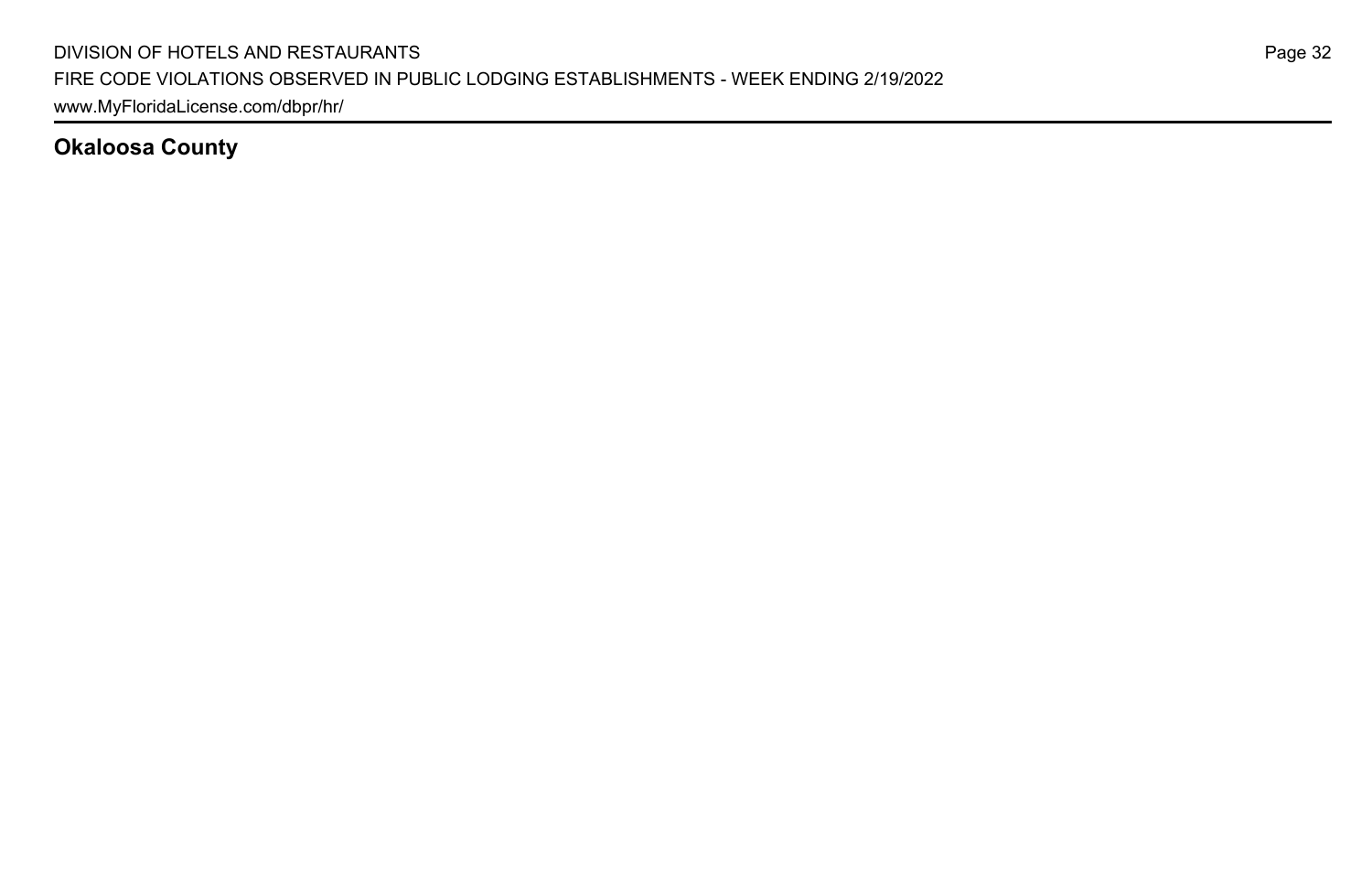License Number: 5603610 License Type: Hotel

TOWNEPLACE SUITES BY MARRIOTT 843 EGLIN PKWY, FORT WALTON BEACH 32547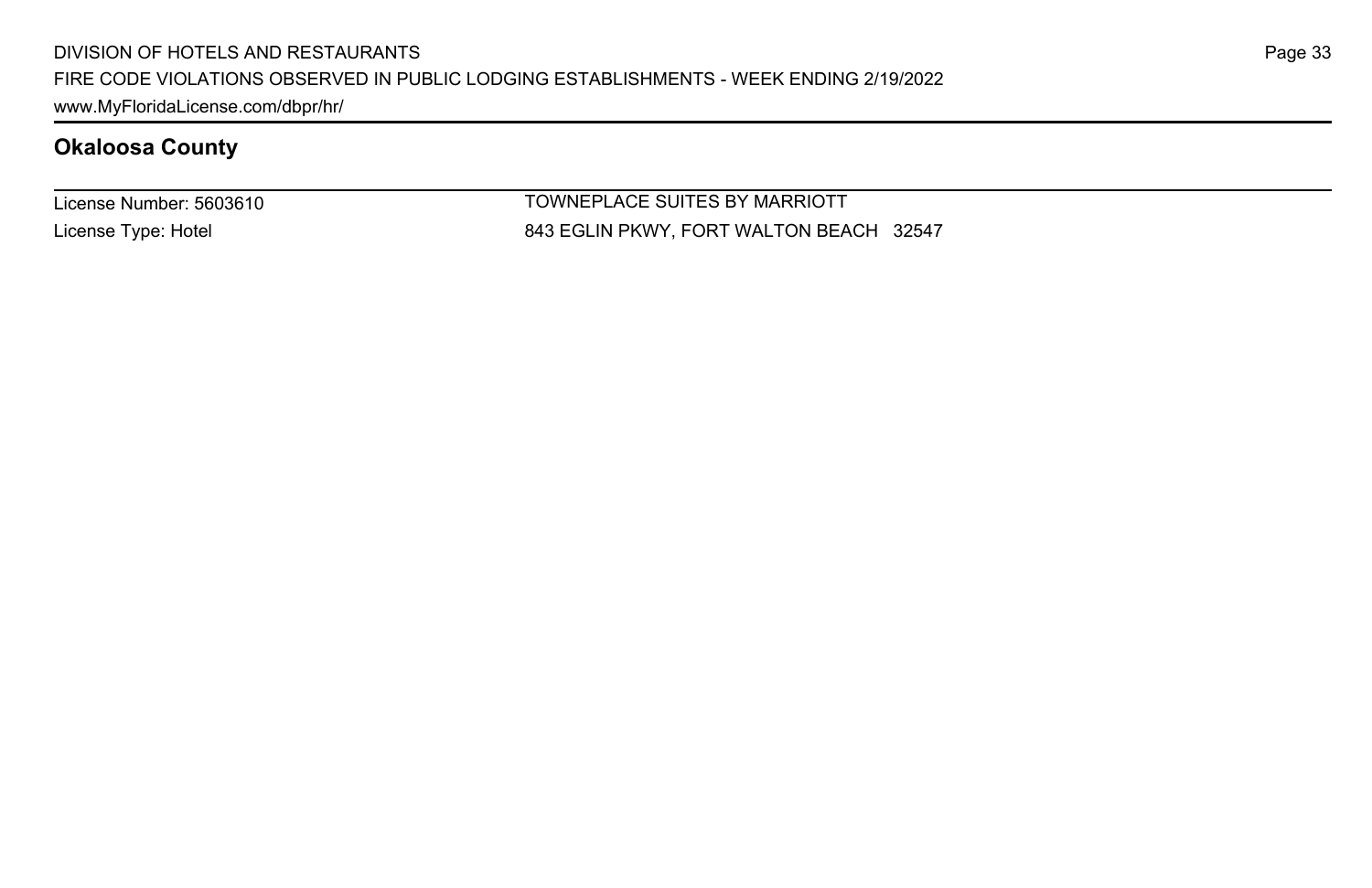|                | Inspection Date: 02/17/2022        | Inspection Number: 1161761                                                       | Inspection Type: Routine - Lodging |                           | Inspection Disposition: Warning                                                                                                                                                                                                                                                                                                                                                                                                                                                                                                                                                                                                                                                   |
|----------------|------------------------------------|----------------------------------------------------------------------------------|------------------------------------|---------------------------|-----------------------------------------------------------------------------------------------------------------------------------------------------------------------------------------------------------------------------------------------------------------------------------------------------------------------------------------------------------------------------------------------------------------------------------------------------------------------------------------------------------------------------------------------------------------------------------------------------------------------------------------------------------------------------------|
|                | Inspector Name: BURROUGHS, RICHARD |                                                                                  |                                    |                           | Issued                                                                                                                                                                                                                                                                                                                                                                                                                                                                                                                                                                                                                                                                            |
| Violation Code | Observation                        |                                                                                  |                                    | <b>Violation Citation</b> |                                                                                                                                                                                                                                                                                                                                                                                                                                                                                                                                                                                                                                                                                   |
| 08-01-4        | purposes only.                     | Boiler certificate or insurance inspector's boiler report expired. For reporting |                                    | purposes only.            | 61C-1.004(10) FAC and 509.032(2)(d) FS Reporting:<br>61C-1.004(10) The insurance inspector's boiler report<br>is required annually for power boilers and high<br>pressure/high temperature boilers and biannually for<br>low pressure steam or vapor heating boilers.<br>509.032(2)(d) The division, or its agent, shall notify the<br>local firesafety authority or the State Fire Marshal of<br>any readily observable violation of a rule adopted under<br>chapter 633 which relates to public lodging<br>establishments or public food establishments, and the<br>identification of such violation does not require any<br>firesafety inspection certification. For reporting |
|                |                                    |                                                                                  |                                    |                           |                                                                                                                                                                                                                                                                                                                                                                                                                                                                                                                                                                                                                                                                                   |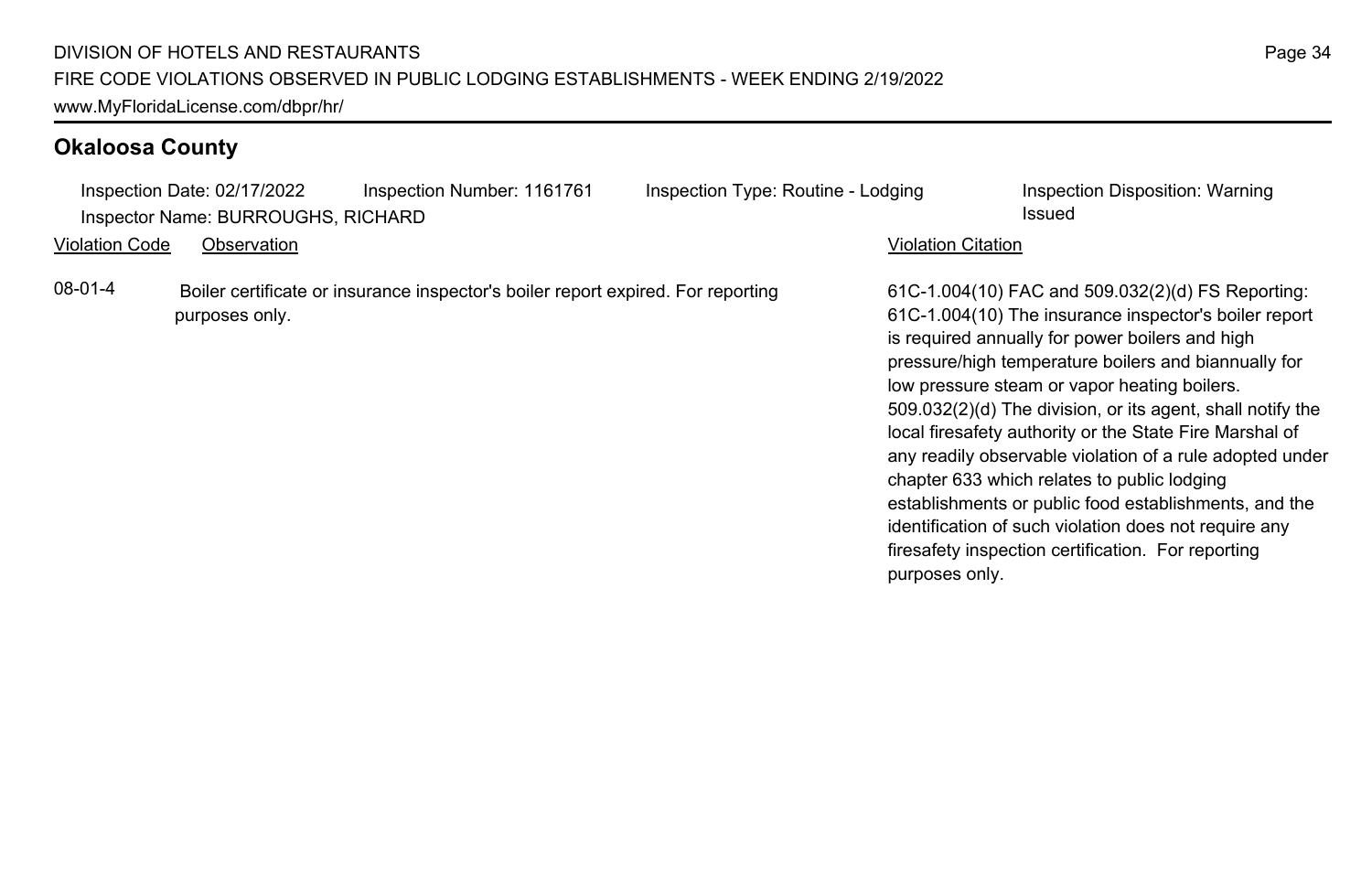08-03-4 No boiler certificate or insurance inspector's boiler report available. For reporting purposes only.

- 1 boiler, #5, does not have a certificate.

61C-1.004(10) FAC and 509.032(2)(d) FS Reporting: 61C-1.004(10) The insurance inspector's boiler report is required annually for power boilers and high pressure/high temperature boilers and biannually for low pressure steam or vapor heating boilers. 509.032(2)(d) The division, or its agent, shall notify the local firesafety authority or the State Fire Marshal of any readily observable violation of a rule adopted under chapter 633 which relates to public lodging establishments or public food establishments, and the identification of such violation does not require any firesafety inspection certification. For reporting purposes only.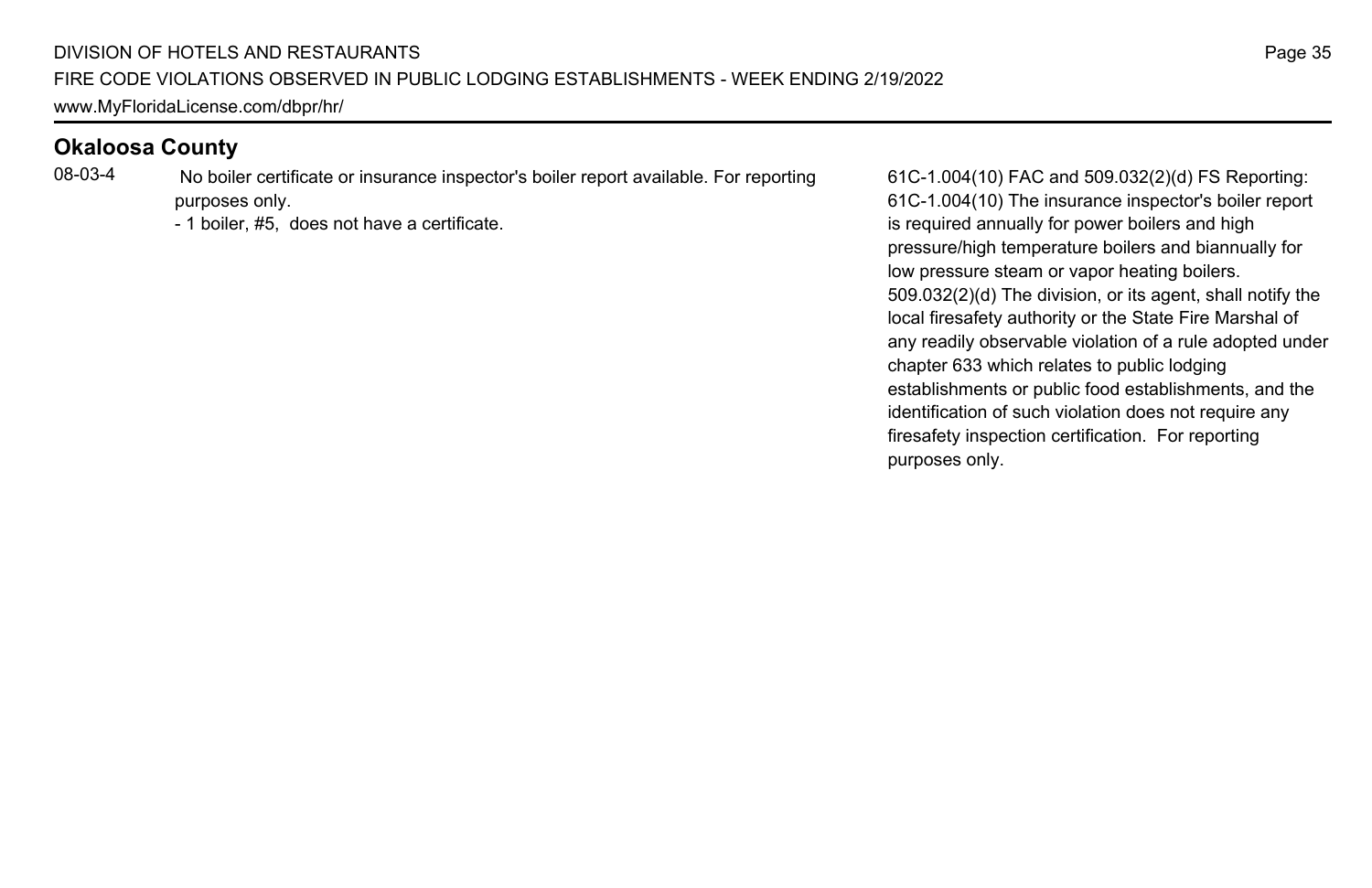| DAYS INN AT CIVIC CENTER<br>License Number: 5803452                                                    |  |                                                                                                                                                             |                                      |                    |                                                                                                                                                                                                                                                                                                                                                                                                                                                                                                                                                                                                                                                                                   |
|--------------------------------------------------------------------------------------------------------|--|-------------------------------------------------------------------------------------------------------------------------------------------------------------|--------------------------------------|--------------------|-----------------------------------------------------------------------------------------------------------------------------------------------------------------------------------------------------------------------------------------------------------------------------------------------------------------------------------------------------------------------------------------------------------------------------------------------------------------------------------------------------------------------------------------------------------------------------------------------------------------------------------------------------------------------------------|
| License Type: Motel                                                                                    |  |                                                                                                                                                             | 9990 INTERNATIONAL DR, ORLANDO 32819 |                    |                                                                                                                                                                                                                                                                                                                                                                                                                                                                                                                                                                                                                                                                                   |
| Inspection Date: 02/17/2022<br>Inspector Name: BACHOO, SAVITRI<br><b>Violation Code</b><br>Observation |  | Inspection Number: 1221067                                                                                                                                  | Inspection Type: Routine - Lodging   | Violation Citation | Inspection Disposition: Inspection<br>Completed - No Further Action                                                                                                                                                                                                                                                                                                                                                                                                                                                                                                                                                                                                               |
| 08-03-4                                                                                                |  | No boiler certificate or insurance inspector's boiler report available. Establishment<br>has new boilers installed in January. For reporting purposes only. |                                      | purposes only.     | 61C-1.004(10) FAC and 509.032(2)(d) FS Reporting:<br>61C-1.004(10) The insurance inspector's boiler report<br>is required annually for power boilers and high<br>pressure/high temperature boilers and biannually for<br>low pressure steam or vapor heating boilers.<br>509.032(2)(d) The division, or its agent, shall notify the<br>local firesafety authority or the State Fire Marshal of<br>any readily observable violation of a rule adopted under<br>chapter 633 which relates to public lodging<br>establishments or public food establishments, and the<br>identification of such violation does not require any<br>firesafety inspection certification. For reporting |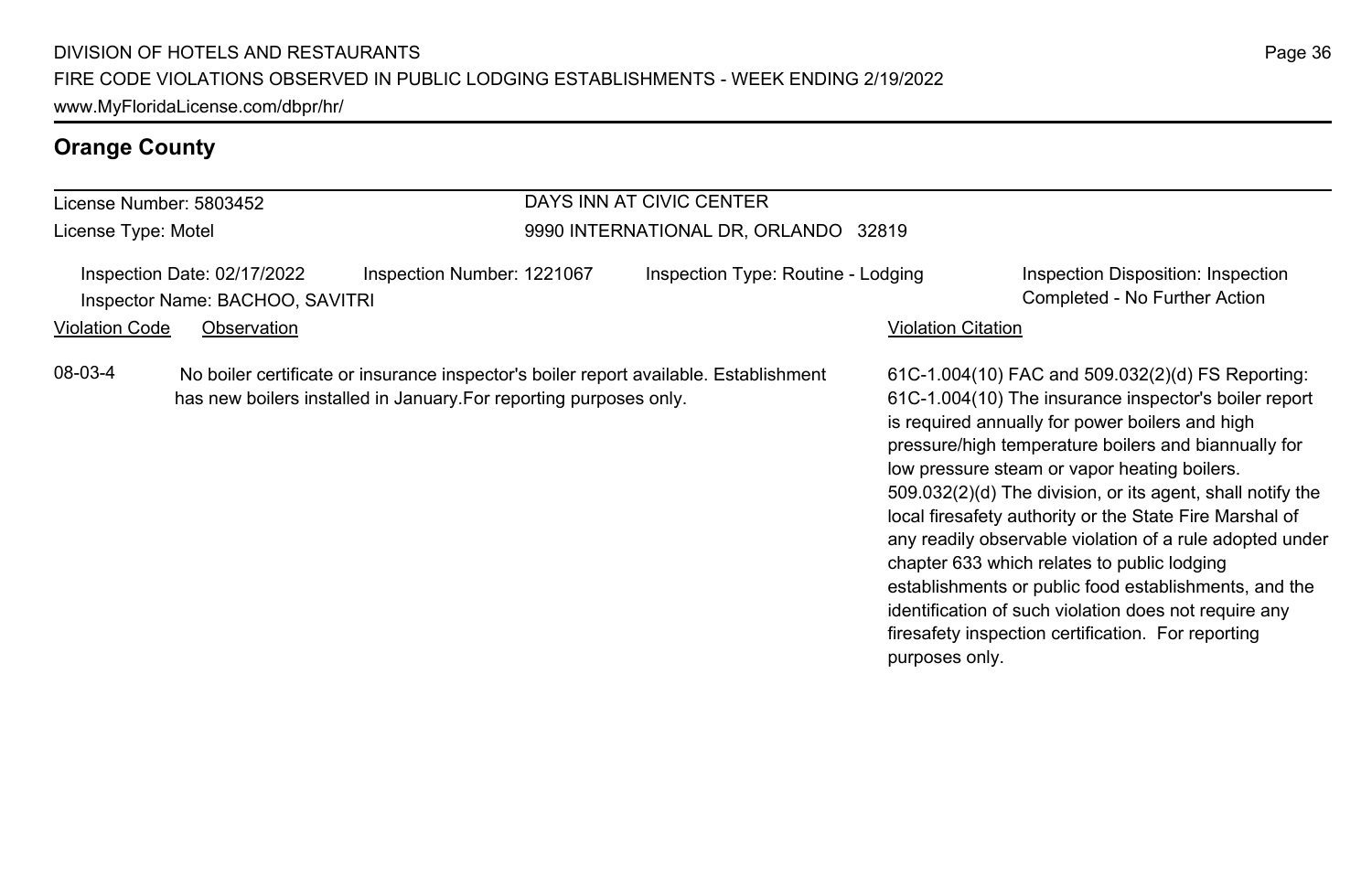| License Number: 5805841 |                                                                               |                                                                                  | <b>QUALITY SUITES</b>              |                    |                                                                                                                                                                                                                                                                                                                                                                                                                                                                                                                                                                                                                                                                                   |  |  |
|-------------------------|-------------------------------------------------------------------------------|----------------------------------------------------------------------------------|------------------------------------|--------------------|-----------------------------------------------------------------------------------------------------------------------------------------------------------------------------------------------------------------------------------------------------------------------------------------------------------------------------------------------------------------------------------------------------------------------------------------------------------------------------------------------------------------------------------------------------------------------------------------------------------------------------------------------------------------------------------|--|--|
| License Type: Motel     |                                                                               |                                                                                  | 9350 TURKEY LAKE RD, ORLANDO 32819 |                    |                                                                                                                                                                                                                                                                                                                                                                                                                                                                                                                                                                                                                                                                                   |  |  |
| <b>Violation Code</b>   | Inspection Date: 02/18/2022<br>Inspector Name: BACHOO, SAVITRI<br>Observation | Inspection Number: 1222366                                                       | Inspection Type: Complaint Full    | Violation Citation | Inspection Disposition: Warning<br>Issued                                                                                                                                                                                                                                                                                                                                                                                                                                                                                                                                                                                                                                         |  |  |
| 08-01-4                 | purposes only.                                                                | Boiler certificate or insurance inspector's boiler report expired. For reporting |                                    | purposes only.     | 61C-1.004(10) FAC and 509.032(2)(d) FS Reporting:<br>61C-1.004(10) The insurance inspector's boiler report<br>is required annually for power boilers and high<br>pressure/high temperature boilers and biannually for<br>low pressure steam or vapor heating boilers.<br>509.032(2)(d) The division, or its agent, shall notify the<br>local firesafety authority or the State Fire Marshal of<br>any readily observable violation of a rule adopted under<br>chapter 633 which relates to public lodging<br>establishments or public food establishments, and the<br>identification of such violation does not require any<br>firesafety inspection certification. For reporting |  |  |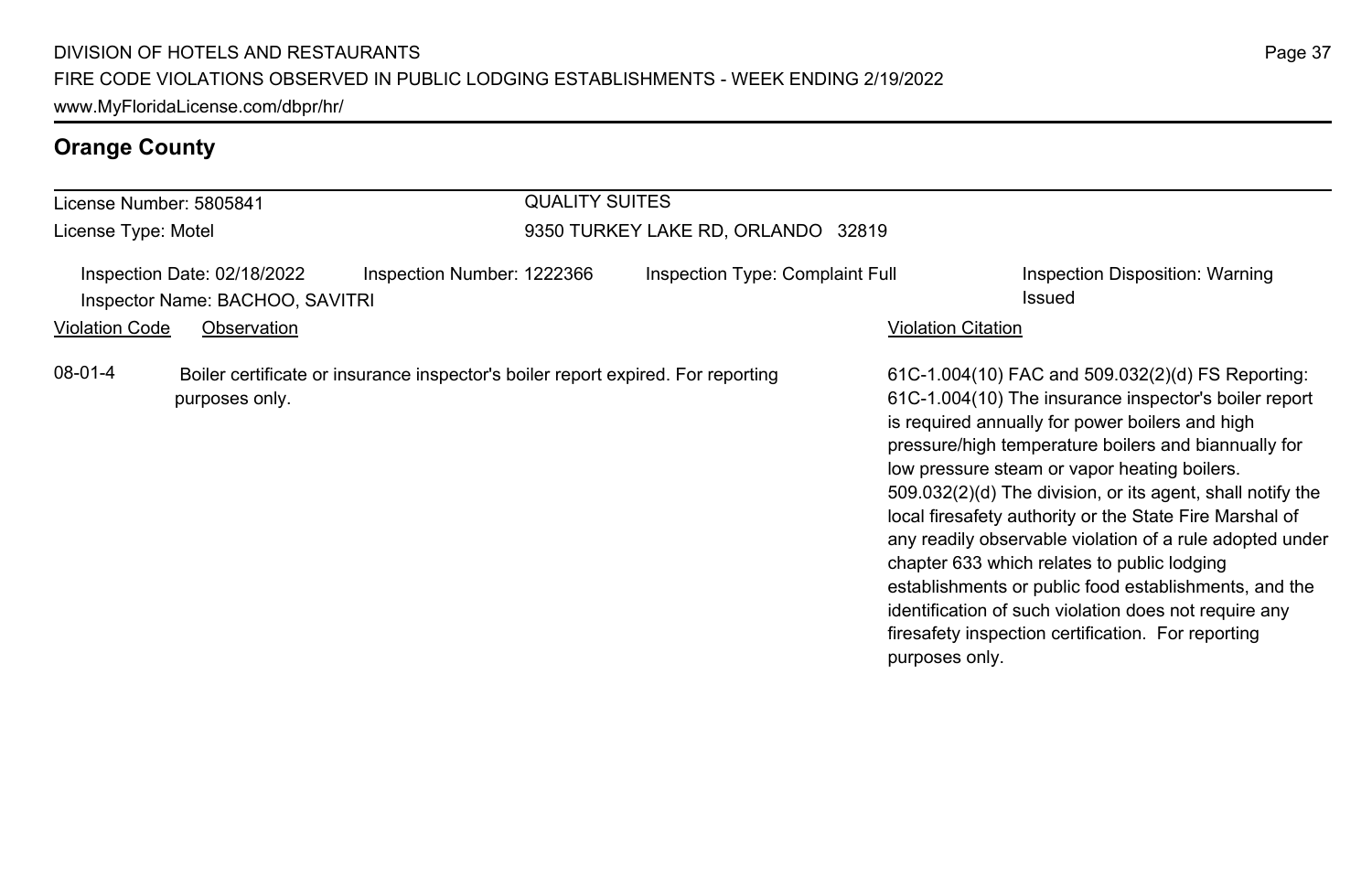#### License Number: 5810332 License Type: Hotel

#### FAIRFIELD INN AND SUITES ORLANDO 5614 VINELAND RD, ORLANDO 32819

Inspection Date: 02/16/2022 Inspection Number: 1161665 Inspection Type: Routine - Lodging Inspection Disposition: Call Back -Inspector Name: KOSTELNY, ROGER **Admin.** complaint recommended

#### Violation Code Observation **Violation Code** Observation **Violation** Violation Citation Citation Citation Citation

08-01-4 - From initial inspection : Boiler certificate or insurance inspector's boiler report expired. For reporting purposes only.

FL 120649 11/7/21 - From follow-up inspection 2022-02-16: \*\*Time Extended\*\*

61C-1.004(10) FAC and 509.032(2)(d) FS Reporting: 61C-1.004(10) The insurance inspector's boiler report is required annually for power boilers and high pressure/high temperature boilers and biannually for low pressure steam or vapor heating boilers. 509.032(2)(d) The division, or its agent, shall notify the local firesafety authority or the State Fire Marshal of any readily observable violation of a rule adopted under chapter 633 which relates to public lodging establishments or public food establishments, and the identification of such violation does not require any firesafety inspection certification. For reporting purposes only.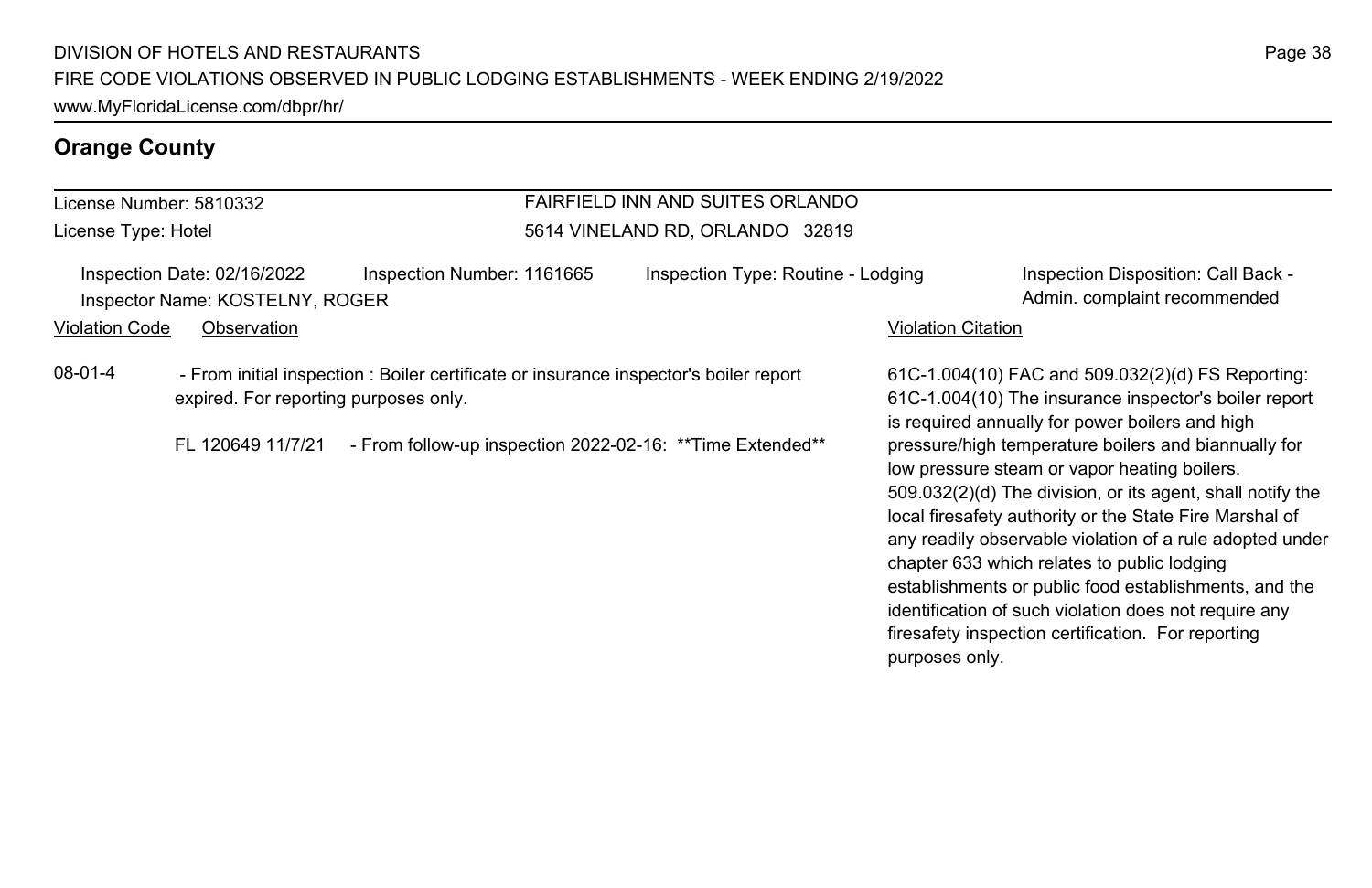|                                                                | <b>BUFFALO ORLANDO III LLC</b><br>License Number: 5811173 |                                                                                  |                                    |                           |                                                                                                                                                                                                                                                                                                                                                                                                                                                                                                                                                                                                                                                                                   |
|----------------------------------------------------------------|-----------------------------------------------------------|----------------------------------------------------------------------------------|------------------------------------|---------------------------|-----------------------------------------------------------------------------------------------------------------------------------------------------------------------------------------------------------------------------------------------------------------------------------------------------------------------------------------------------------------------------------------------------------------------------------------------------------------------------------------------------------------------------------------------------------------------------------------------------------------------------------------------------------------------------------|
| License Type: Hotel                                            |                                                           |                                                                                  | 5910 AMERICAN WAY, ORLANDO 32819   |                           |                                                                                                                                                                                                                                                                                                                                                                                                                                                                                                                                                                                                                                                                                   |
| Inspection Date: 02/18/2022<br>Inspector Name: KOSTELNY, ROGER |                                                           | Inspection Number: 1162286                                                       | Inspection Type: Routine - Lodging |                           | Inspection Disposition: Inspection<br>Completed - No Further Action                                                                                                                                                                                                                                                                                                                                                                                                                                                                                                                                                                                                               |
| <b>Violation Code</b>                                          | Observation                                               |                                                                                  |                                    | <b>Violation Citation</b> |                                                                                                                                                                                                                                                                                                                                                                                                                                                                                                                                                                                                                                                                                   |
| 08-01-4                                                        | purposes only.<br>FL 321803 and FL 136517 expired 12/4/21 | Boiler certificate or insurance inspector's boiler report expired. For reporting |                                    | purposes only.            | 61C-1.004(10) FAC and 509.032(2)(d) FS Reporting:<br>61C-1.004(10) The insurance inspector's boiler report<br>is required annually for power boilers and high<br>pressure/high temperature boilers and biannually for<br>low pressure steam or vapor heating boilers.<br>509.032(2)(d) The division, or its agent, shall notify the<br>local firesafety authority or the State Fire Marshal of<br>any readily observable violation of a rule adopted under<br>chapter 633 which relates to public lodging<br>establishments or public food establishments, and the<br>identification of such violation does not require any<br>firesafety inspection certification. For reporting |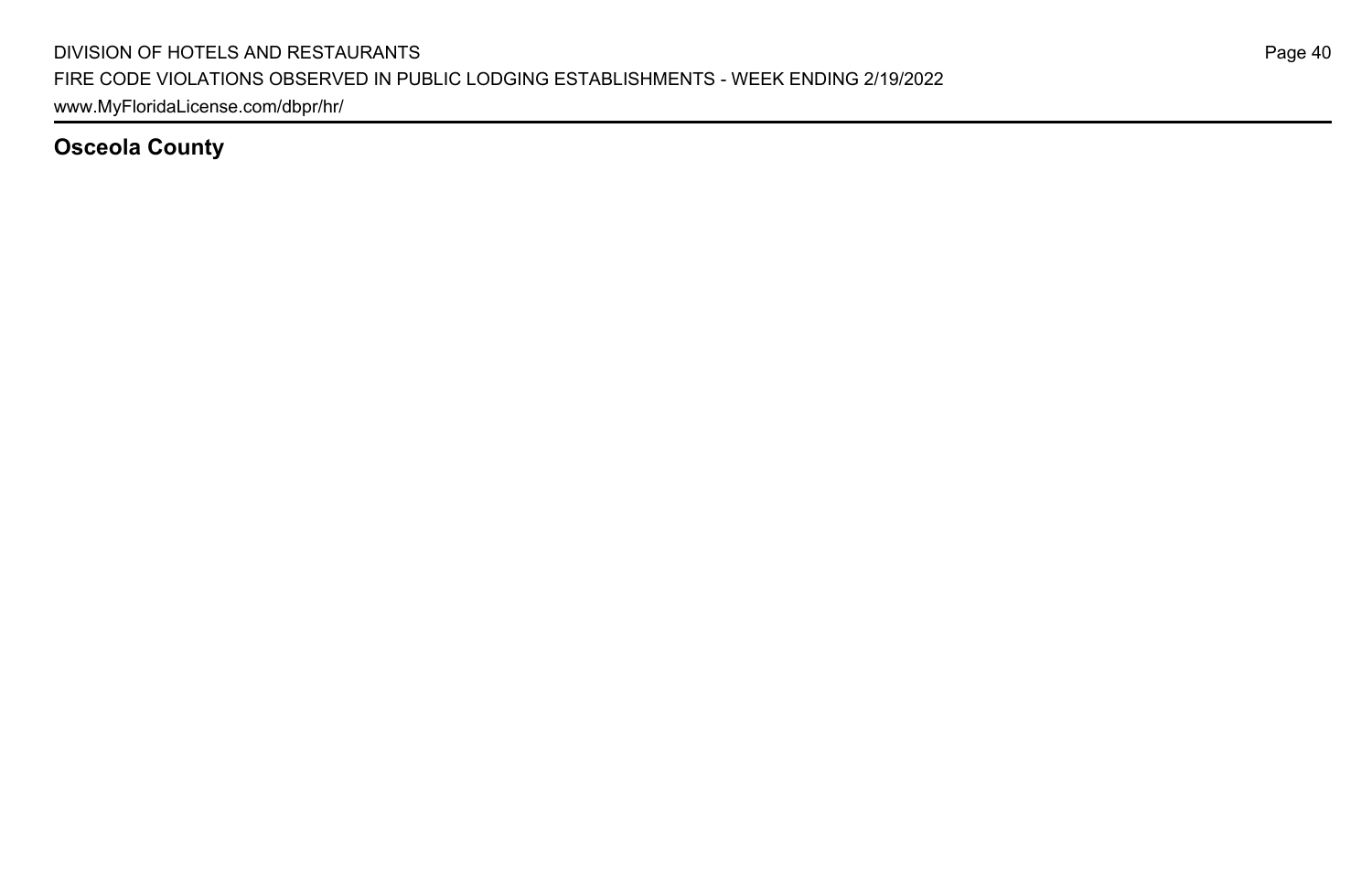License Number: 5907028 License Type: Motel

CLARION SUITES MAINGATE LTD 7888 W IRLO BRONSON HWY, KISSIMMEE 34747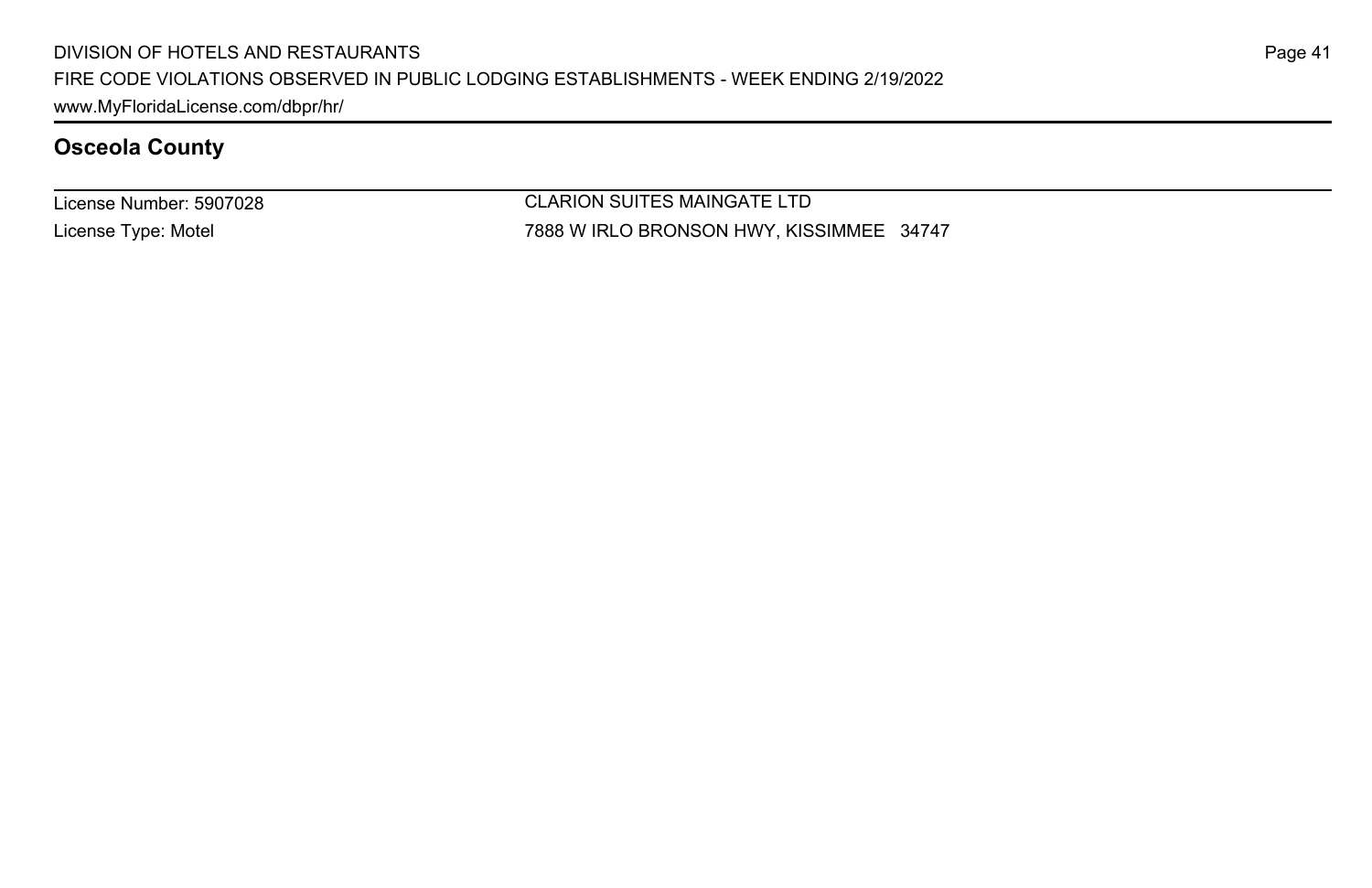\*\*Time Extended\*\*

purposes only. \*\*Repeat Violation\*\*

panel. For reporting purposes only. - From follow-up inspection 2022-02-15:

04-01-4 - From initial inspection : Trouble/alarm light illuminated on the fire alarm control

04-01-4 Trouble/alarm light illuminated on the fire alarm control panel. For reporting

Inspection Date: 02/15/2022 Inspection Number: 1218145 Inspection Type: Routine - Lodging Inspection Disposition: Call Back -

Inspector Name: IRVEN, RYAN Complied

#### Violation Code Observation Violation Citation

509.032(2)(d) FS Reporting: The division, or its agent, shall notify the local firesafety authority or the State Fire Marshal of any readily observable violation of a rule adopted under chapter 633 which relates to public lodging establishments or public food establishments, and the identification of such violation does not require any firesafety inspection certification. For reporting purposes only.

509.032(2)(d) FS Reporting: The division, or its agent, shall notify the local firesafety authority or the State Fire Marshal of any readily observable violation of a rule adopted under chapter 633 which relates to public lodging establishments or public food establishments, and the identification of such violation does not require any firesafety inspection certification. For reporting purposes only.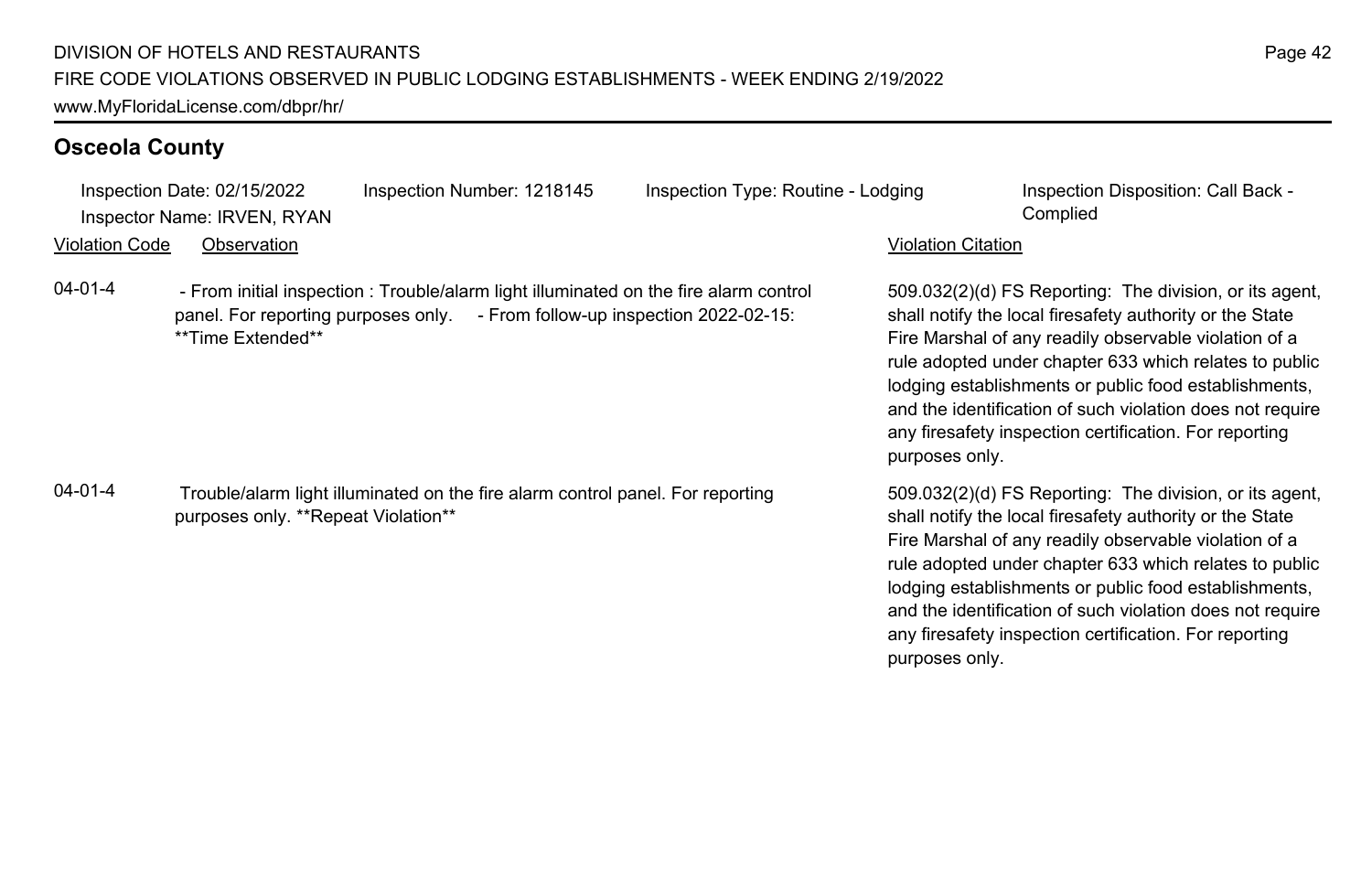06-06-4 Door marked as an exit locked with a lock that requires a key. For reporting purposes only. Set of double doors marked with Exit sign chained and pad locked together. \*\*Repeat Violation\*\*

06-06-4 - From initial inspection : Door marked as an exit locked with a lock that requires a key. For reporting purposes only. Set of double doors marked with Exit sign chained and pad locked together. - From follow-up inspection 2022-02-15: \*\*Time Extended\*\*

509.032(2)(d) FS Reporting: The division, or its agent, shall notify the local firesafety authority or the State Fire Marshal of any readily observable violation of a rule adopted under chapter 633 which relates to public lodging establishments or public food establishments, and the identification of such violation does not require any firesafety inspection certification. For reporting purposes only.

509.032(2)(d) FS Reporting: The division, or its agent, shall notify the local firesafety authority or the State Fire Marshal of any readily observable violation of a rule adopted under chapter 633 which relates to public lodging establishments or public food establishments, and the identification of such violation does not require any firesafety inspection certification. For reporting purposes only.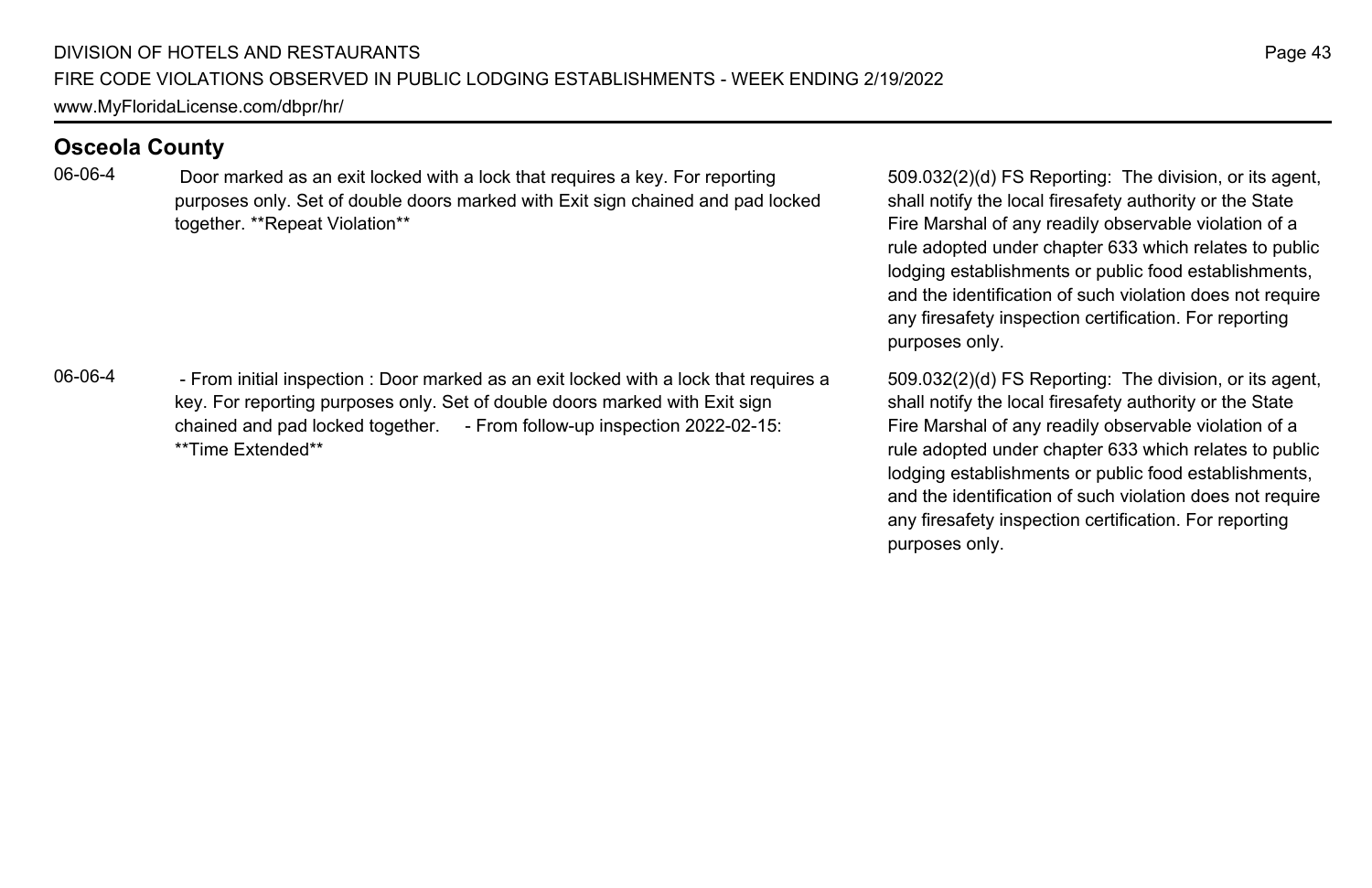#### License Number: 5913608 License Type: Apartment MAINGATE VILLAGE LLC 2851 MAINGATE CIR, KISSIMMEE 34747 Inspection Date: 02/15/2022 Inspection Number: 1524885 Inspection Type: Routine - Lodging Inspection Disposition: Call Back -Inspector Name: IRVEN, RYAN Extension given, pending and the state of the state of the state of the state of the state of the state of the state of the state of the state of the state of the state of the state of the state Violation Code Observation **Violation Code** Observation **Violation** Violation Citation Citation **Violation** 509.032(2)(d) FS Reporting: The division, or its agent, shall notify the local firesafety authority or the State Fire Marshal of any readily observable violation of a rule adopted under chapter 633 which relates to public 04-01-4 - From initial inspection : Trouble/alarm light illuminated on the fire alarm control panel. For reporting purposes only. - From follow-up inspection 2022-02-15: \*\*Time Extended\*\*

lodging establishments or public food establishments, and the identification of such violation does not require any firesafety inspection certification. For reporting

purposes only.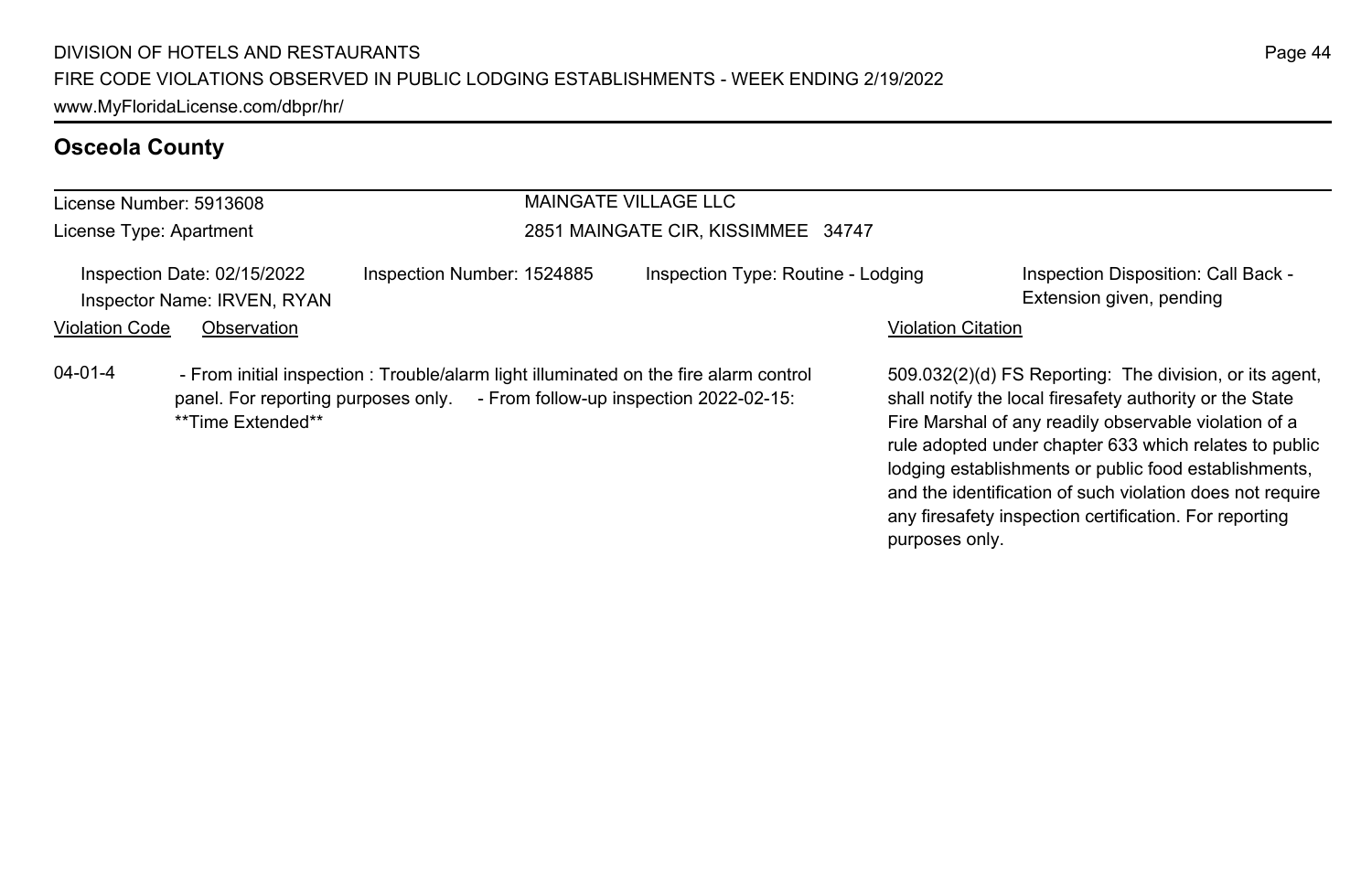#### **Palm Beach County**

#### License Number: 6014220 License Type: Apartment EXECUTIVE ADVANTAGE LLC 732 JOE LOUIS AVE, PAHOKEE 33476 Inspection Date: 02/18/2022 Inspection Number: 1534376 Inspection Type: Complaint Full Inspection Disposition: Warning Inspector Name: SEVILLA, FREDDY **Issued Inspector Name: SEVILLA, FREDDY Issued** Violation Code Observation **Violation Code** Observation **Violation** Violation Citation Citation Citation Citation 509.032(2)(d) FS Reporting: (d) The division, or its agent, shall notify the local firesafety authority or the State Fire Marshal of any readily observable violation of a rule adopted under chapter 633 which relates to public lodging establishments or public food establishments, and the identification of such violation does not require any firesafety inspection certification. For reporting purposes only. 01-02-4 Portable fire extinguisher pressure gauge indicates the extinguisher is in need of recharge. For reporting purposes only. Building 732. Outside apartment #7. \*\*Repeat Violation\*\* 509.032(2)(d) FS Reporting: (d) The division, or its agent, shall notify the local firesafety authority or the State Fire Marshal of any readily observable violation of a rule adopted under chapter 633 which relates to public lodging establishments or public food establishments, and the identification of such violation does not require any firesafety inspection certification. For reporting purposes only. 01-03-4 Portable fire extinguisher missing from it's designated location (sign present indicating designated location). For reporting purposes only. Building 740. Outside apartment #7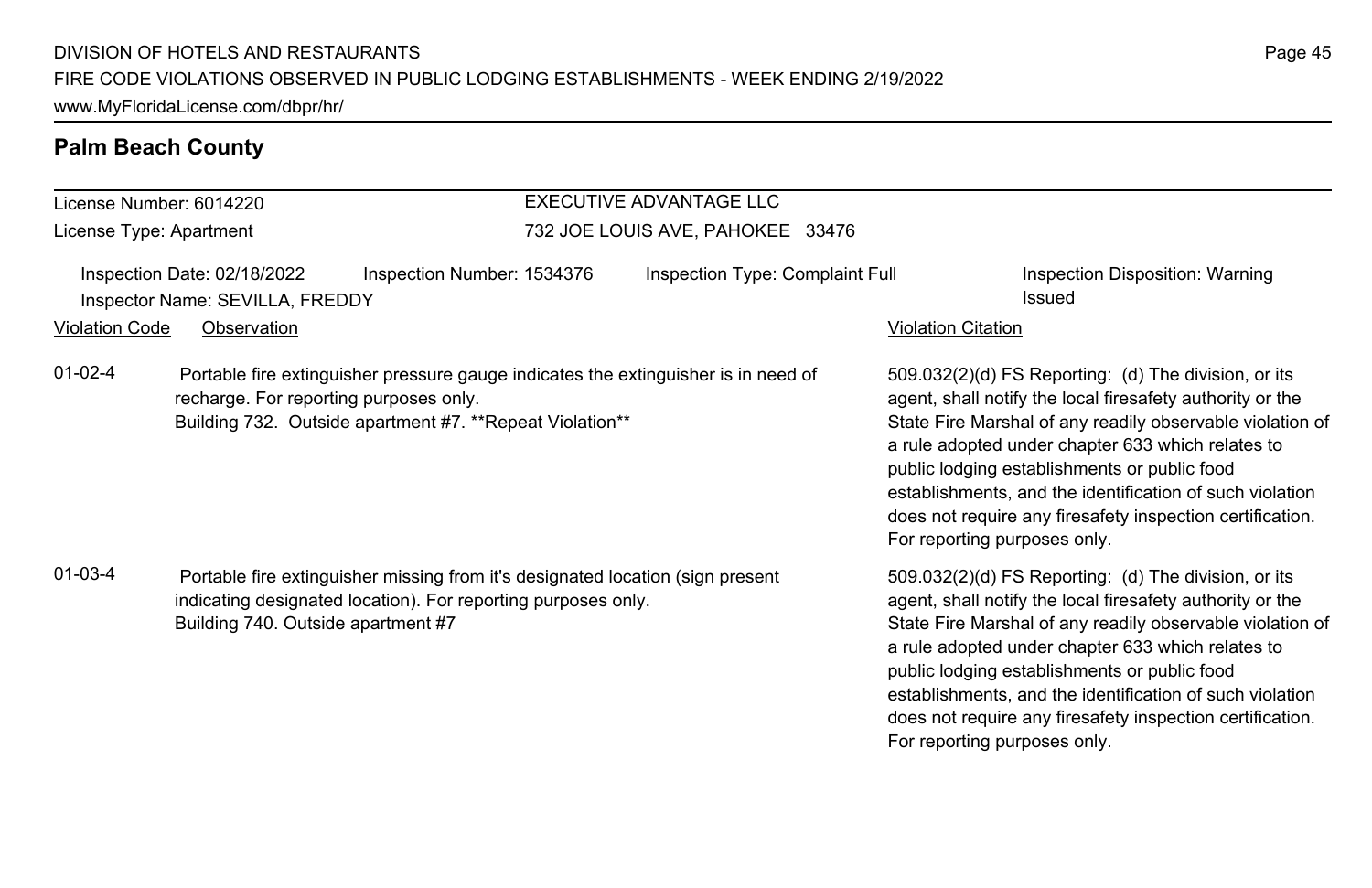#### **Pinellas County**

#### License Number: 6201655 License Type: Apartment ALTA MAR AT BRODWATER 3901 38 AVE S, ST. PETERSBURG 33711 Inspection Date: 02/18/2022 Inspection Number: 1533760 Inspection Type: Complaint Full Inspection Disposition: Call Back -Inspector Name: HEFFNER, CHRISTOPHER Extension given, pending extension given, pending Violation Code Observation **Violation Code** Observation **Violation** Violation Citation Citation Citation Citation 61C-1.004(5) FAC High Priority: All building structural components, attachments and fixtures shall be kept in good repair. 12-04-4 - From initial inspection : High Priority - Balcony/starway/platform have been condemned by AHJ. Balconies have been boarded off. Unable access balconies from inside or outside of unit. All stairwells have been boarded off as well. \*\*Warning\*\* - From follow-up inspection 2022-01-18: Spoke with leasing manager about progress on repairs to balconies. Leasing manager stated that they are still waiting on permitting from the city to begin repairs. \*\*Time Extended\*\* - From follow-up inspection 2022-02-18: \*\*Time Extended\*\*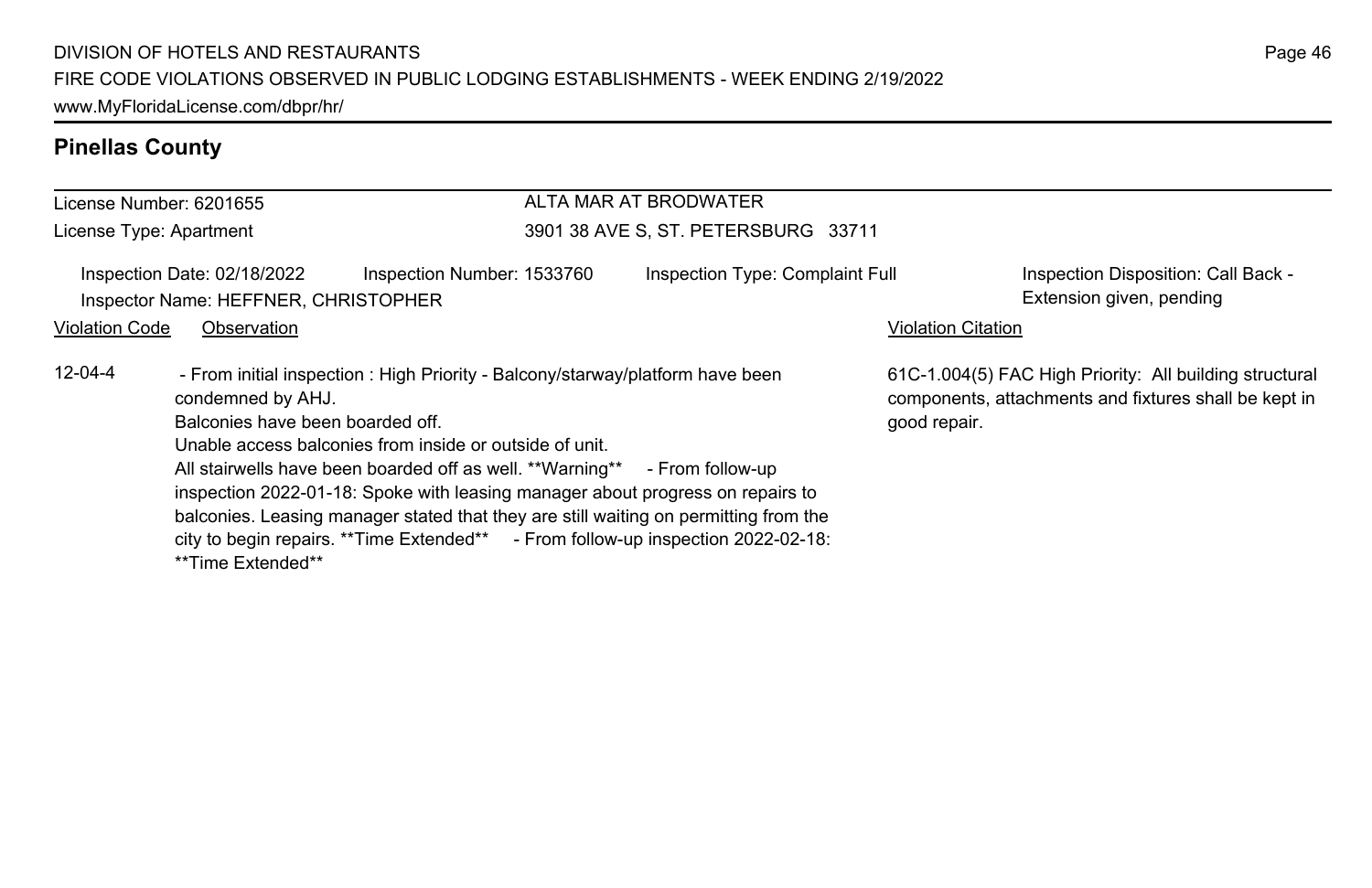# **Pinellas County**

| License Number: 6200241 |                                                                                                            |                            | DAYS INN/SUPER 8 |                                      |                              |                                                                                                                                                                                                                                                                                                                                                                                                              |
|-------------------------|------------------------------------------------------------------------------------------------------------|----------------------------|------------------|--------------------------------------|------------------------------|--------------------------------------------------------------------------------------------------------------------------------------------------------------------------------------------------------------------------------------------------------------------------------------------------------------------------------------------------------------------------------------------------------------|
| License Type: Motel     |                                                                                                            |                            |                  | 5005 34TH ST N, ST. PETERSBURG 33714 |                              |                                                                                                                                                                                                                                                                                                                                                                                                              |
|                         | Inspection Date: 02/17/2022<br>Inspector Name: WILMOT, TASHARA                                             | Inspection Number: 1222371 |                  | Inspection Type: Complaint Full      |                              | Inspection Disposition: Inspection<br>Completed - No Further Action                                                                                                                                                                                                                                                                                                                                          |
| <b>Violation Code</b>   | Observation                                                                                                |                            |                  |                                      | <b>Violation Citation</b>    |                                                                                                                                                                                                                                                                                                                                                                                                              |
| 07-04-4                 | Electrical outlet damaged to indicate a malfunction. For reporting purposes only.<br>-bathroom of room 152 |                            |                  |                                      | For reporting purposes only. | 509.032(2)(d) FS Reporting: (d) The division, or its<br>agent, shall notify the local firesafety authority or the<br>State Fire Marshal of any readily observable violation of<br>a rule adopted under chapter 633 which relates to<br>public lodging establishments or public food<br>establishments, and the identification of such violation<br>does not require any firesafety inspection certification. |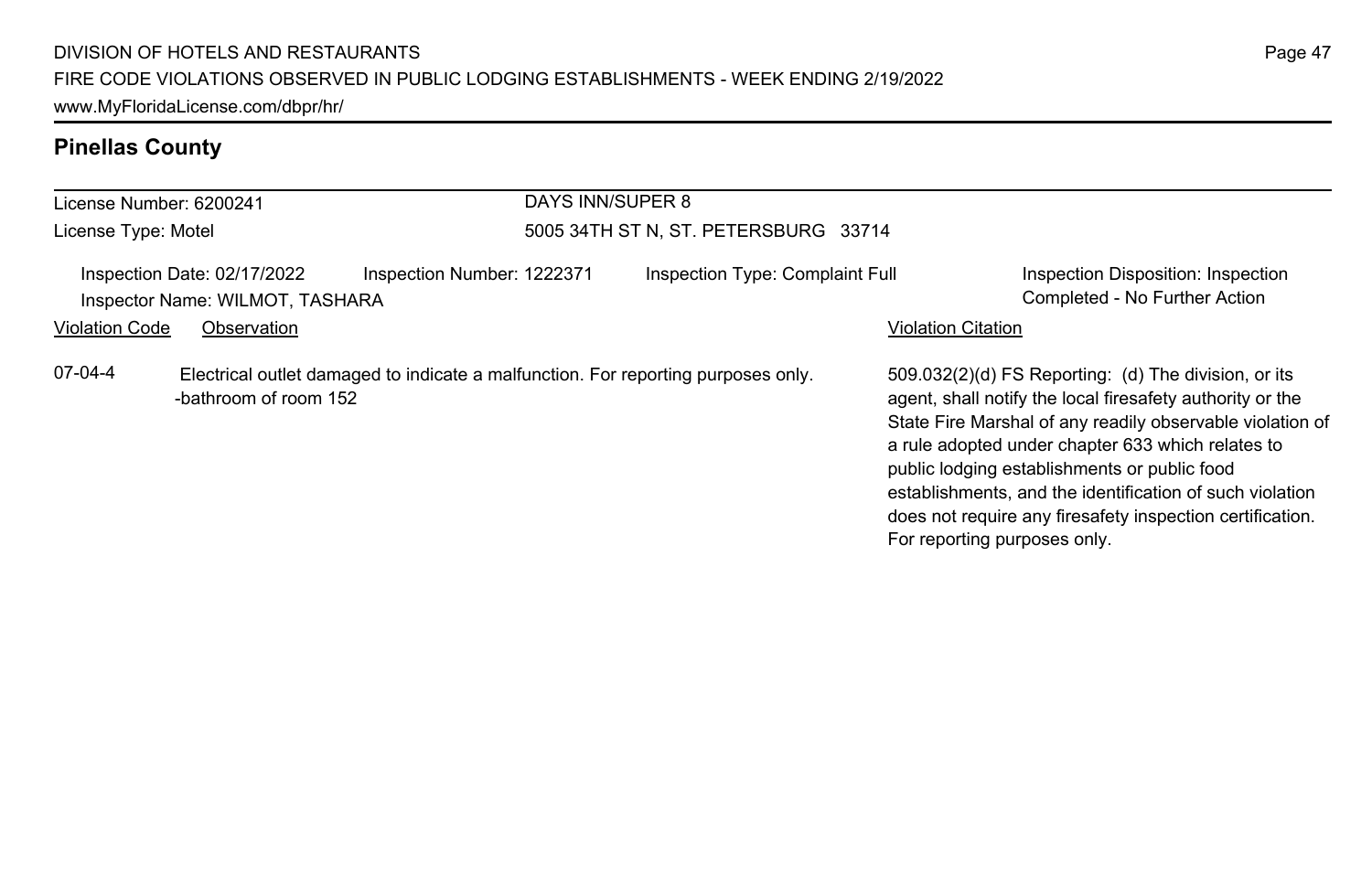#### **Pinellas County**

# License Number: 6216223

License Type: Apartment

#### PARKSIDE APARTMENTS 514 S BETTY LN, CLEARWATER 33756

Inspection Date: 02/14/2022 Inspection Number: 1534265 Inspection Type: Lodging-Licensing Inspector Name: CRAIG, CHRISTINE COMPLETED STATES Inspection Completed - No Further Action

Inspection

Inspection Disposition: Inspection

#### Violation Code Observation **Violation Code** Observation **Violation** Violation Citation Citation **Violation**

02-08-4 Propane (LP gas) tank having a water capacity greater than 2.7 lbs. stored under a stairwell. For reporting purposes only.lawn mower, gas canister, lighter fluid, brickettes under both stairwell

509.032(2)(d) FS Reporting: (d) The division, or its agent, shall notify the local firesafety authority or the State Fire Marshal of any readily observable violation of a rule adopted under chapter 633 which relates to public lodging establishments or public food establishments, and the identification of such violation does not require any firesafety inspection certification. For reporting purposes only.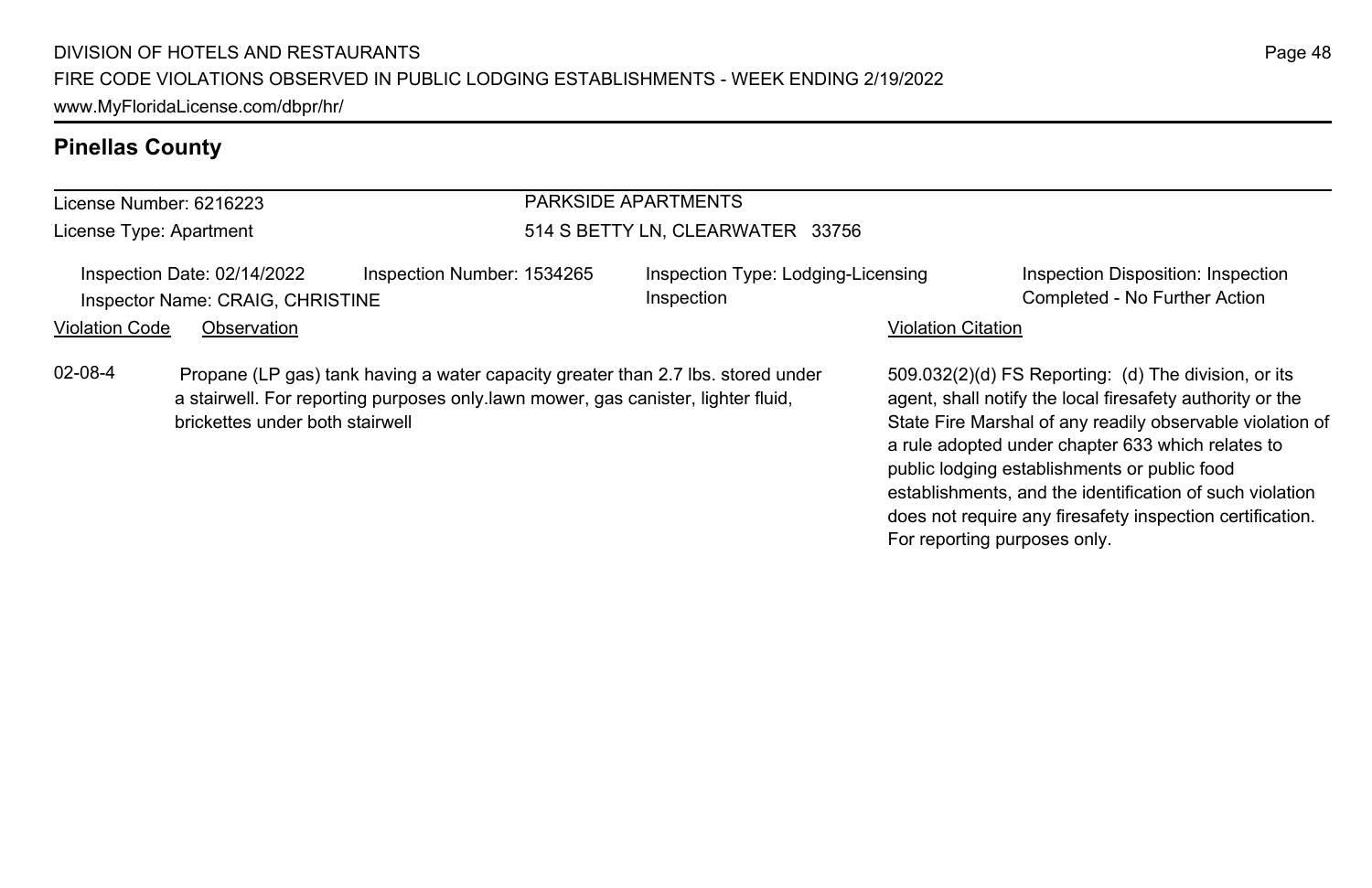# **St. Johns County**

| License Number: 6500056                                                                                                                 |                                                              |                            | SUPER 8 MOTEL                     |                                 |                                                                                                                                                                              |                                                                     |
|-----------------------------------------------------------------------------------------------------------------------------------------|--------------------------------------------------------------|----------------------------|-----------------------------------|---------------------------------|------------------------------------------------------------------------------------------------------------------------------------------------------------------------------|---------------------------------------------------------------------|
| License Type: Motel                                                                                                                     |                                                              |                            | 2550 SR 16, SAINT AUGUSTINE 32092 |                                 |                                                                                                                                                                              |                                                                     |
|                                                                                                                                         | Inspection Date: 02/15/2022<br>Inspector Name: PERKINS, MARC | Inspection Number: 1222267 |                                   | Inspection Type: Complaint Full |                                                                                                                                                                              | Inspection Disposition: Inspection<br>Completed - No Further Action |
| <b>Violation Code</b>                                                                                                                   | Observation                                                  |                            |                                   |                                 | <b>Violation Citation</b>                                                                                                                                                    |                                                                     |
| 06-03-4<br>Marked exit is inaccessible. For reporting purposes only.<br>Exterior door leading to pool area not in service. Locked exit. |                                                              |                            |                                   |                                 | 509.032(2)(d) FS Reporting: The division, or its agent.<br>shall notify the local firesafety authority or the State<br>Fire Marshal of any readily observable violation of a |                                                                     |

Page 49

rule adopted under chapter 633 which relates to public lodging establishments or public food establishments, and the identification of such violation does not require any firesafety inspection certification. For reporting

purposes only.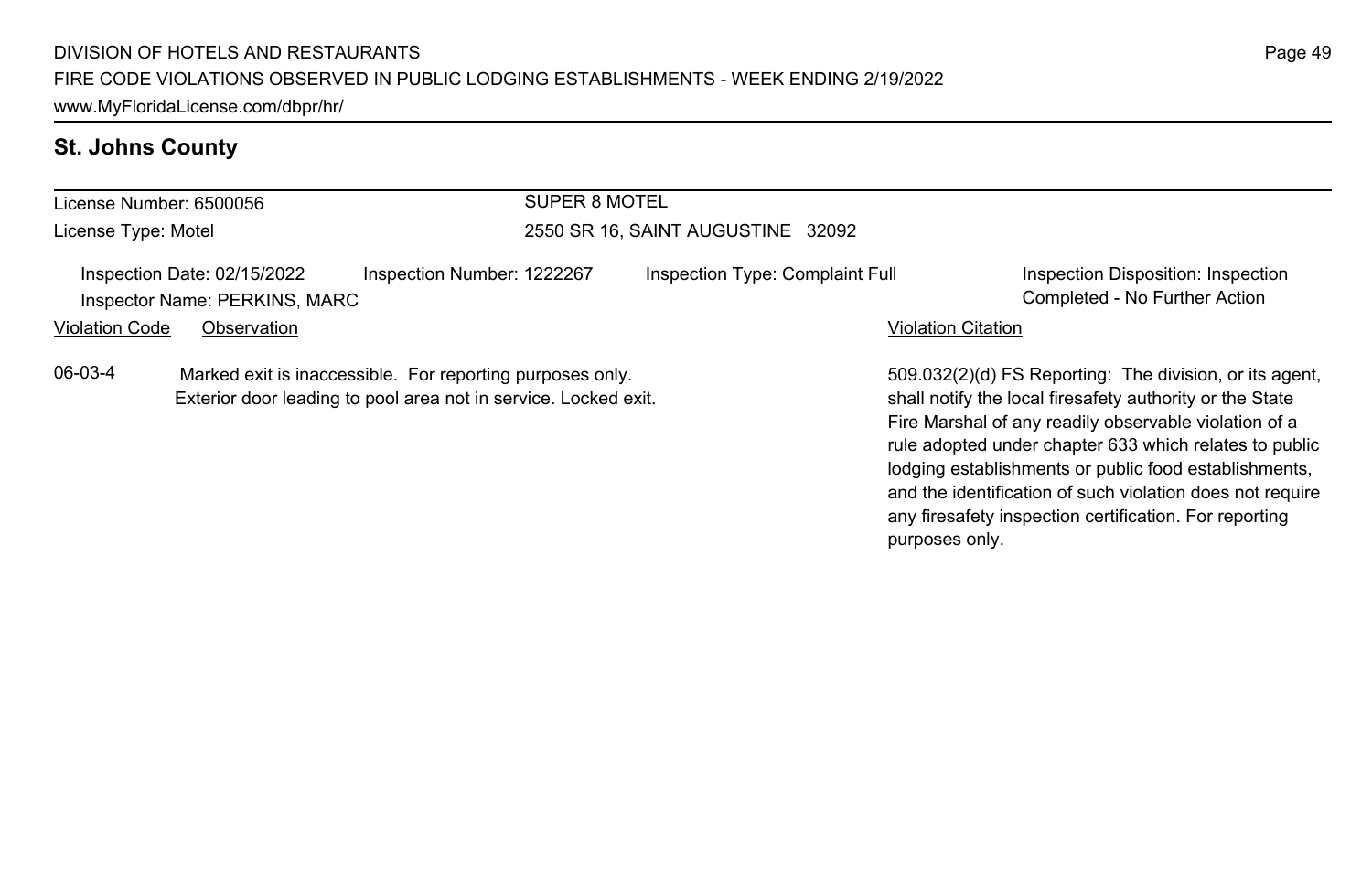# **St. Lucie County**

| License Number: 6602519                                                                                                                                                                    |                                                                |                            | LA QUINTA                                |                           |                                                                                                                                                                                                                                                                                                                                                              |  |
|--------------------------------------------------------------------------------------------------------------------------------------------------------------------------------------------|----------------------------------------------------------------|----------------------------|------------------------------------------|---------------------------|--------------------------------------------------------------------------------------------------------------------------------------------------------------------------------------------------------------------------------------------------------------------------------------------------------------------------------------------------------------|--|
| License Type: Hotel                                                                                                                                                                        |                                                                |                            | 2655 CROSS ROADS PKWY, FORT PIERCE 34945 |                           |                                                                                                                                                                                                                                                                                                                                                              |  |
|                                                                                                                                                                                            | Inspection Date: 02/16/2022<br>Inspector Name: HARROD, JESSICA | Inspection Number: 1162367 | Inspection Type: Routine - Lodging       |                           | Inspection Disposition: Inspection<br>Completed - No Further Action                                                                                                                                                                                                                                                                                          |  |
| <b>Violation Code</b>                                                                                                                                                                      | Observation                                                    |                            |                                          | <b>Violation Citation</b> |                                                                                                                                                                                                                                                                                                                                                              |  |
| 06-03-4<br>Marked exit is inaccessible. For reporting purposes only. Floor level 1 & 3 has<br>two handles waiting for them to get installed. Called AHJ to report. **Repeat<br>Violation** |                                                                |                            |                                          |                           | 509.032(2)(d) FS Reporting: The division, or its agent,<br>shall notify the local firesafety authority or the State<br>Fire Marshal of any readily observable violation of a<br>rule adopted under chapter 633 which relates to public<br>lodging establishments or public food establishments,<br>and the identification of such violation does not require |  |

any firesafety inspection certification. For reporting

purposes only.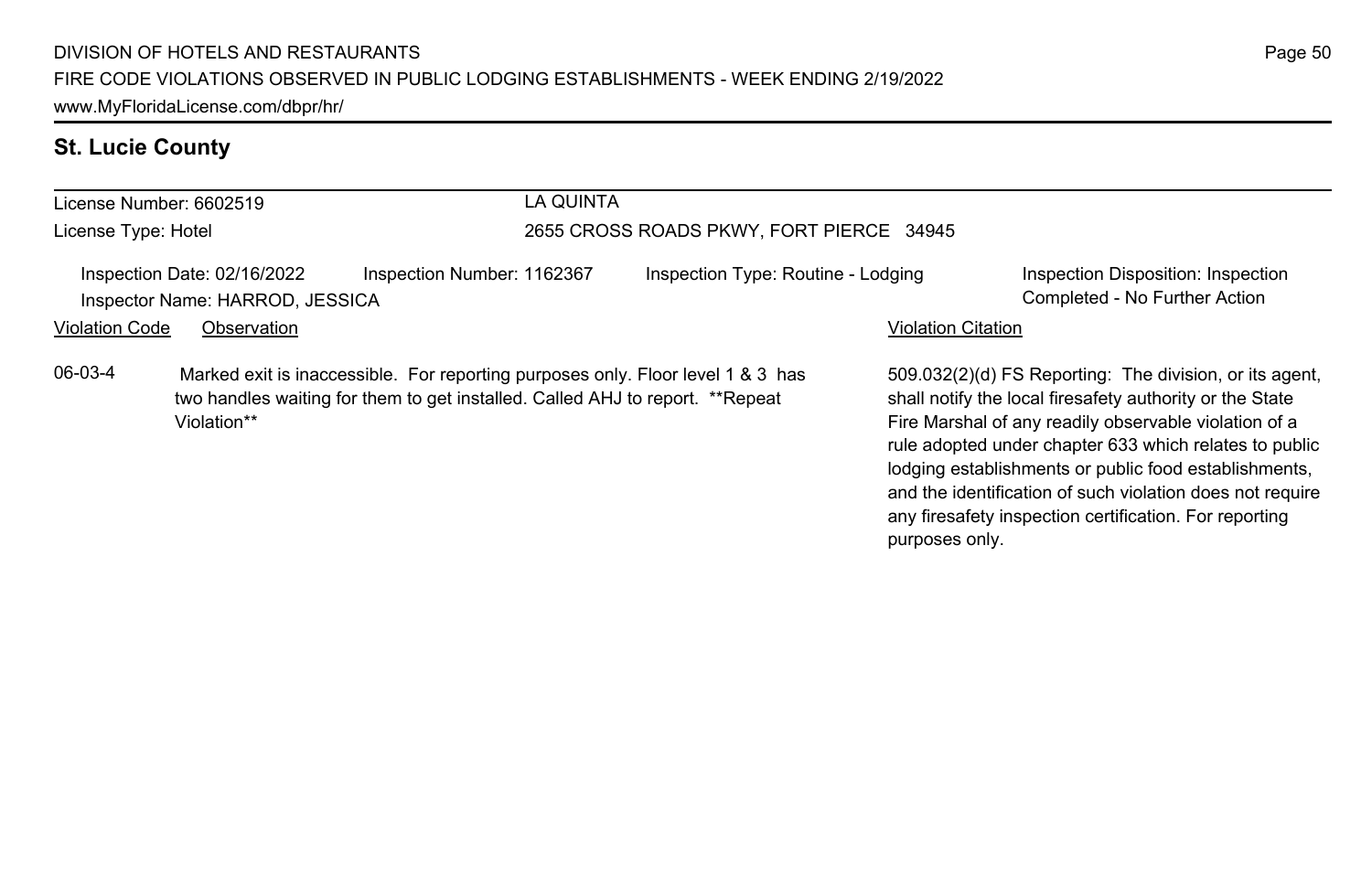# **Sumter County**

| License Number: 7000025                                                                                                                   |                                                             |                            | MOTEL 6                             |                                    |                           |                                                                                                                                                                                                                                                                                                                                                                                                                        |  |
|-------------------------------------------------------------------------------------------------------------------------------------------|-------------------------------------------------------------|----------------------------|-------------------------------------|------------------------------------|---------------------------|------------------------------------------------------------------------------------------------------------------------------------------------------------------------------------------------------------------------------------------------------------------------------------------------------------------------------------------------------------------------------------------------------------------------|--|
| License Type: Motel                                                                                                                       |                                                             |                            | 273 E STATE ROAD 44, WILDWOOD 34785 |                                    |                           |                                                                                                                                                                                                                                                                                                                                                                                                                        |  |
|                                                                                                                                           | Inspection Date: 02/16/2022<br>Inspector Name: DODGE, DAVID | Inspection Number: 1220041 |                                     | Inspection Type: Routine - Lodging |                           | Inspection Disposition: Inspection<br>Completed - No Further Action                                                                                                                                                                                                                                                                                                                                                    |  |
| <b>Violation Code</b>                                                                                                                     | Observation                                                 |                            |                                     |                                    | <b>Violation Citation</b> |                                                                                                                                                                                                                                                                                                                                                                                                                        |  |
| $05-02-5$<br>Hearing-impaired smoke detector is not functioning when tested. For reporting<br>purposes only. Alarms light not functioning |                                                             |                            |                                     |                                    | purposes only.            | 509.032(2)(d) FS Reporting: The division, or its agent,<br>shall notify the local firesafety authority or the State<br>Fire Marshal of any readily observable violation of a<br>rule adopted under chapter 633 which relates to public<br>lodging establishments or public food establishments,<br>and the identification of such violation does not require<br>any firesafety inspection certification. For reporting |  |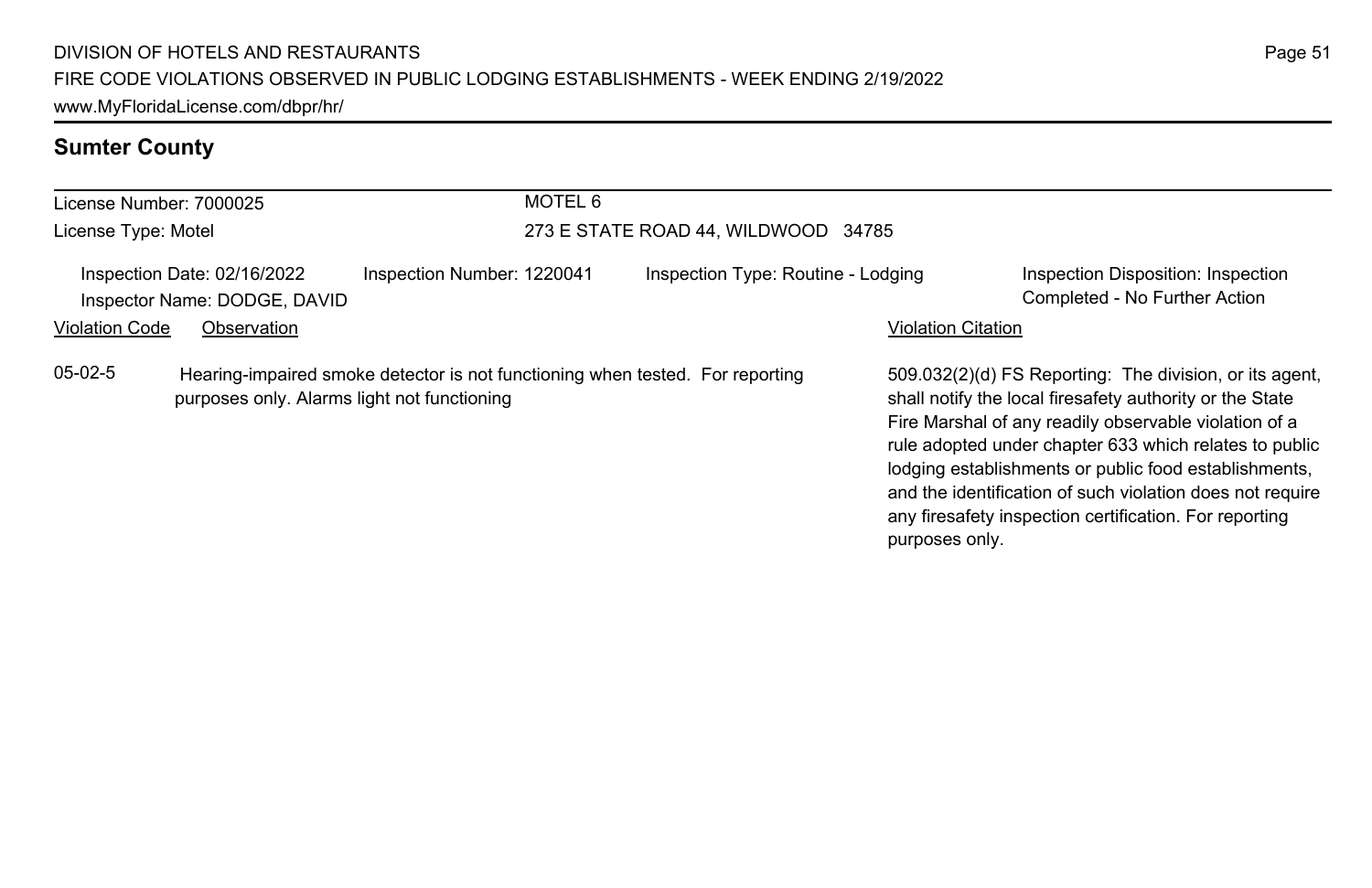#### License Number: 7401109 License Type: Motel OCEAN EDGE AT DAYTONA 735 NORTH ATLANTIC AVE, DAYTONA BEACH 32118 Inspection Date: 02/17/2022 Inspection Number: 1220750 Inspection Type: Routine - Lodging Inspection Disposition: Inspection Inspector Name: WOOD, JUSTIN Completed - No Further Action Violation Code Observation **Violation Code** Observation **Violation** Violation Citation Citation **Violation** 509.032(2)(d) FS Reporting: (d) The division, or its agent, shall notify the local firesafety authority or the State Fire Marshal of any readily observable violation of a rule adopted under chapter 633 which relates to 01-06-4 Portable fire extinguisher locked in a box with no means of access to the fire extinguisher. For reporting purposes only.

public lodging establishments or public food

For reporting purposes only.

establishments, and the identification of such violation does not require any firesafety inspection certification.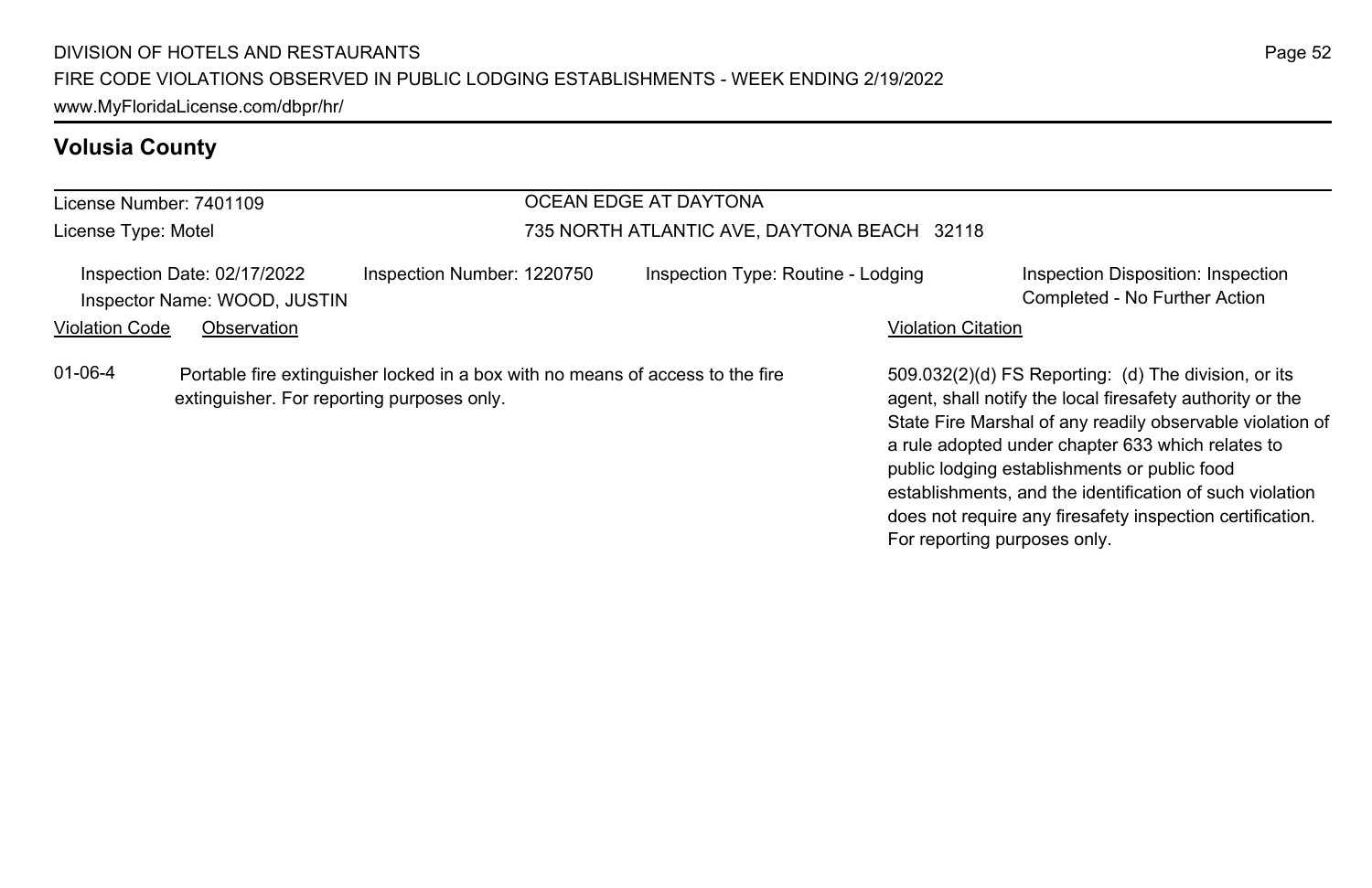| License Number: 7403718                                                                                                                                         |                                                             |                            |                                                 | <b>HOLIDAY INN EXPRESS AND SUITES</b> |                                                                                                                                                                                                                                                                                                                                                                                                              |                                                                     |  |
|-----------------------------------------------------------------------------------------------------------------------------------------------------------------|-------------------------------------------------------------|----------------------------|-------------------------------------------------|---------------------------------------|--------------------------------------------------------------------------------------------------------------------------------------------------------------------------------------------------------------------------------------------------------------------------------------------------------------------------------------------------------------------------------------------------------------|---------------------------------------------------------------------|--|
| License Type: Motel                                                                                                                                             |                                                             |                            | 3301 S ATLANTIC AVE, DAYTONA BEACH SHORES 32118 |                                       |                                                                                                                                                                                                                                                                                                                                                                                                              |                                                                     |  |
|                                                                                                                                                                 | Inspection Date: 02/18/2022<br>Inspector Name: WOOD, JUSTIN | Inspection Number: 1220101 |                                                 | Inspection Type: Routine - Lodging    |                                                                                                                                                                                                                                                                                                                                                                                                              | Inspection Disposition: Inspection<br>Completed - No Further Action |  |
| <b>Violation Code</b>                                                                                                                                           | Observation                                                 |                            |                                                 |                                       | <b>Violation Citation</b>                                                                                                                                                                                                                                                                                                                                                                                    |                                                                     |  |
| $01 - 06 - 4$<br>Portable fire extinguisher locked in a box with no means of access to the fire<br>extinguisher. For reporting purposes only.<br>-near 717, 514 |                                                             |                            |                                                 | For reporting purposes only.          | 509.032(2)(d) FS Reporting: (d) The division, or its<br>agent, shall notify the local firesafety authority or the<br>State Fire Marshal of any readily observable violation of<br>a rule adopted under chapter 633 which relates to<br>public lodging establishments or public food<br>establishments, and the identification of such violation<br>does not require any firesafety inspection certification. |                                                                     |  |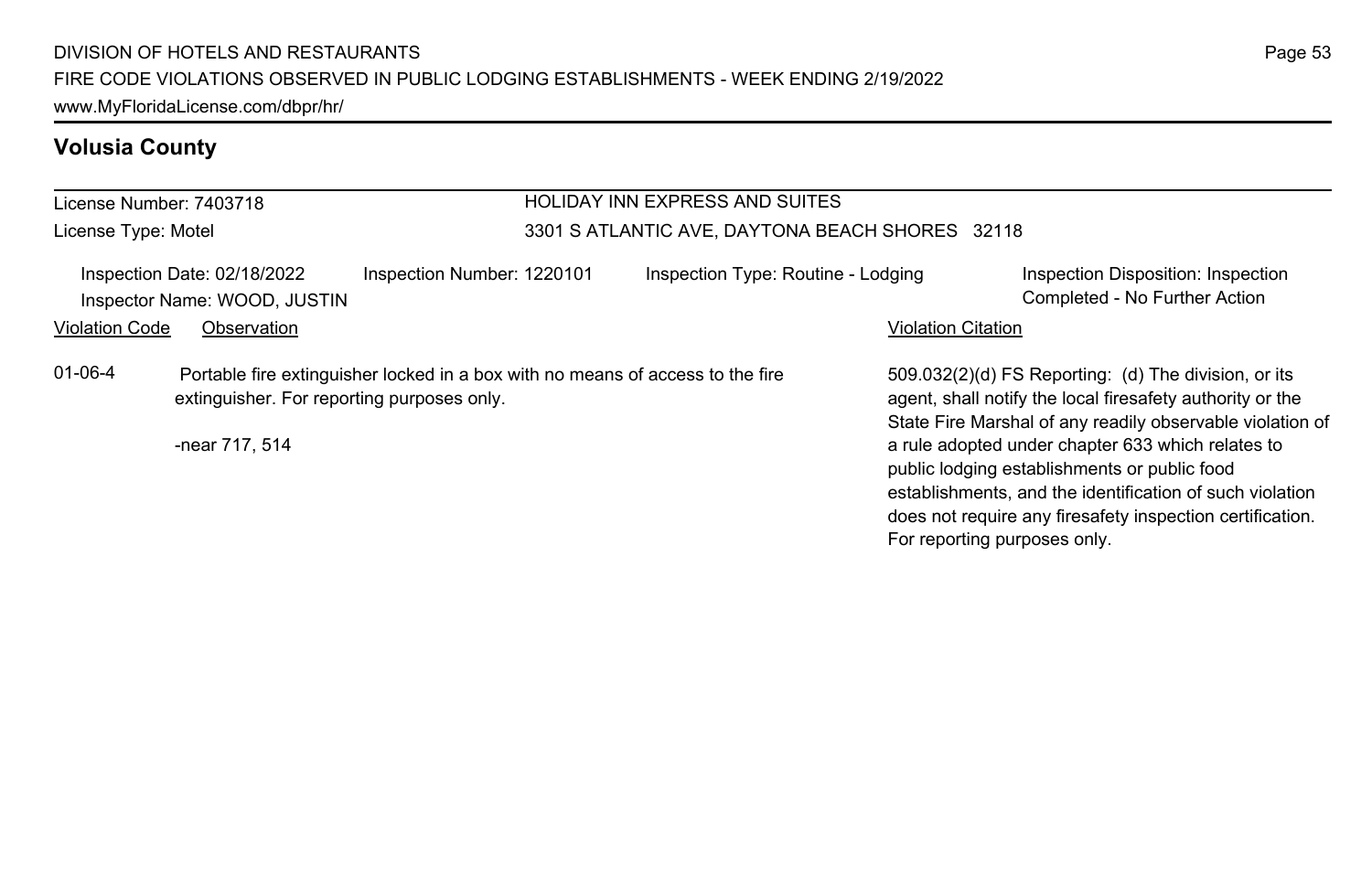#### License Number: 7406503 License Type: Hotel RESIDENCE INN DAYTONA OCEANFRONT 3209 S ATLANTIC AVE, DAYTONA BEACH SHORES 32118 Inspection Date: 02/15/2022 Inspection Number: 1162050 Inspection Type: Routine - Lodging Inspection Disposition: Inspection Inspector Name: WOOD, JUSTIN Completed - No Further Action Violation Code Observation **Violation Code** Observation **Violation** Violation Citation Citation **Violation** 509.032(2)(d) FS Reporting: The division, or its agent, 04-01-4 Trouble/alarm light illuminated on the fire alarm control panel. For reporting purposes only.

-manager stated smoke detector replacement in unit

shall notify the local firesafety authority or the State Fire Marshal of any readily observable violation of a rule adopted under chapter 633 which relates to public lodging establishments or public food establishments, and the identification of such violation does not require any firesafety inspection certification. For reporting purposes only.